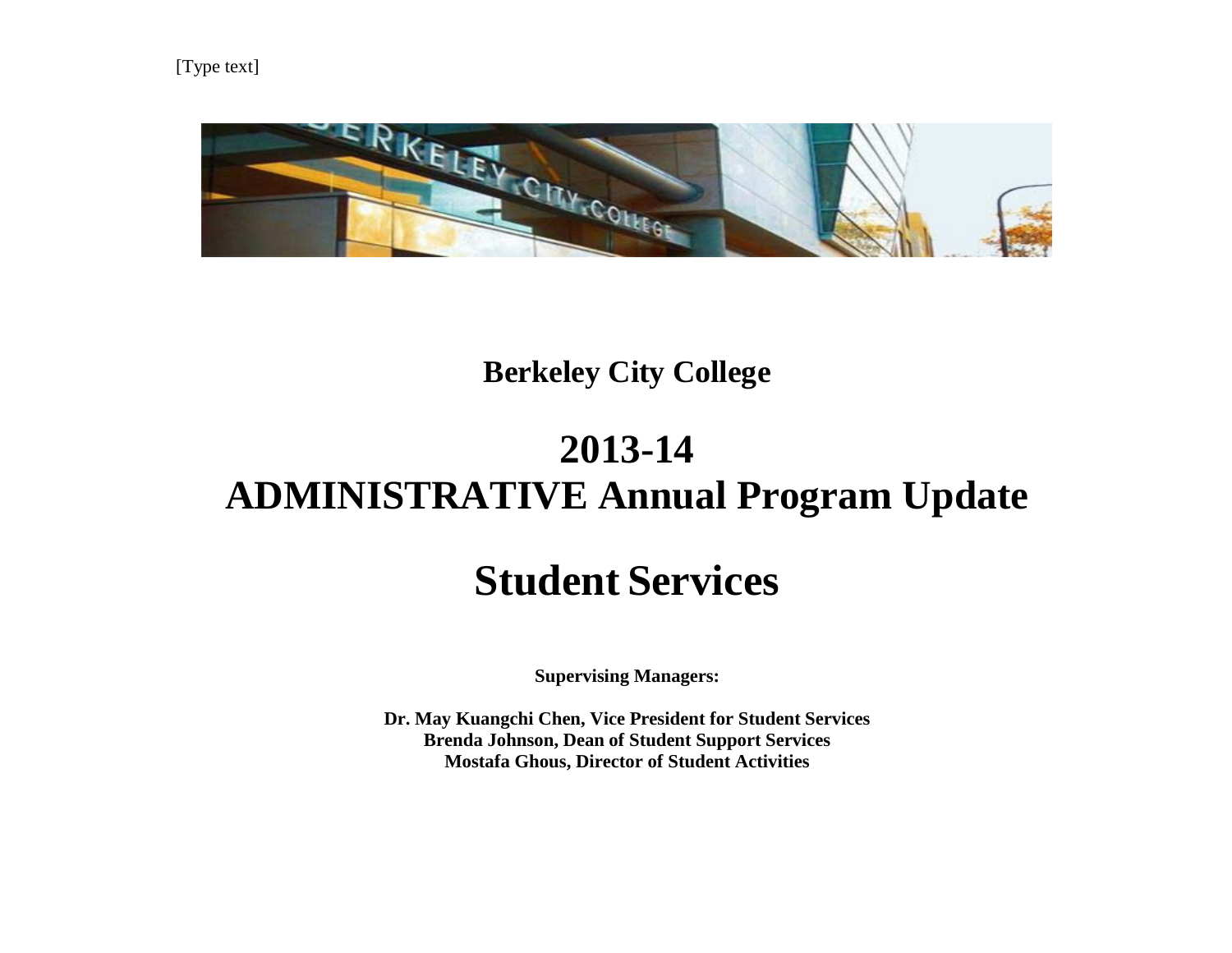### **Table of Contents**

| <b>CONTENT</b>                                                                                                                                              | <b>PAGE</b> |
|-------------------------------------------------------------------------------------------------------------------------------------------------------------|-------------|
| <b>MISSION</b>                                                                                                                                              | 3           |
| <b>FUNCTION</b>                                                                                                                                             | 3           |
| ORGANIZATIONAL CHART                                                                                                                                        | 4           |
| <b>MANAGEMENT POSITIONS - SUMMARY OF RESPONSIBILITIES</b>                                                                                                   | 5           |
| STUDENT SERVICES DECISION-MAKING PROCESS:<br>Integrate Annual Program Update into Decision-Making Process                                                   | 6           |
| STUDENT SERVICES FUNCTION ALIGENMENT WITH PCCD<br>AND BCC STRATEGIC DIRECTIONS:<br>AND 2013-14 GOALS, STUDENT SERVICES MAJOR ACTIVITIES AND ACCOMPLISHMENTS | 8           |
| EVIDENCE SUPPORTING STUDENT SERVICES ACTIVITIES AND ACCOMPLISHMENTS:                                                                                        | 17          |

STUDENT SERVICES INFORMATION BY PROGRAM: EXECUTIVE SUMMARY, SUCCESS STORIES, FUTURE ACTION PLANS AND PROGRAM RESOURCES NEEDS 18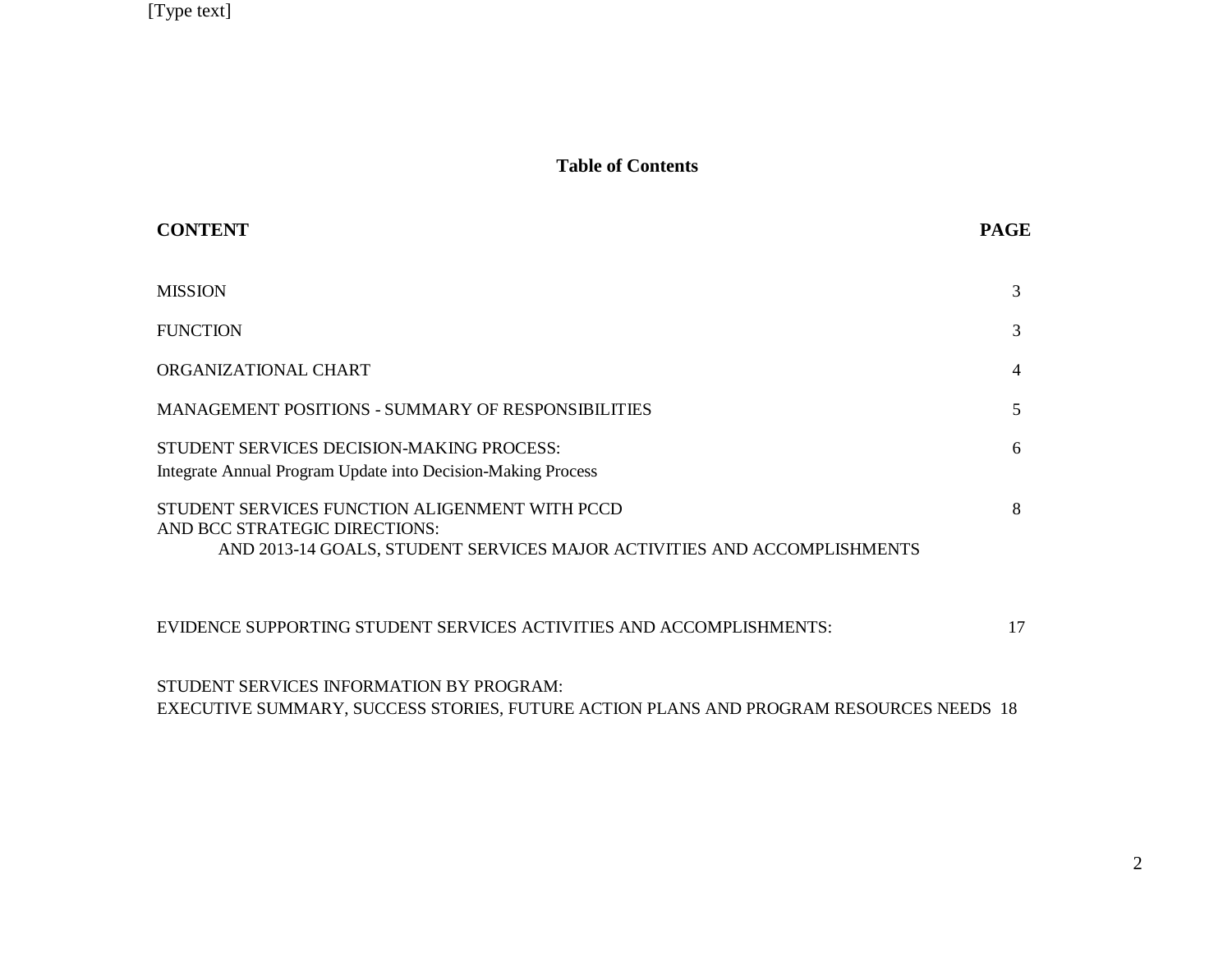# **Berkeley City College STUDENT SERVICES**

# I. **MISSION**: Transforming lives by providing student support services aiming success

# II. **FUNCTION**:

The division of Student Services at Berkeley City College provides services to students, supports instruction, and fulfills the mission of the College. The division assists students in developing the "whole student" or a student's intellectual capacity and achievement, emotional make-up, physical condition, social relationships, vocational aptitudes and skills, moral values, economic resources, and aesthetic appreciations.

Through innovation, cooperation, and collaboration, Student Services at BCC supports day-to-day operation of admissions and records, financial aid, outreach and college application, placement assessment and orientation, counseling (academic, general, personal, and career), Program for Students with Disabilities (DSPS), EOPS/CARE, CalWORKs, TRiO, Transfer and Career Services, Student Activities and Associated Students, Student Conduct, Discipline and Due Process, and selected on-site student health services.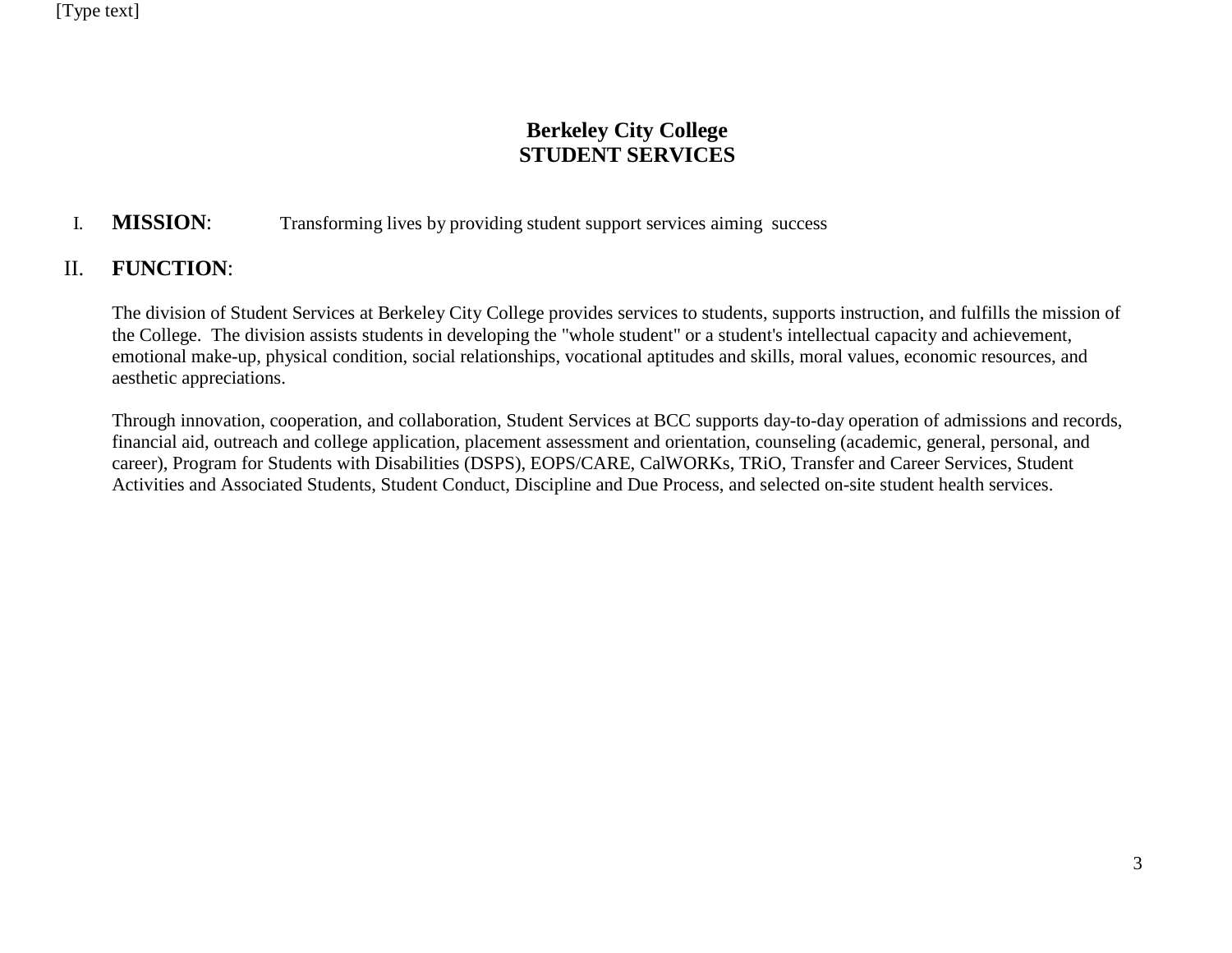# **III. MANAGEMENT POSITIONS - SUMMARY OF RESPONSIBILITIES**

#### **Vice President of Student Services**

- 1. Serves as Chief Student Services Officer of Berkeley City College and coordinates with other Student Services leaders within the District.
- 2. Exercises oversight of the Student Services divisions of College
- 3. Provides overall leadership to the College in assessment and orientation, out-reach and in-reach, counseling, Veteran Services, transfer and career services, programs and services to students with disabilities (DSPS), student activities and clubs, TRiO, Extended Opportunity Programs and Services

(EOPS), CARE, and CalWORKs

- 4. Works with the district office and provides day-to-day support to admissions and records, health services, and financial aid
- 5. Oversees activities of Office of Student Services as detailed in Mission Statement.
- 6. Coordinates and collaborates with Office of Instruction of the College
- 7. Provides college-level coordination and oversight for the program review and Student Learning Outcomes planning process and implementation.
- 8. Provides college-level oversight for advisory committees forming and meeting related to student services at the colleges.
- 9. Leads grant development activities at the division and college level, and coordinates with the district in grant applications.
- 10. Provides administrative oversight for the counseling faculty tenure review and evaluation processes.
- 11. Conducts staff hiring, evaluation, and improvement activities.
- 12. Interprets and ensures compliance with federal and state statutes and regulations, the rules and policies of the Board of Trustees and the administrative directives of the Chancellor as they affect educational and student support services of the College.
- 13. Supervises the completion of reports as necessary or appropriate for federal, state and local agencies including various reports and data submissions required by the State Chancellor's Office for California Community Colleges.
- 14. Reviews legislation affecting student services and communicates with faculty and staff at the College.
- 15. Oversees and implements district and college policies and procedures in grievance and student code of conducts.
- 16. Serves on the Leadership and Roundtable at the College, and District committees as a voting member
- 17. Coordinates and hosts district wide Student Services Vice Presidents' and Deans' meetings
- 18. Acts in the absence of the President as directed.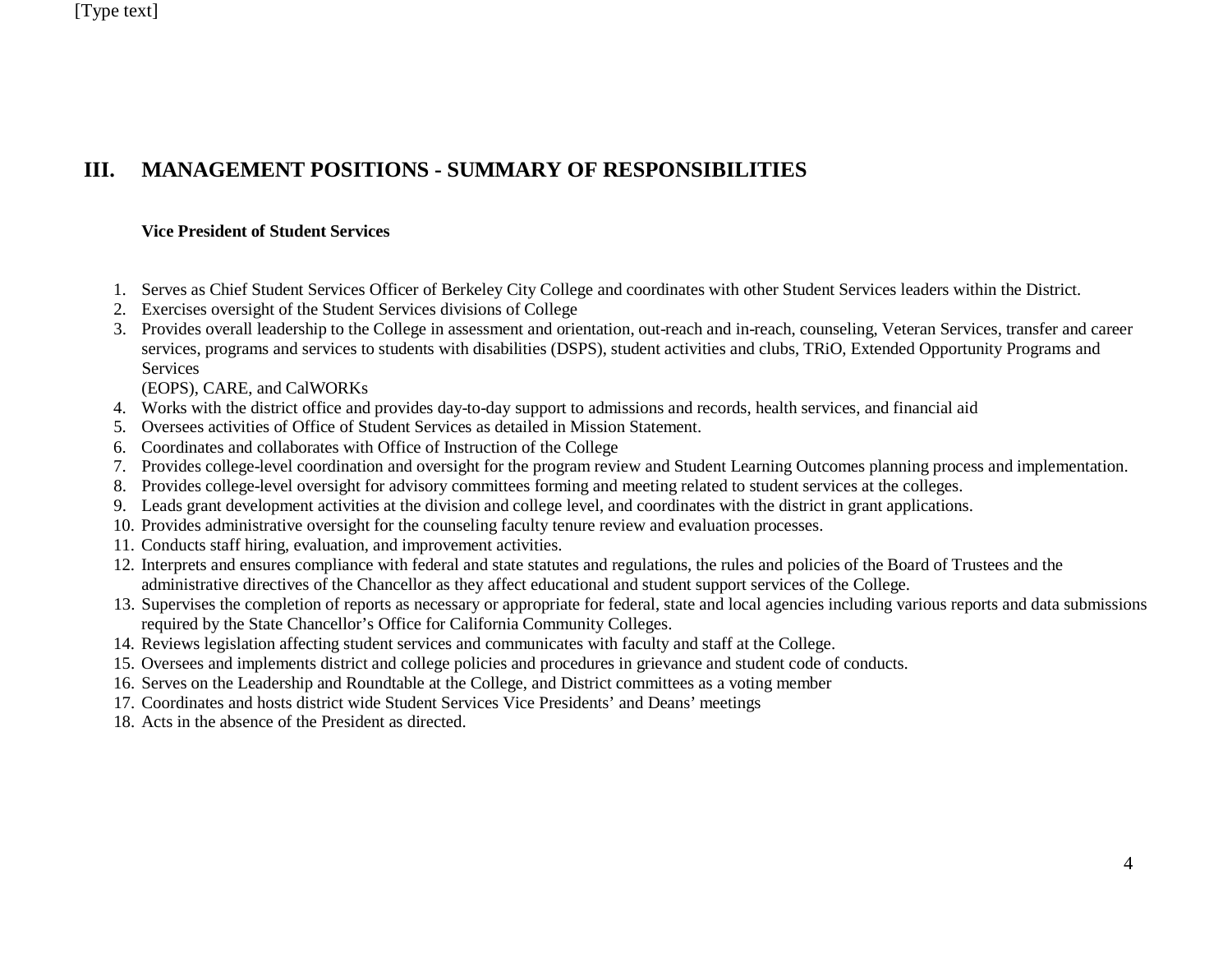#### **Dean of Student Support Services**

- 1. Leads, plans, supervises, coordinates and evaluates all programs and services in [Disabled Students Programs &](http://www.cccco.edu/LinkClick.aspx?link=616&tabid=645) Services (DSPS) and Trio [Student](http://www.cccco.edu/LinkClick.aspx?link=616&tabid=645) [Success Grant](http://www.cccco.edu/LinkClick.aspx?link=616&tabid=645) Project for effectiveness and efficiency. Develops, plans and implements work schedules to ensure necessary coverage during regular and peak periods and certifies all payrolls. Develops and implements plans, procedures, goals and objectives for Trio and DSPS in accordance with policies and guidelines at the district, state, and Federal levels.
- 2. Coordinates programs and services with other Student Services offices and departments to ensure most effective staffing and service delivery. Provides leadership for and participates in the recommendation for selection of faculty and staff; and supervises, motivates, trains and evaluates faculty and staff in DSPS and Trio.
- 3. Supports a climate that promotes and expects innovation, cross-cultural effectiveness and improved service to students and the community. Works with advisory committees and outside evaluators.
- 4. Chairs or serves on college committees; participates in local, regional, statewide, and national meetings; maintains compliance with division, district, state, and federal regulations; prepares and distributes required reports. Chairs the Trio Student Success Taskforce, coordinate meetings, set agendas, and maintain meeting records
- 5. Manages the program budgets and reporting for the Trio/DSPS in collaboration with BCC Student Services and Instruction, college and district accounting staff
- 6. Establishes and maintains accurate, timely and complete recordkeeping processes, ensuring that all grant/categorical program reporting requirements and restrictions are observed and works In conjunction with the business office, coordinates and compiles data and prepares grant/categorical program reports
- 7. Administers data regarding participants and program outcomes, conducts research regarding program effectiveness and student tracking, creates and/or archives project documentation
- 8. Communicates an informed understanding of the objectives and outcomes of Trio and DSPS to grant/categorical program staff, administrators, other college personnel, and the grant/ categorical program officer
- 9. Counsels students, including those referred for specialized assistance. Responsible for maintaining files, records, facilities, equipment and supplies.
- 10. Plans and develops outreach programs for DSPS and Trio programs; determines needs and makes appropriate referrals and follow-up arrangements with relevant service agencies and local high school contacts; and encourages underrepresented and disadvantaged students to enroll in appropriate educational programs, including, but not limited to DSPS and Trio.
- 11. Promotes and supports developmental education, tutorial services, selected academic success strategies, learning communities and other motivational services to nurture a campus climate conducive to the success of educationally and socio-economically diverse current and prospective students for Trio and DSPS students.
- 12. Performs other related duties as assigned.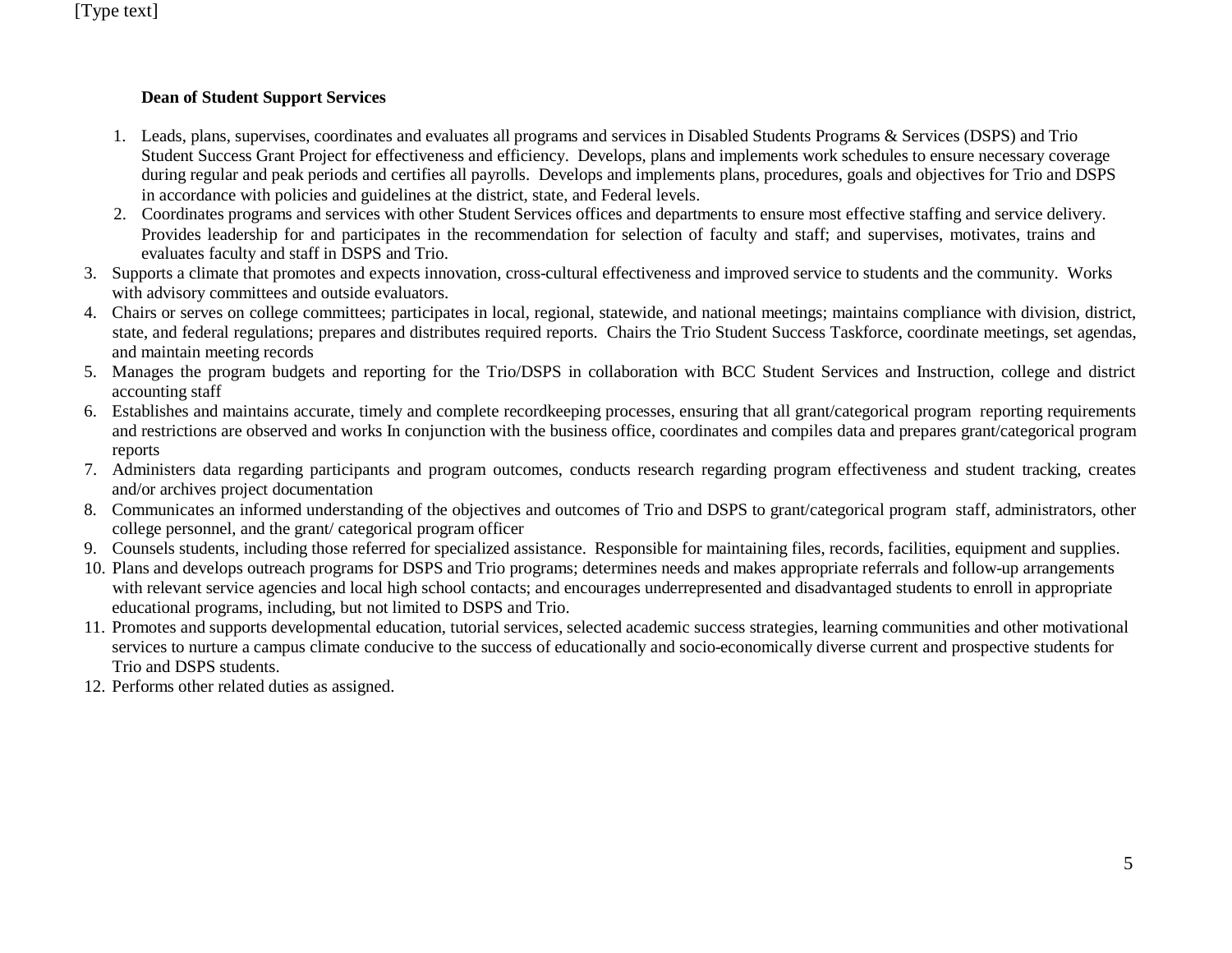### **Director of Student Activities & Campus Life**

- 1. Manage and supervise the operations of the Office of Student Activities.
- 2. Establish and assess measurable student learning outcomes, program goals, and objectives.
- 3. Maintain statistical reports, surveys and other records to assess accomplishments, appropriate student learning outcomes, and departmental needs.
- 4. Compile and analyze data related to student participation and program evaluation; develop organizational work processes which facilitate attainment of established program goals and objectives.
- 5. Evaluate all assigned programs and recommend programmatic goals and objectives to the Vice President of Student Services or designee.
- 6. Facilitate cross-cultural dialogue and communication among diverse campus constituencies.
- 7. Assist in establishing and implementing student policies and programs.
- 8. Provide and conduct leadership seminars, training, workshops and campus-wide events for students, student government organizations, and other student groups and organizations.
- 9. Provide support, and direction to student groups, organizations and advisors through leadership, organizational and resource development. This includes support to student clubs and individuals.
- 10. Coordinates and approves the recruitment of new faculty sponsors/advisors.
- 11. Direct program coordination activities with other student services functions and instructional programs; provide technical expertise and input concerning student activities.
- 12. Enforce rules and regulations in accordance with appropriate District policies which include the Student Rights and Responsibilities and Conduct Code. Adhere to and guide students to adhere to applicable District policies and procedures as well as state and federal laws related to student government, campus events, and student activities and programs
- 13. Oversee the recruitment and supervision of student Safety Aides; ensure Students Safety Aides receive the appropriate training through General Services.
- 14. Oversee the recruitment and training of students to ensure active participation in campus and district-shared governance committees.
- 15. May serve as a member of the Institutional Effectiveness Committee, the Matriculation/Student Success Committee, or other committees.

# *Student Activities/Event Planning*

- 16. Plan, implement and evaluate co-curricular student activities which provide a welcoming campus environment and which support student recruitment, retention and the successful achievement of academic and career goals. Oversee and assist in developing activities, events and programs designed for the social, cultural and instructional development of students.
- 17. Exercise leadership in the management, development, and long-term planning of college-wide activities and programs.
- 18. Plan and implement a program of publicity and outreach activities which inform and involve students.
- 19. Supervises the maintenance of the master calendar of student activities and events.
- 20. Reviews Student Handbook and other publications targeted towards students, and ensures they are updated in compliance with board policy, administrative procedure, and other applicable guidance.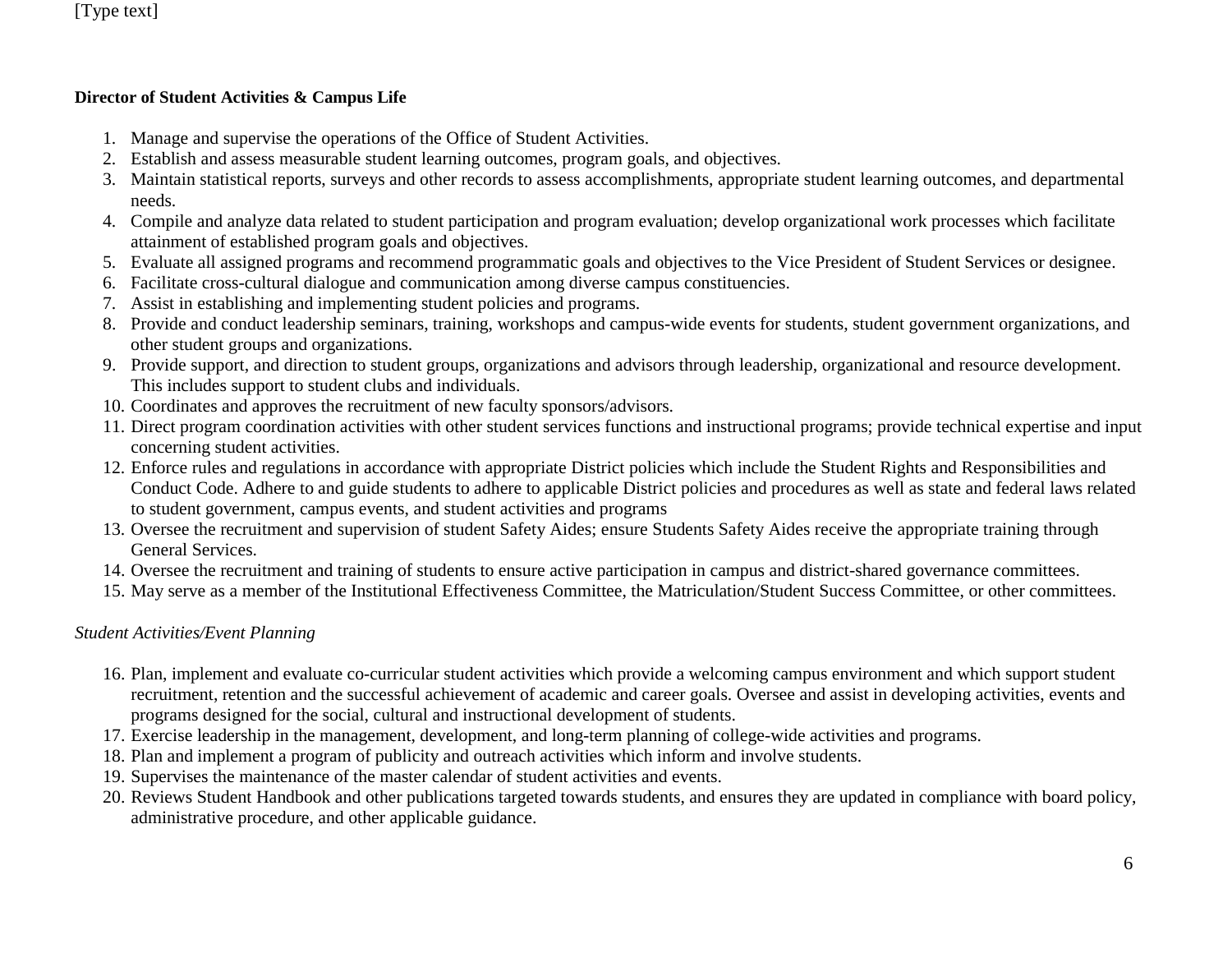- 21. Arrange for college representation at conferences and meetings concerning student groups; represent college administration at student Government conferences; communicate with other Student Services program personnel, District administrators and support personnel, faculty and others to coordinate student activities and programs.
- 22. Exercises supervision of students attending local, statewide, and national conferences/seminars.

#### *Student Government*

- 23. Serve as an advisor to the Associated Students, Inter-Club Council, and student clubs.
- 24. Oversee the financial management of Associated Students including the monitoring of student club/organization accounts.
- 25. Exercises management oversight and monitoring of the Associated Students annual budget and bank records; supervises the Associated Students bookkeeper.
- 26. Prepare and administer the disbursement of Associated Student funds; authorize expenditures of funds; and assist with the preparation and development of Associated Students budgets in accordance with District policies and applicable regulations.
- 27. Facilities Oversight, Budget and Fiscal Planning.
- 28. Oversee the repairs and maintenance of the Student Center. Participate in facility design/redesign.
- 29. Manage the use and scheduling of Student Center facilities; ensure appropriate use of program facilities in the Student Center.
- 30. Serve as liaison to college bookstore and café.
- 31. Serve as liaison pertaining to vendor fulfillment of contractual requirements.
- 32. Develop and monitor the allocation of any available general funds and student center funds related to student activities, e.g. commencement, student life, and student center.
- 33. Assists in the development of technology related to the delivery of services to students.
- 34. Provides leadership in helping to coordinate, recruit, and organize students to provide input in the development, implementation, modification and evaluation of the use of smart media technology for students.
- 35. Develop, implement and foster college-wide ombudsman services, adult re-entry services and in-reach services or act as ombudsman for the student grievance process.
- 36. Serve on standing and ad hoc committees as assigned.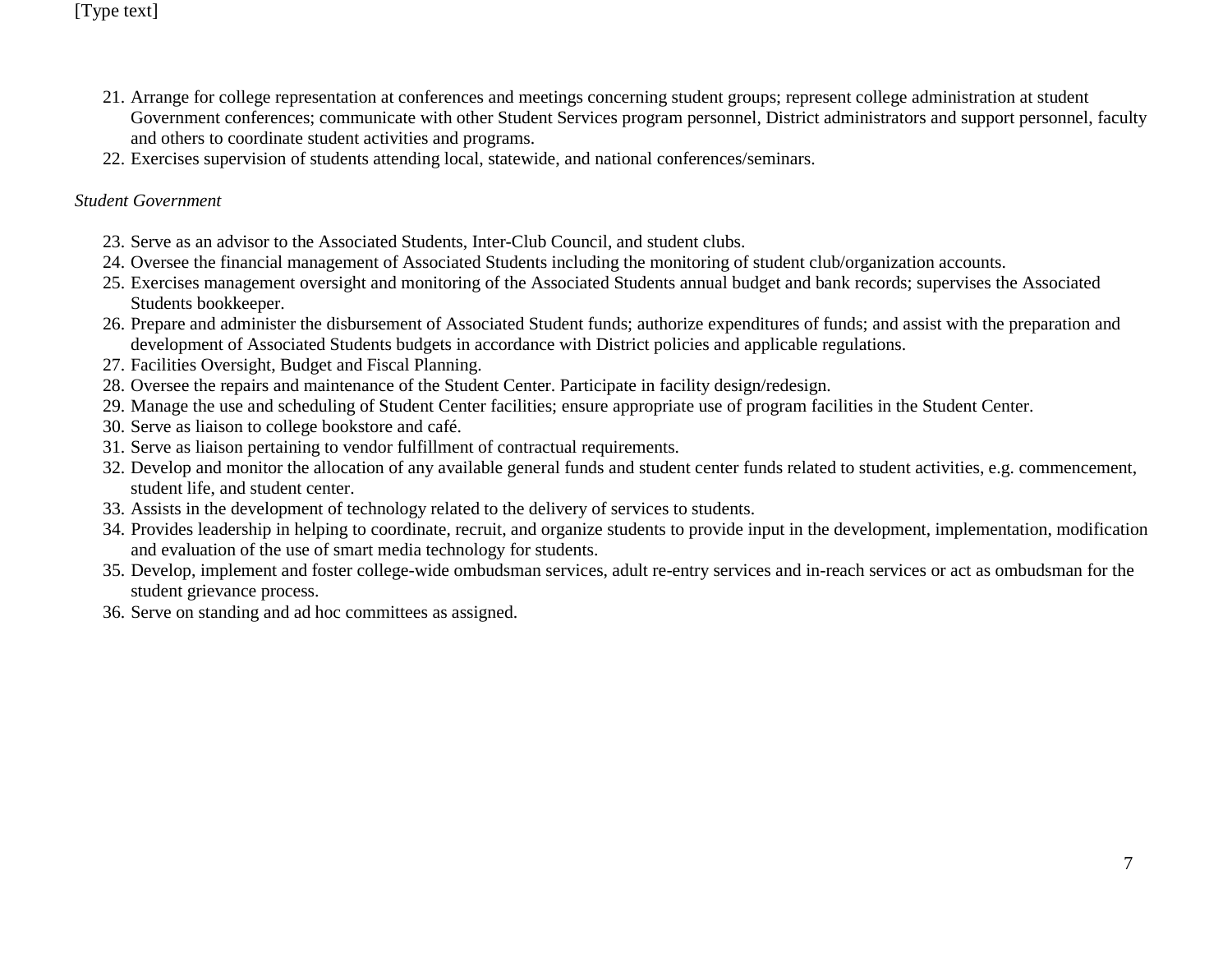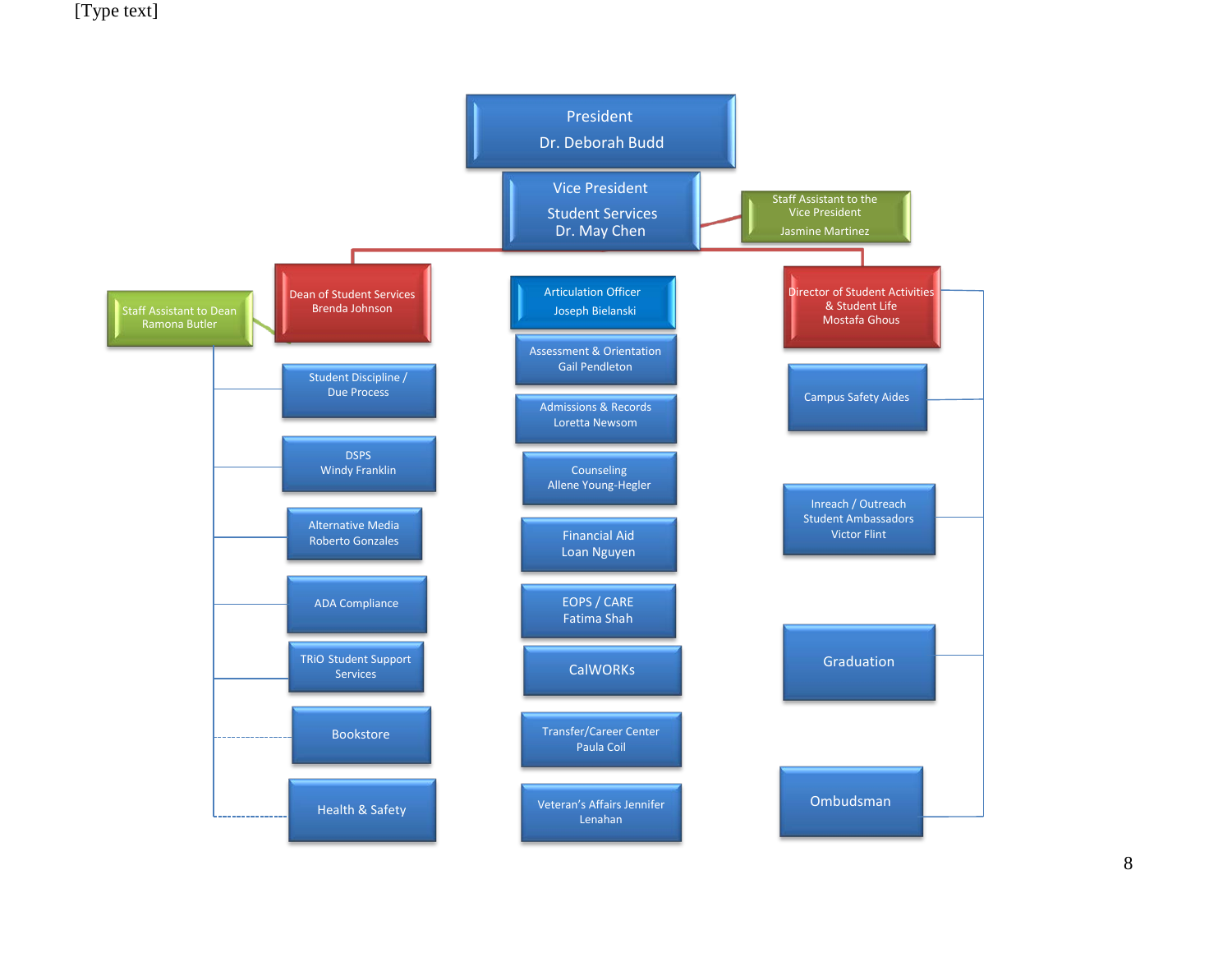# **IV. STUDENT SERVICES DECISION-MAKING PROCESS: Integrate Program Review into Decision-Making Process**

In order to increase institutional effectiveness, Berkeley City College Student Services has integrated Program Review into a complete decisionmaking process. Through Unit Plan, Program Review, Student Learning Outcomes and the shared governance process, Student Services Division within Berkeley City College clarifies, streamlines, and prioritizes its many actions plans, action items, and initiatives and develops a comprehensive implementation plan complete with performance measures.

Please see the integrated decision-making process in a diagram below.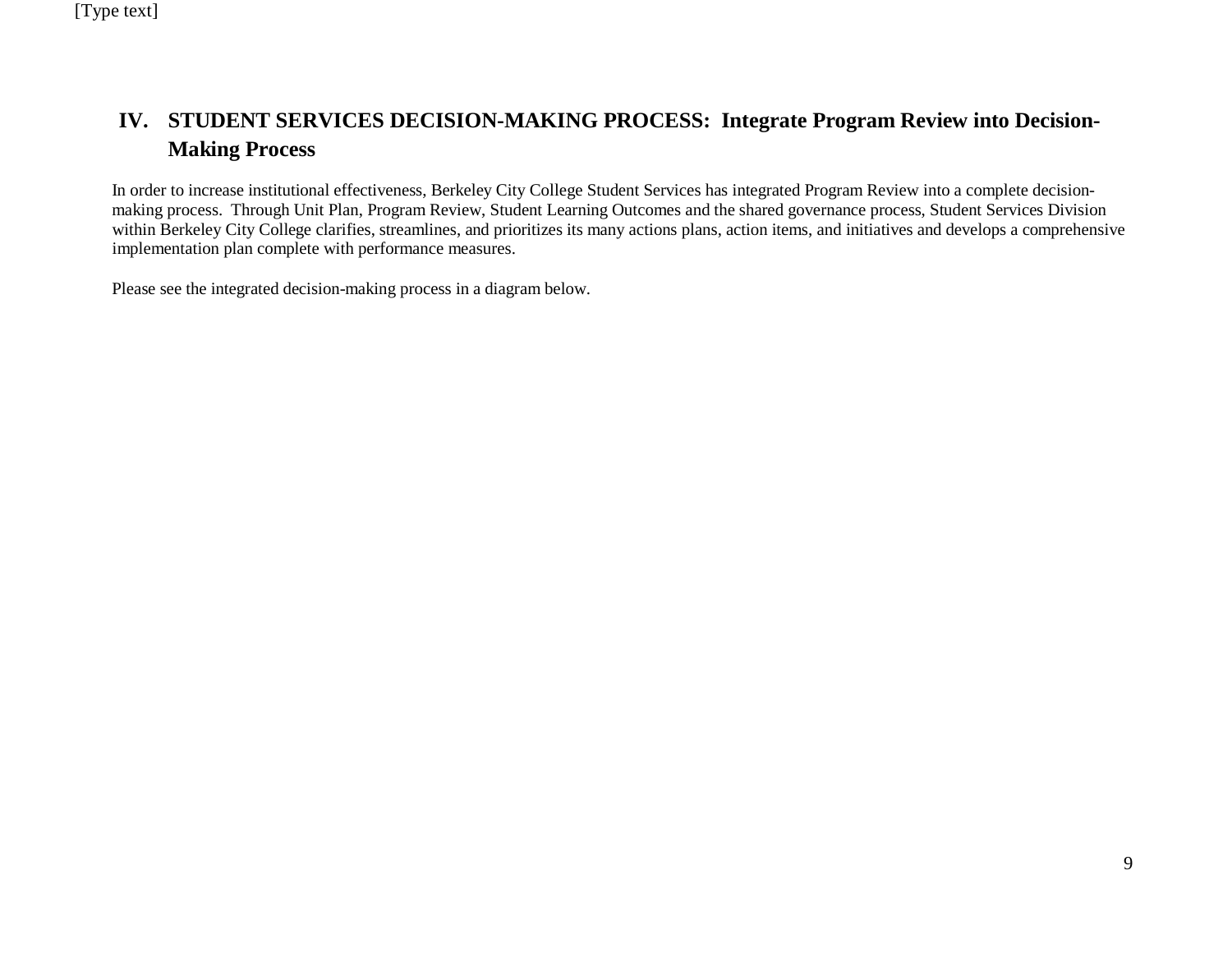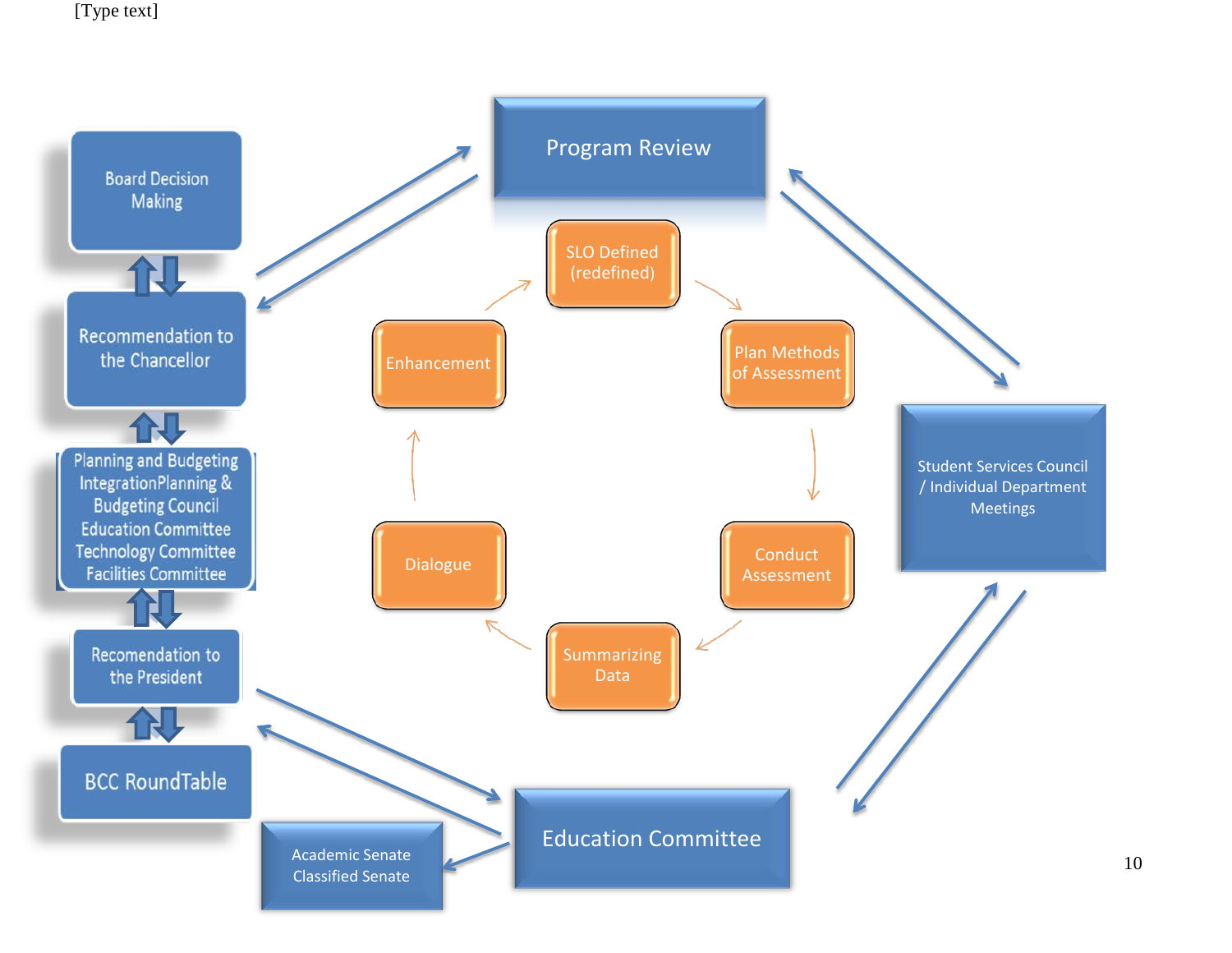**Berkeley City College**

# **Student Services**

# **2013-2014 Goals and Accomplishments**

**Mission: Access and Success**

**Increasing college access opportunities for those who intend to seek higher education at BCC and providing effective and efficient student support services to assist BCC students in successfully reaching their educational goals**

| <b>BCC Student</b>      | <b>Strategies and Activities</b>              | <b>Activities and Accomplishments</b>                                                    |
|-------------------------|-----------------------------------------------|------------------------------------------------------------------------------------------|
| <b>Services Goals</b>   |                                               |                                                                                          |
|                         | Integrating BCC student support               |                                                                                          |
| Aligning with           | services strategies and activities with       |                                                                                          |
| <b>College Goals</b>    | <b>State-wide Student Success Initiatives</b> |                                                                                          |
|                         | (SSSP)                                        |                                                                                          |
| Goal A.                 | SSSP 1. Increase college and career           | <b>Outreach and Partnerships -</b>                                                       |
| <b>Resident FTES</b>    | readiness                                     |                                                                                          |
|                         |                                               | Established outreach baseline for Fall and Spring terms: Records include number by type  |
| <b>Assist the</b>       | 1.1 Collaborate with K-12 to jointly          | of outreach and partnerships, e.g., on- and off-site activities, on-campus college tour. |
| College in              | develop common standards for                  |                                                                                          |
| meeting resident        | college and career readiness                  | Conducted a minimum of 10 on-/off-site workshops, presentations, college fair related    |
| student FTES            |                                               | events, including counselors' breakfast, orientation and assessment, financial aid,      |
| target $(3,691)$ by     | SSSP 4. Align course offerings to meet        | community college information, and counseling course offerings, etc.                     |
| leading BCC             | student needs                                 |                                                                                          |
| <b>Student Support</b>  |                                               | BCC financial aid office received an increased invitation to offer presentations and     |
| <b>Services through</b> | 4.1 Give highest priority for courses         | workshops for high schools and 4-year institutions.                                      |
| preserving,             | advancing student academic progress           |                                                                                          |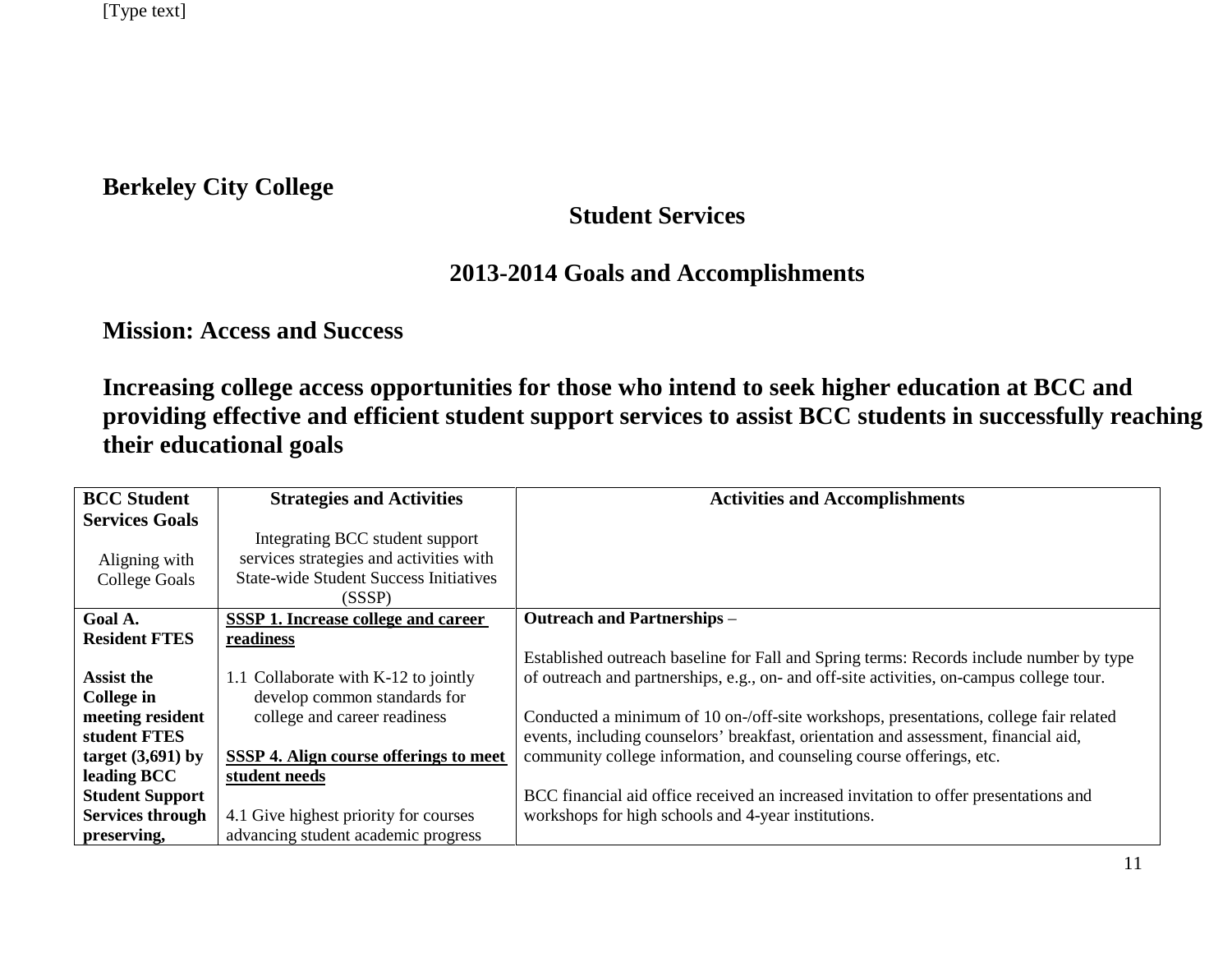| nourishing and<br>strategically<br>managing<br>resources of all<br>kinds. | <b>SSSP 8. Align resources with student</b><br>success recommendations<br>8.3 Encourage innovation and flexibility | Established at least 5 additional partners within BCC service areas and/or in the nearby<br>communities through partner initiated invitation; new partners included Pittsburg High<br>School, El Cerrito High School, Martinez High School, Bay Area Black United Fund,<br>Young Invincible, Bay Area Women's Business and Professional Association.                                                                                           |
|---------------------------------------------------------------------------|--------------------------------------------------------------------------------------------------------------------|------------------------------------------------------------------------------------------------------------------------------------------------------------------------------------------------------------------------------------------------------------------------------------------------------------------------------------------------------------------------------------------------------------------------------------------------|
|                                                                           | in the delivery of basic skills instruction                                                                        | Established new partnership with Berkeley Adult School GED and diploma programs.                                                                                                                                                                                                                                                                                                                                                               |
|                                                                           |                                                                                                                    | Initiated and conducted Braille placement assessment for the visual impaired.                                                                                                                                                                                                                                                                                                                                                                  |
|                                                                           |                                                                                                                    | BCC financial aid office received an increased invitation to offer presentations and<br>workshops for high schools, adult school and 4-year institutions, including 4 times at<br>Albany High, 3 times at Berkeley Adult School, 1 time at Holy Name University. In<br>addition, presentations were made at APAHE National Conference, 4 times in the BCC<br>classrooms, and weekly college-wide FA overview presentations throughout 2013-14. |
|                                                                           |                                                                                                                    | EOPS/CARE conducted outreach activities in the BCC Assessment/Orientation sessions by<br>providing information/application for EOPS/CARE programs; presented at BCC ESL<br>Department's orientation for Berkeley High School ESL students by providing admission<br>information and application for the fall 2014 semester; and presented at the 2014 annual<br>Dream Summit to recruit AB540 students for the fall 2014 semester.             |
|                                                                           |                                                                                                                    | DSPS Office performed outreach to several community organizations, including: The<br>Lion's Center, Orientation Center for the Blind, Department of Rehabilitation Berkeley &<br>Oakland Offices, and the CalPrep School.                                                                                                                                                                                                                      |
|                                                                           |                                                                                                                    | The BCC Veteran's Club is well established and continues to partner with other clubs on<br>campus sponsoring both an Alameda County Food Drive and Toys for Tots campaign<br>during the 2013 holiday season.                                                                                                                                                                                                                                   |
|                                                                           |                                                                                                                    | Access, Assessment and Orientation -                                                                                                                                                                                                                                                                                                                                                                                                           |
|                                                                           |                                                                                                                    | Conducted approximately 100 on- and off-campus assessment and orientation sessions,<br>including orientations specially designed for in-coming high school graduates, ESL<br>students. DSPS assisted several new students with disabilities access and complete the<br>English and Math placement assessment.                                                                                                                                  |
|                                                                           |                                                                                                                    | Initiated and conducted 6 sessions of early assessment and orientation at Berkeley High<br>and Albany High Schools.                                                                                                                                                                                                                                                                                                                            |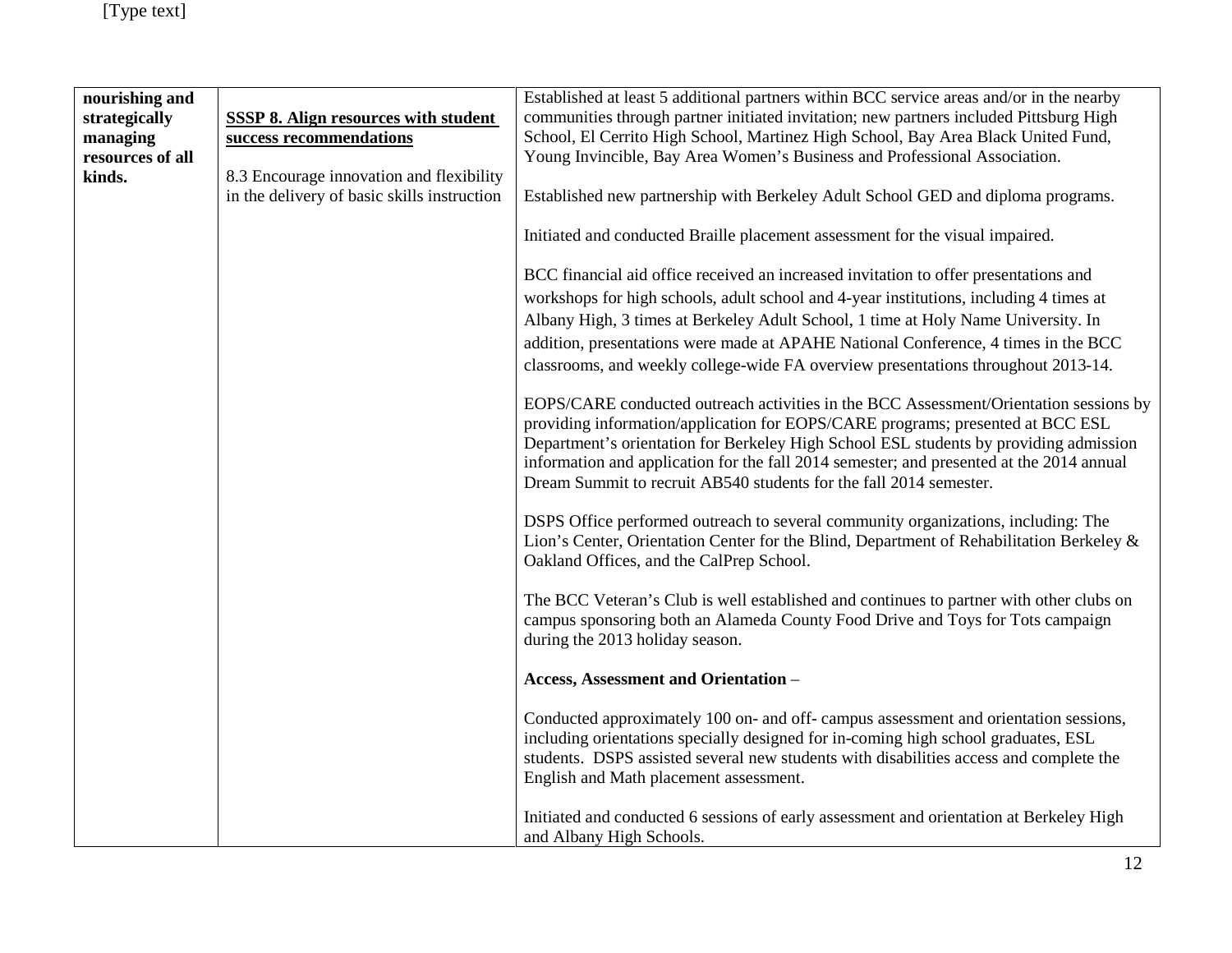|  | BCC assessed more new students $(N=5,421)$ than the two PCCD colleges of similar size.<br>The number of new students received orientation at BCC represented 28%, and the number<br>of assessed represented 26% of the overall PCCD new students in Fall 2013.                                                                                                                                                                                                                                                                |
|--|-------------------------------------------------------------------------------------------------------------------------------------------------------------------------------------------------------------------------------------------------------------------------------------------------------------------------------------------------------------------------------------------------------------------------------------------------------------------------------------------------------------------------------|
|  | Initiated and completed the draft information for BCC online orientation.                                                                                                                                                                                                                                                                                                                                                                                                                                                     |
|  | Jointly organized and conducted a Career Technical Education Fair with Instruction for<br>approximately 200 high school seniors from local high schools, including presentations<br>made by Financial Aid, Assessment, and Campus Life gave presentations.                                                                                                                                                                                                                                                                    |
|  | <b>Quality Student Support Services -</b>                                                                                                                                                                                                                                                                                                                                                                                                                                                                                     |
|  | Led college-wide internal collaboration and communication to increase understanding of<br>on-/off-campus student needs and make support services and learning resources accessible<br>to students by conducting at least 2 Enrollment Facilitation Committee meetings per term.<br>Recommendations for improvement, e.g., align course offerings to meet student needs,<br>align resources with student success recommendations, arrived at the meetings will be<br>forwarded for College's consideration and implementation. |
|  | Recommended and implemented strategies are recorded in meeting minutes.                                                                                                                                                                                                                                                                                                                                                                                                                                                       |
|  | Two more full-time contract counseling faculty members are hired; bring total number of<br>counselors from 3 in 2009-10 to 8 in 2013-14.                                                                                                                                                                                                                                                                                                                                                                                      |
|  | Financial Aid services received 1 FTE additional Financial Aid Specialist. One part-time<br>Clerical Assistant position increased to full-time.                                                                                                                                                                                                                                                                                                                                                                               |
|  | One FTE Staff Assistant is being hired for BCC Counseling Office.                                                                                                                                                                                                                                                                                                                                                                                                                                                             |
|  | In 2012-13, \$9.26 million dollars in financial aid were awarded to 5,805 students; one<br>student could receive multiple types of financial aid. This amount of financial aid awarded<br>is a 6% increase from last year's amount, and 125% increase from 2008-09.                                                                                                                                                                                                                                                           |
|  | In Fall 2013, BCC EOPS served 23% of all BCC full-time students (EOPS = $250$ , all BCC<br>full-time $= 1,098$ ; in addition, 35 CalWORKs, 247 DSPS, 48 foster youth, and 155 special<br>admitted students were served.                                                                                                                                                                                                                                                                                                       |
|  | EOPS collaborated with Office of Instruction/Title III Grant to provide series of                                                                                                                                                                                                                                                                                                                                                                                                                                             |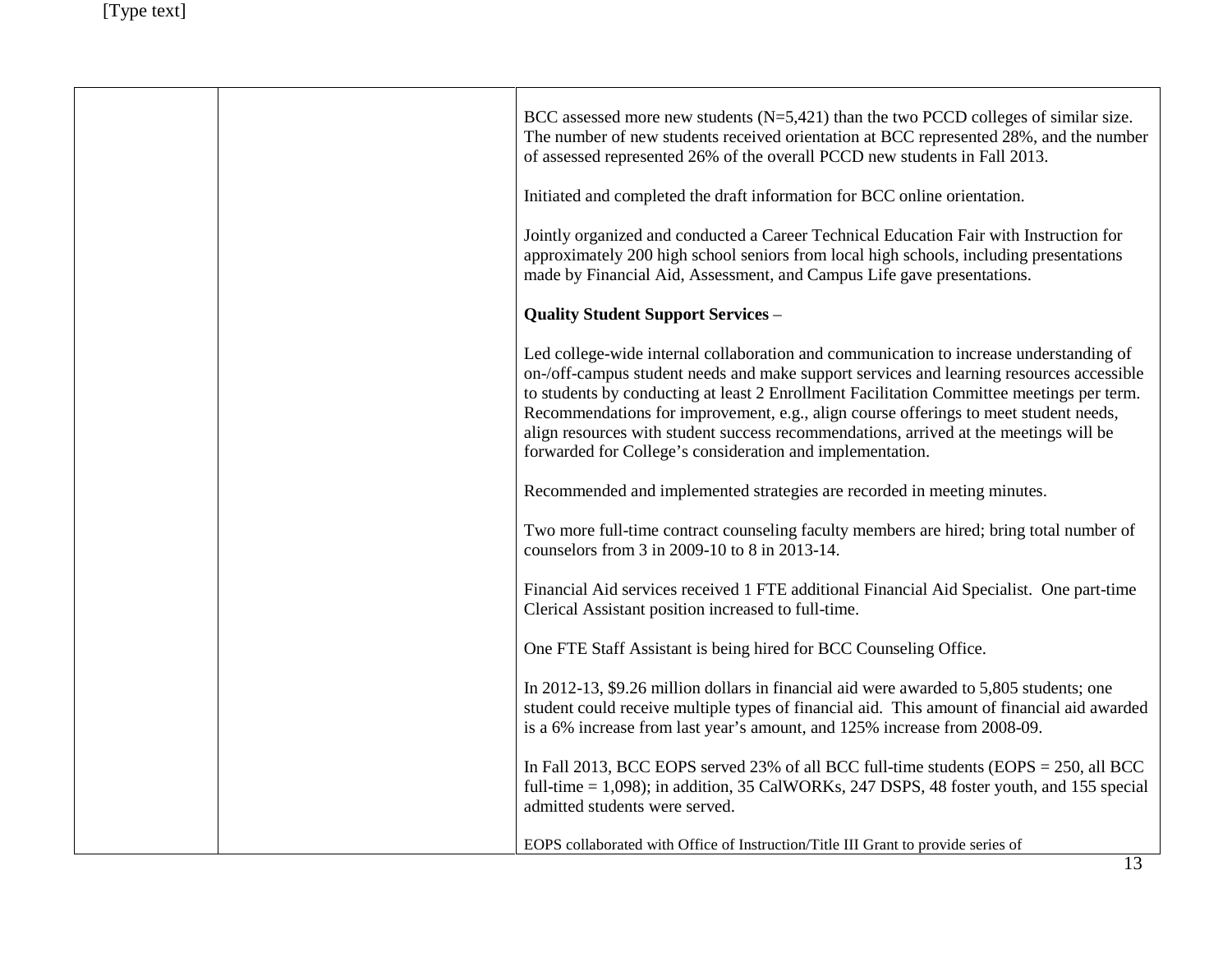|                          |                                                                       | workshops/information sessions on assisting students to access quality food and community                                                                                                     |
|--------------------------|-----------------------------------------------------------------------|-----------------------------------------------------------------------------------------------------------------------------------------------------------------------------------------------|
|                          |                                                                       | resources, especially for homeless individuals, low-income families and CalWORKs families.                                                                                                    |
|                          |                                                                       | EOPS/CARE/CalWORKs students represented majority of the attendees in the workshops.                                                                                                           |
|                          |                                                                       |                                                                                                                                                                                               |
|                          |                                                                       | EOPS program provide drop-in counseling and extended office hours during priority registration                                                                                                |
|                          |                                                                       | period. About 50% of the current program participants registered during priority registration.                                                                                                |
|                          |                                                                       | Supported over 250 DSPS students for priority registration in Fall 2013 and over 280 in                                                                                                       |
|                          |                                                                       | Spring 2014.                                                                                                                                                                                  |
|                          |                                                                       |                                                                                                                                                                                               |
|                          |                                                                       |                                                                                                                                                                                               |
|                          |                                                                       | TRiO served 120 BCC students in 2013-14. TRiO conducted 8 workshops and 14-year                                                                                                               |
|                          |                                                                       | campus tour.                                                                                                                                                                                  |
|                          |                                                                       |                                                                                                                                                                                               |
|                          |                                                                       | Veteran Services served more than 214 veteran and veteran dependents in the FY 2013-14                                                                                                        |
|                          |                                                                       | academic year; up from 150 students the previous year, with only a .5 FTE veteran                                                                                                             |
|                          |                                                                       | academic counselor and .5 FTE veteran certifying official.                                                                                                                                    |
|                          |                                                                       |                                                                                                                                                                                               |
|                          |                                                                       |                                                                                                                                                                                               |
| <b>Goal B. Degree</b>    | <b>SSSP 2. Strengthen support for</b>                                 | $SSSP -$                                                                                                                                                                                      |
| and Transfer             | entering students                                                     |                                                                                                                                                                                               |
|                          |                                                                       | Continued to coordinate with district-wide efforts and plans, lead college-wide planning                                                                                                      |
| Increase the             | 2.5 Require students to declare a                                     | and implementation of SSSP as scheduled and mandated by the State.                                                                                                                            |
| number of                | program                                                               |                                                                                                                                                                                               |
| certificate/degree       | of study early in their academic careers                              | Enhanced the understanding of SSSP by making at least 5 presentations at various college                                                                                                      |
| completion and           |                                                                       | governance or other related committees and taskforces.                                                                                                                                        |
| transfers to 4-          | <b>SSSP 3. Incentivize successful student</b>                         |                                                                                                                                                                                               |
| year colleges or         | behavior                                                              | Oversaw counselors, BCC Transfer and Career Center Coordinator, financial aid officers to                                                                                                     |
| universities by          |                                                                       | encourage students declare a program of study through on-going advising process and                                                                                                           |
| inspiring and            | 3.1 Adopt system-wide enrollment                                      | Student Education Plan (SEP) development.                                                                                                                                                     |
| supporting               | priorities reflecting the core mission of                             |                                                                                                                                                                                               |
| students, and            | community colleges                                                    | Supported the district and the college in expand the use of educational technology and use<br>district, state, and federal data tools, e.g., SARS, PeopleSoft, to facilitate student success. |
| facilitate               |                                                                       |                                                                                                                                                                                               |
| transferring             | 3.2 Require students receiving BOGG to<br>meet various conditions and |                                                                                                                                                                                               |
| application and          |                                                                       | Completed the first level of online orientation development through enhanced<br>communication and college-wide shared governance process.                                                     |
| graduation<br>review and | requirements                                                          |                                                                                                                                                                                               |
|                          | 3.3 Provide students the opportunity to                               | Initiated and conducted updated and upgraded ESL self-placement using multiple                                                                                                                |
| petition process.        | consider full time                                                    |                                                                                                                                                                                               |
|                          |                                                                       | measures.                                                                                                                                                                                     |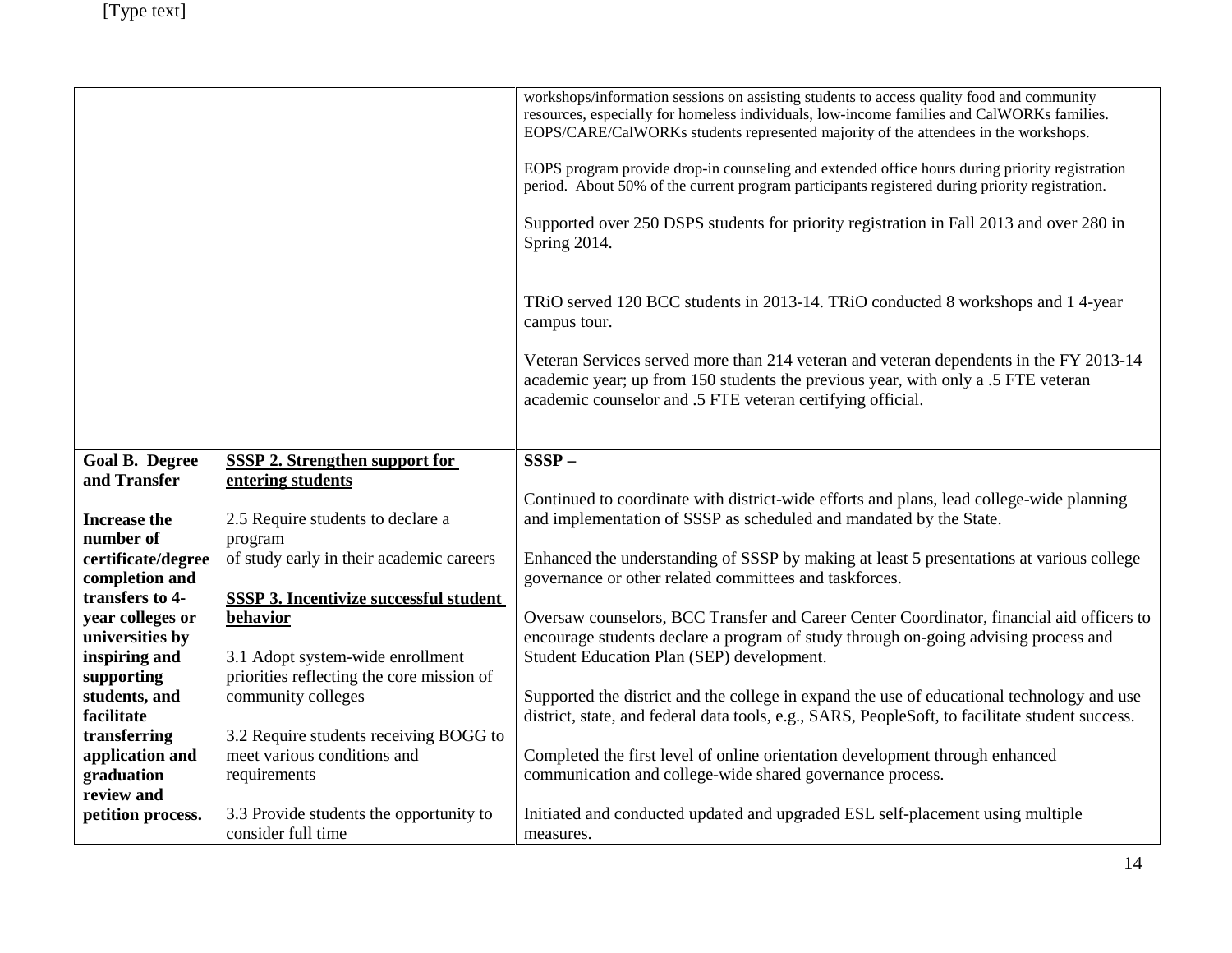| <b>SSSP 6. Revitalize and re-envision</b><br>professional development                                              | Students received counseling/SEP development/follow-up services at BCC represent 23%<br>of PCCD students who received similar services.                                                                                                                                                                                                                                                                         |
|--------------------------------------------------------------------------------------------------------------------|-----------------------------------------------------------------------------------------------------------------------------------------------------------------------------------------------------------------------------------------------------------------------------------------------------------------------------------------------------------------------------------------------------------------|
| 6.1 Create a continuum of mandatory<br>professional development opportunities                                      | BCC counselors provided counseling to 7,232 unduplicated applicants/students in 2013-14,<br>and assisted students in developing and updating 1,134 SEPs.                                                                                                                                                                                                                                                        |
| 6.2 Direct professional development<br>resources toward improving basic skills<br>instruction and support services | To serve students efficiently and effectively, BCC financial aid office supported the district<br>office to implement the new financial aid PeopleSoft system so that students are able to<br>view their Passport account for missing financial aid documentation, award letter,<br>disbursement information etc. Students could also apply waiver to student's account<br>online if students qualify.          |
|                                                                                                                    | DSPS provided academic counseling, abbreviated and comprehensive education plans, and<br>other academic services to over 282 students in Fall 2014 and 250 students Spring 2014.                                                                                                                                                                                                                                |
|                                                                                                                    | During the spring 2014 semester, a new Veterans Resource Center location was identified<br>and opened on a temporary basis in spring 2014 until staffing needs could be assessed, and<br>should be fully staffed and operational by the fall 2014 semester. Resources have been<br>identified and ordered (supplies, computers and printers). Some items are being donated<br>by outside veteran organizations. |
|                                                                                                                    | <b>Enrollment Priority -</b>                                                                                                                                                                                                                                                                                                                                                                                    |
|                                                                                                                    | Served as liaison between the college and the district office to identify and submit student<br>cohorts for registration priority, e.g., DSPS, EOPS/CARE, TRiO, Veterans, First Year<br>Matric students, learning communities in a timely fashion. Registration has gone smoothly<br>in 2013-14.                                                                                                                |
|                                                                                                                    | Degree and Certificate -                                                                                                                                                                                                                                                                                                                                                                                        |
|                                                                                                                    | Awarded over 615 degrees and certificates in 2013-14 by enhancing A&R, financial aid,<br>counseling, transfer and career services and graduation committee functionality,<br>effectiveness, and efficiency.                                                                                                                                                                                                     |
|                                                                                                                    | 16 degrees and certificates were awarded to TRiO students.                                                                                                                                                                                                                                                                                                                                                      |
|                                                                                                                    | Transfer-                                                                                                                                                                                                                                                                                                                                                                                                       |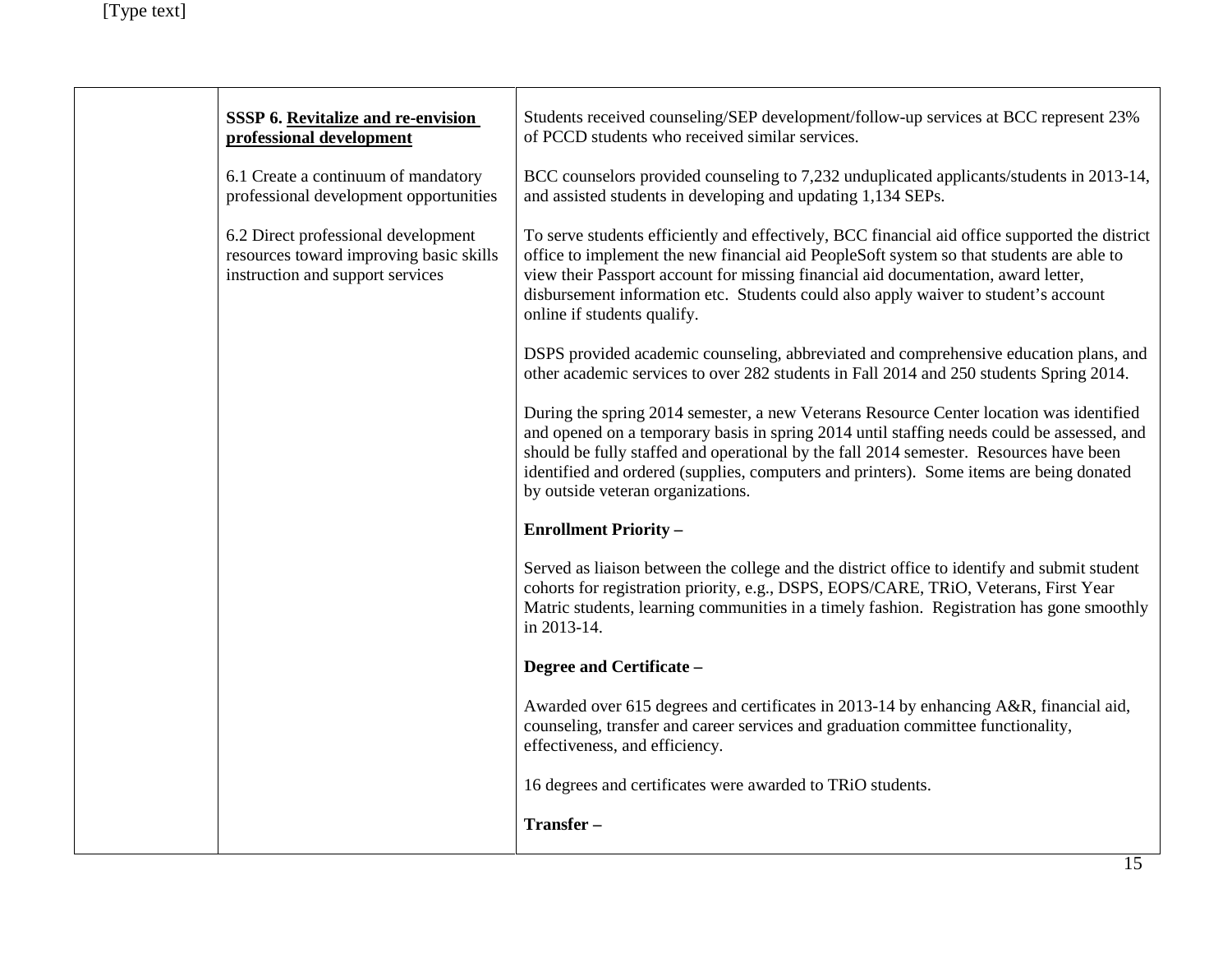|  | BCC ranked first (63%) in the percentage of California community college<br>applicants admitted to UC Berkeley for the year of 2013-14. According to UC<br>admissions data, this figure far surpassed the statewide admission average of 24%.<br>In 2013-14 a total of 171 BCC students transferred to UC campuses, and 117<br>transferred to CSU campuses.                                                             |
|--|-------------------------------------------------------------------------------------------------------------------------------------------------------------------------------------------------------------------------------------------------------------------------------------------------------------------------------------------------------------------------------------------------------------------------|
|  | The early count of BCC Transfers to UC Berkeley is 94, an increase of 12 or 14% from last<br>year's figure.                                                                                                                                                                                                                                                                                                             |
|  | BCC counseling and Transfer and Career Information Center offered transfer related<br>services to over 500 students in coordination with instructional faculty and district A&R<br>Office, and UC/CSU and other 4-year colleges and universities in the region.                                                                                                                                                         |
|  | BCC Transfer & Career Info Center supported 1,950 students in the center and 800 student<br>on- and/or off-campus with transfer and career exploration related services, in-person, at<br>events, via phone, or by email contact; offered at least 10 workshops focused on transfer<br>basics and career exploration overviews.                                                                                         |
|  | BCC Transfer services offered assistance to over 600 students on transfer admissions<br>applications and personal statements in 2013-14, while nearly 300 BCC students applied to<br>the UC system in fall 2013; updated center website, including posting a 30-minute,<br>captioned video of the Transfer Basics workshop (content developed and delivered by<br>coordinator, filmed by multimedia students on campus) |
|  | Six Veteran students are transferring to UC campuses (five to UC Berkeley and one to UC<br>San Diego), one veteran is transferring to Stanford University, six veterans are transferring<br>to CSU campuses including San Francisco and Sonoma, and five are obtaining AA/AS or<br>certificate degrees. This is a 50% increase from the previous academic year.                                                         |
|  | 10 TRiO students will transfer to 4-years in fall 2014, including 2 to Cal, 1 to Mills<br>College, 5 to SFSU, and 2 to CSU East Bay.                                                                                                                                                                                                                                                                                    |
|  | <b>Professional Development -</b>                                                                                                                                                                                                                                                                                                                                                                                       |
|  | Supported and funded selected professional development activities, e.g., BCC Counseling<br>Retreat, VA conference, EOPS/CARE Technical Training, financial aid regional<br>conference and district-wide workshops.                                                                                                                                                                                                      |
|  |                                                                                                                                                                                                                                                                                                                                                                                                                         |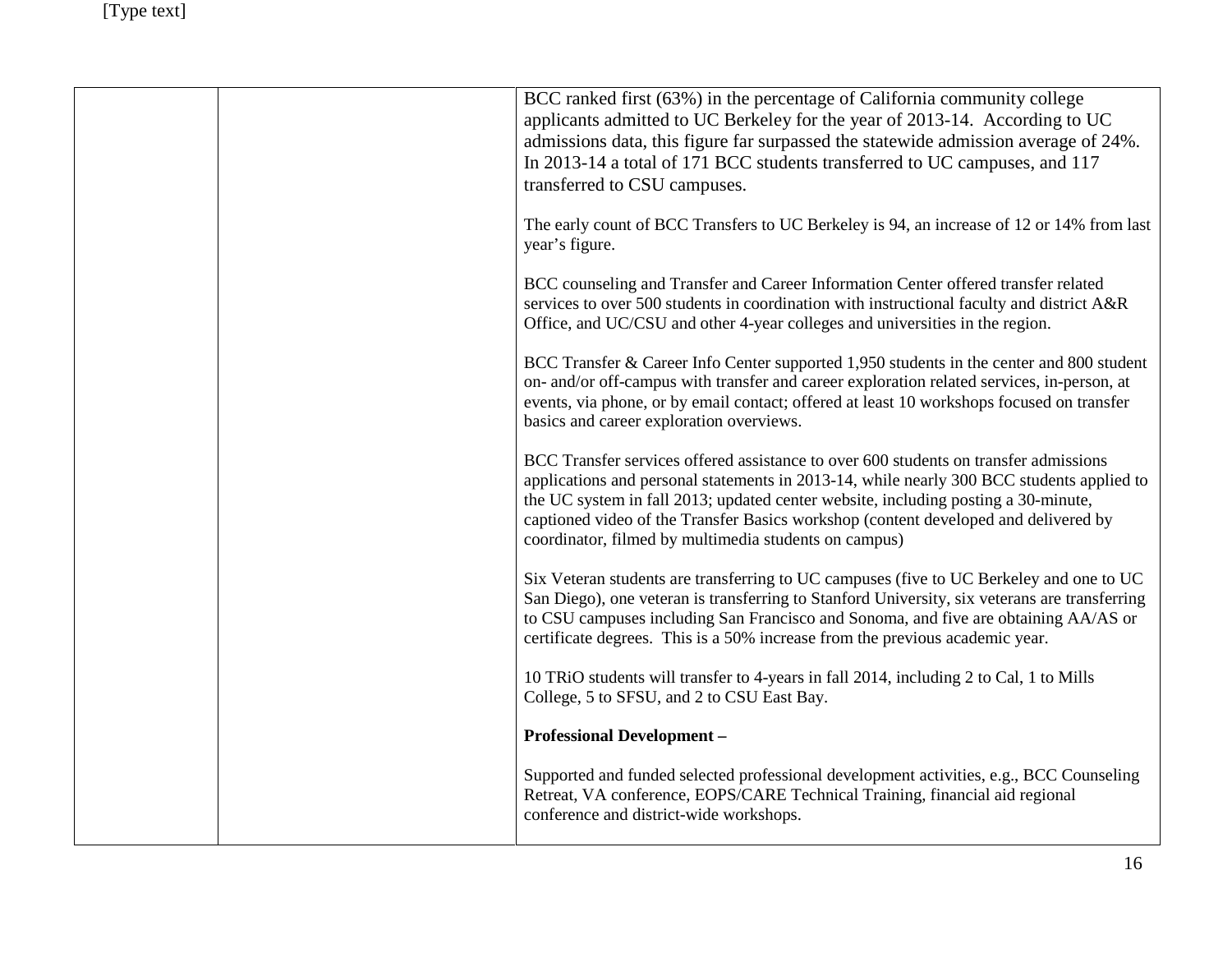|                        |                                         | Co-led college-wide effort to enable at least 50 faculty, staff, and administrators to                                                                                                                                                         |
|------------------------|-----------------------------------------|------------------------------------------------------------------------------------------------------------------------------------------------------------------------------------------------------------------------------------------------|
|                        |                                         | participate ACCJC certificate training and receiving Certificate of Completion for                                                                                                                                                             |
|                        |                                         | <b>Accreditation Basics.</b>                                                                                                                                                                                                                   |
|                        |                                         | Records of measurable outcomes are reflected in meeting minutes.                                                                                                                                                                               |
|                        |                                         |                                                                                                                                                                                                                                                |
|                        |                                         | Campus Life presented at the new faculty orientation workshop twice a year.                                                                                                                                                                    |
|                        |                                         | EOPS program offer additional math tutorial services to program participants. Students receive<br>one-on-one and group tutoring support.                                                                                                       |
|                        |                                         | EOPS/CARE program hosted "EOPS/CARE/CalWORKs College Fair" event. More than five<br>college representatives conducted presentations about admission and transfer to UC/CUS. More<br>than 20 EOPS/CARE students attended college fair.          |
|                        |                                         | DSPS provided workshops for Fall Flex Day regarding accommodating students with<br>disabilities. A Focused Inquiry Group (FIG) was completed for the 2013-2014 year,<br>culminating in a presentation to BCC faculty.                          |
|                        |                                         | DSPS Alt Media Specialist attended the State's educational and assistive technology<br>conference in March 2014; LD Specialist attended the statewide conference for the CA<br>Association of Post-Secondary Education and Disability (CAPED). |
| <b>Goal C. Career</b>  | <b>SSSP 2. Strengthen support for</b>   | <b>Orientation and Placement Assessment -</b>                                                                                                                                                                                                  |
| <b>Technical</b>       | entering students                       |                                                                                                                                                                                                                                                |
| <b>Education (CTE)</b> |                                         | Updated and upgraded orientation and placement assessment process, procedures, and data                                                                                                                                                        |
| and Basic Skills       | 2.1 Develop and implement common        | entry by                                                                                                                                                                                                                                       |
|                        | centralized diagnostic assessments      |                                                                                                                                                                                                                                                |
| <b>Improve career</b>  |                                         | (a) developing the foundation for online orientation and piloting the implementation                                                                                                                                                           |
| and college            | 2.2 Require students to participate in  | plan                                                                                                                                                                                                                                           |
| preparation            | diagnostic assessment, orientation and  |                                                                                                                                                                                                                                                |
| progress and           | the develop of an education plan        | (b) identifying, piloting, and implementing multiple placement assessment measures,                                                                                                                                                            |
| success rates          |                                         | e.g., high school GPA, SAT/ACT scores, AP/IB, high school to college course                                                                                                                                                                    |
| <i>(successfully)</i>  | 2.3 Develop and use technology          | articulation                                                                                                                                                                                                                                   |
| transition             | application to better guide students in |                                                                                                                                                                                                                                                |
| students from          | education processes                     | SEP Development and Follow up -                                                                                                                                                                                                                |
| basic skills to        |                                         |                                                                                                                                                                                                                                                |
| college-level, as      | 2.4 Require students showing a lack of  | (a) began to implement initial and comprehensive SEP development and ensure                                                                                                                                                                    |
| well as CTE/           | college readiness to participate in     | adequate data entry                                                                                                                                                                                                                            |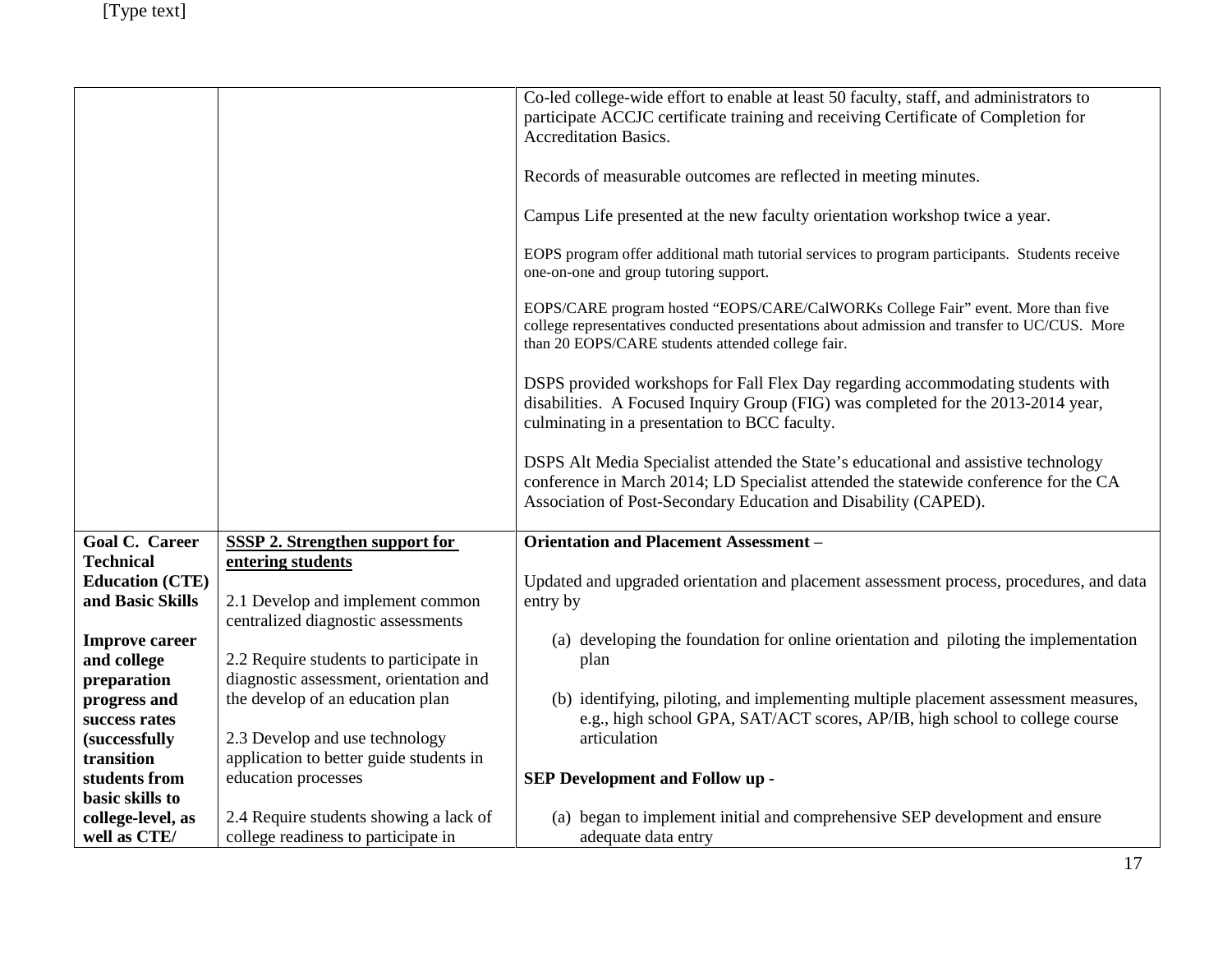| (b) Continued to provide follow up services to students who are on academic/progress<br>SSSP 3. Incentivize successful student<br>promotion and dismissal, and students with undeclared education goals to receive<br>follow up support services<br>behavior<br>3.4 Require students to begin addressing<br>(c) Offered basic skills and/or first year students in cohort studies increased<br>basic skills deficiencies in their first year<br>counseling and other support services, e.g., EOPS/CARE, DSPS, TRiO, financial<br>aid.<br>(d) maintained college-wide fall to spring persistence rate at minimum level of 70%<br>whereas DSPS and EOPS fall to spring persistence rate at 80% level.<br>Data are reported by PCCD IR and CCCCO DataMart.<br><b>Institutional Leadership and Governance -</b><br>Goal D.<br><b>SSSP 7. Enable efficient state-</b><br>/district-college-wide leadership and<br>Sustainable,<br>increase coordination among<br>Engaged BCC student services faculty and staff, and student communities in understanding<br>continuous<br>Shared Governance, including roles, responsibilities, and information flow by encouraging<br>colleges/departments<br>quality<br>student services members and students participating BCC shared governance meetings.<br>improvement.<br>7.1 Develop and support a strong<br>community college system office (strong<br><b>Lead BCC</b><br>Renewed BCC Education Committee for Quality Programs and Services through shared<br>administrative team with rich resources:<br>governance manner. Took and recorded discussions and recommendations in meeting<br><b>Student Services</b><br>human, financial, facility, and<br>minutes and published online.<br>to implement<br>and complete all<br>technology)<br>Conducted three workshops through the Peralta Student Council and the Associate<br>projects and<br>Students of Berkeley City College on shared governance to engage student communities in<br>activities<br>7.2 Set local student success goals |
|-------------------------------------------------------------------------------------------------------------------------------------------------------------------------------------------------------------------------------------------------------------------------------------------------------------------------------------------------------------------------------------------------------------------------------------------------------------------------------------------------------------------------------------------------------------------------------------------------------------------------------------------------------------------------------------------------------------------------------------------------------------------------------------------------------------------------------------------------------------------------------------------------------------------------------------------------------------------------------------------------------------------------------------------------------------------------------------------------------------------------------------------------------------------------------------------------------------------------------------------------------------------------------------------------------------------------------------------------------------------------------------------------------------------------------------------------------------------------------------------------------------------------------------------------------------------------------------------------------------------------------------------------------------------------------------------------------------------------------------------------------------------------------------------------------------------------------------------------------------------------------------------------------------------------------------------------------------------------------------------------------------------------------------|
|                                                                                                                                                                                                                                                                                                                                                                                                                                                                                                                                                                                                                                                                                                                                                                                                                                                                                                                                                                                                                                                                                                                                                                                                                                                                                                                                                                                                                                                                                                                                                                                                                                                                                                                                                                                                                                                                                                                                                                                                                                     |
|                                                                                                                                                                                                                                                                                                                                                                                                                                                                                                                                                                                                                                                                                                                                                                                                                                                                                                                                                                                                                                                                                                                                                                                                                                                                                                                                                                                                                                                                                                                                                                                                                                                                                                                                                                                                                                                                                                                                                                                                                                     |
|                                                                                                                                                                                                                                                                                                                                                                                                                                                                                                                                                                                                                                                                                                                                                                                                                                                                                                                                                                                                                                                                                                                                                                                                                                                                                                                                                                                                                                                                                                                                                                                                                                                                                                                                                                                                                                                                                                                                                                                                                                     |
|                                                                                                                                                                                                                                                                                                                                                                                                                                                                                                                                                                                                                                                                                                                                                                                                                                                                                                                                                                                                                                                                                                                                                                                                                                                                                                                                                                                                                                                                                                                                                                                                                                                                                                                                                                                                                                                                                                                                                                                                                                     |
|                                                                                                                                                                                                                                                                                                                                                                                                                                                                                                                                                                                                                                                                                                                                                                                                                                                                                                                                                                                                                                                                                                                                                                                                                                                                                                                                                                                                                                                                                                                                                                                                                                                                                                                                                                                                                                                                                                                                                                                                                                     |
|                                                                                                                                                                                                                                                                                                                                                                                                                                                                                                                                                                                                                                                                                                                                                                                                                                                                                                                                                                                                                                                                                                                                                                                                                                                                                                                                                                                                                                                                                                                                                                                                                                                                                                                                                                                                                                                                                                                                                                                                                                     |
|                                                                                                                                                                                                                                                                                                                                                                                                                                                                                                                                                                                                                                                                                                                                                                                                                                                                                                                                                                                                                                                                                                                                                                                                                                                                                                                                                                                                                                                                                                                                                                                                                                                                                                                                                                                                                                                                                                                                                                                                                                     |
|                                                                                                                                                                                                                                                                                                                                                                                                                                                                                                                                                                                                                                                                                                                                                                                                                                                                                                                                                                                                                                                                                                                                                                                                                                                                                                                                                                                                                                                                                                                                                                                                                                                                                                                                                                                                                                                                                                                                                                                                                                     |
|                                                                                                                                                                                                                                                                                                                                                                                                                                                                                                                                                                                                                                                                                                                                                                                                                                                                                                                                                                                                                                                                                                                                                                                                                                                                                                                                                                                                                                                                                                                                                                                                                                                                                                                                                                                                                                                                                                                                                                                                                                     |
|                                                                                                                                                                                                                                                                                                                                                                                                                                                                                                                                                                                                                                                                                                                                                                                                                                                                                                                                                                                                                                                                                                                                                                                                                                                                                                                                                                                                                                                                                                                                                                                                                                                                                                                                                                                                                                                                                                                                                                                                                                     |
|                                                                                                                                                                                                                                                                                                                                                                                                                                                                                                                                                                                                                                                                                                                                                                                                                                                                                                                                                                                                                                                                                                                                                                                                                                                                                                                                                                                                                                                                                                                                                                                                                                                                                                                                                                                                                                                                                                                                                                                                                                     |
|                                                                                                                                                                                                                                                                                                                                                                                                                                                                                                                                                                                                                                                                                                                                                                                                                                                                                                                                                                                                                                                                                                                                                                                                                                                                                                                                                                                                                                                                                                                                                                                                                                                                                                                                                                                                                                                                                                                                                                                                                                     |
|                                                                                                                                                                                                                                                                                                                                                                                                                                                                                                                                                                                                                                                                                                                                                                                                                                                                                                                                                                                                                                                                                                                                                                                                                                                                                                                                                                                                                                                                                                                                                                                                                                                                                                                                                                                                                                                                                                                                                                                                                                     |
|                                                                                                                                                                                                                                                                                                                                                                                                                                                                                                                                                                                                                                                                                                                                                                                                                                                                                                                                                                                                                                                                                                                                                                                                                                                                                                                                                                                                                                                                                                                                                                                                                                                                                                                                                                                                                                                                                                                                                                                                                                     |
|                                                                                                                                                                                                                                                                                                                                                                                                                                                                                                                                                                                                                                                                                                                                                                                                                                                                                                                                                                                                                                                                                                                                                                                                                                                                                                                                                                                                                                                                                                                                                                                                                                                                                                                                                                                                                                                                                                                                                                                                                                     |
|                                                                                                                                                                                                                                                                                                                                                                                                                                                                                                                                                                                                                                                                                                                                                                                                                                                                                                                                                                                                                                                                                                                                                                                                                                                                                                                                                                                                                                                                                                                                                                                                                                                                                                                                                                                                                                                                                                                                                                                                                                     |
| consistent with statewide/district goals<br>understanding Shared Governance, including roles, responsibilities, and information flow<br>necessary to                                                                                                                                                                                                                                                                                                                                                                                                                                                                                                                                                                                                                                                                                                                                                                                                                                                                                                                                                                                                                                                                                                                                                                                                                                                                                                                                                                                                                                                                                                                                                                                                                                                                                                                                                                                                                                                                                |
| by encouraging student participation in BCC shared governance meetings.<br>support college-                                                                                                                                                                                                                                                                                                                                                                                                                                                                                                                                                                                                                                                                                                                                                                                                                                                                                                                                                                                                                                                                                                                                                                                                                                                                                                                                                                                                                                                                                                                                                                                                                                                                                                                                                                                                                                                                                                                                         |
| 7.3 Implement a student success<br>wide sustainable,                                                                                                                                                                                                                                                                                                                                                                                                                                                                                                                                                                                                                                                                                                                                                                                                                                                                                                                                                                                                                                                                                                                                                                                                                                                                                                                                                                                                                                                                                                                                                                                                                                                                                                                                                                                                                                                                                                                                                                                |
| continuous<br>Data-driven Decision Making -<br>scorecard                                                                                                                                                                                                                                                                                                                                                                                                                                                                                                                                                                                                                                                                                                                                                                                                                                                                                                                                                                                                                                                                                                                                                                                                                                                                                                                                                                                                                                                                                                                                                                                                                                                                                                                                                                                                                                                                                                                                                                            |
| quality                                                                                                                                                                                                                                                                                                                                                                                                                                                                                                                                                                                                                                                                                                                                                                                                                                                                                                                                                                                                                                                                                                                                                                                                                                                                                                                                                                                                                                                                                                                                                                                                                                                                                                                                                                                                                                                                                                                                                                                                                             |
| 7.4 Develop and support a longitudinal<br>Ensured data-driven program improvement process and integrate planning into resource<br>improvement                                                                                                                                                                                                                                                                                                                                                                                                                                                                                                                                                                                                                                                                                                                                                                                                                                                                                                                                                                                                                                                                                                                                                                                                                                                                                                                                                                                                                                                                                                                                                                                                                                                                                                                                                                                                                                                                                       |
| student record system<br>development and allocation by                                                                                                                                                                                                                                                                                                                                                                                                                                                                                                                                                                                                                                                                                                                                                                                                                                                                                                                                                                                                                                                                                                                                                                                                                                                                                                                                                                                                                                                                                                                                                                                                                                                                                                                                                                                                                                                                                                                                                                              |
| As the<br>(a) Assisting the college in identifying available data and preparing user-friendly data<br><b>Accreditation</b>                                                                                                                                                                                                                                                                                                                                                                                                                                                                                                                                                                                                                                                                                                                                                                                                                                                                                                                                                                                                                                                                                                                                                                                                                                                                                                                                                                                                                                                                                                                                                                                                                                                                                                                                                                                                                                                                                                          |
| analysis throughout decision-making process. Data to be used may include data<br><b>Liaison Office</b>                                                                                                                                                                                                                                                                                                                                                                                                                                                                                                                                                                                                                                                                                                                                                                                                                                                                                                                                                                                                                                                                                                                                                                                                                                                                                                                                                                                                                                                                                                                                                                                                                                                                                                                                                                                                                                                                                                                              |
| published by PCCD IR, CCCCO datamart, and Student Success Scorecard.<br>(ALO),                                                                                                                                                                                                                                                                                                                                                                                                                                                                                                                                                                                                                                                                                                                                                                                                                                                                                                                                                                                                                                                                                                                                                                                                                                                                                                                                                                                                                                                                                                                                                                                                                                                                                                                                                                                                                                                                                                                                                      |
| coordinate with                                                                                                                                                                                                                                                                                                                                                                                                                                                                                                                                                                                                                                                                                                                                                                                                                                                                                                                                                                                                                                                                                                                                                                                                                                                                                                                                                                                                                                                                                                                                                                                                                                                                                                                                                                                                                                                                                                                                                                                                                     |
| <b>BCC Self</b><br>(b) Ensuring the completion of student services annual program update, SLO update,                                                                                                                                                                                                                                                                                                                                                                                                                                                                                                                                                                                                                                                                                                                                                                                                                                                                                                                                                                                                                                                                                                                                                                                                                                                                                                                                                                                                                                                                                                                                                                                                                                                                                                                                                                                                                                                                                                                               |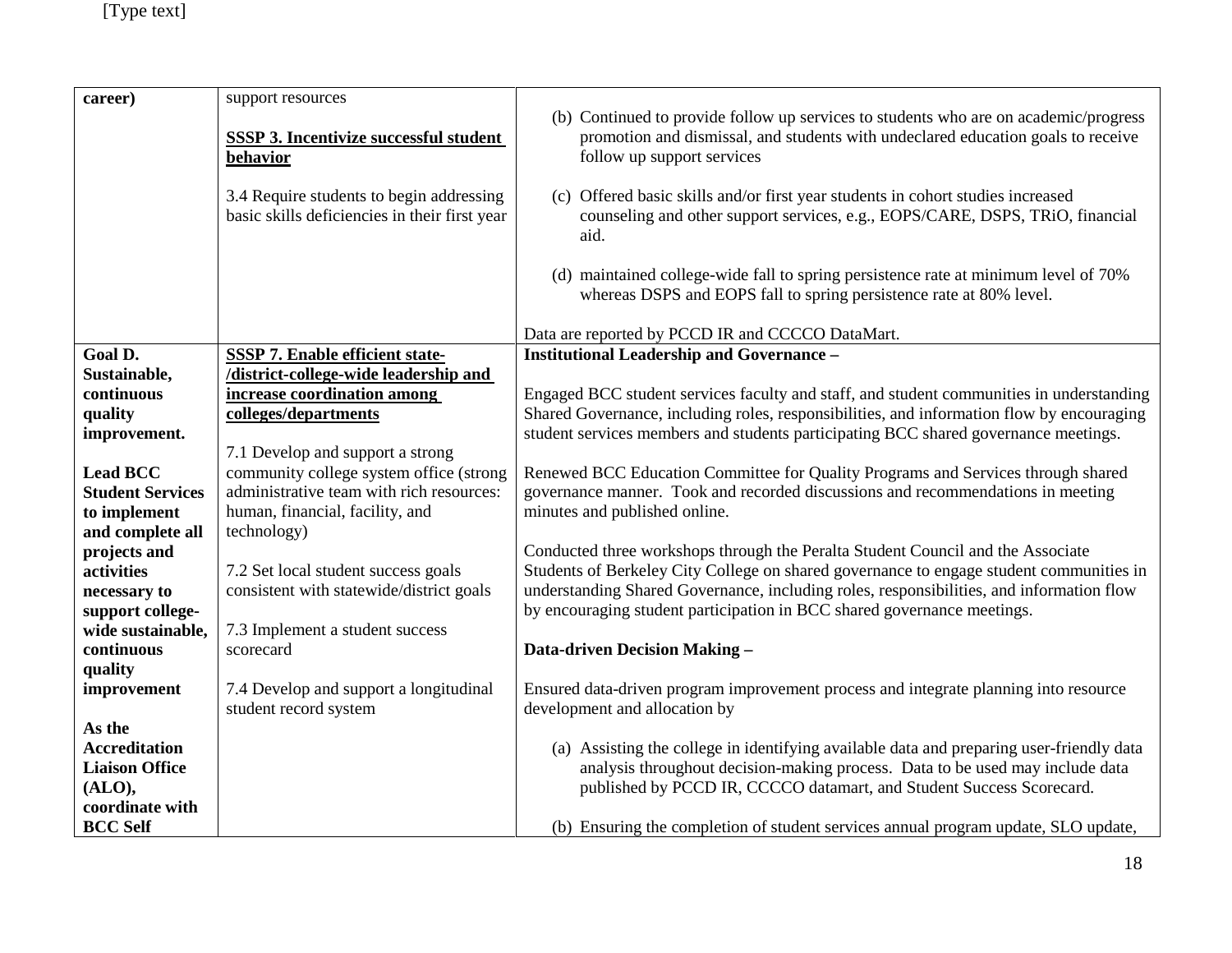| <b>Evaluation</b><br><b>Steering</b><br><b>Committee</b><br>leading the<br>college to<br>complete<br><b>Accrediting</b><br><b>Commission for</b><br><b>Community and</b><br><b>Junior Colleges</b><br>(ACCJC)<br><b>Institutional</b><br><b>Self-Evaluation</b><br>according to<br>timeline with the<br>goal of<br>reaffirming full<br><b>Accreditation in</b><br>Spring 2015 |                                                                   | SLO assessment, and integrate SLO assessment findings into annual program<br>update.<br>(c) Completing and applying ILOs, assessment, CCSSE, and other assessment tools<br>and research findings to increase student success<br><b>Accreditation Self Evaluation -</b><br>Continued to serve as the ALO and one of the team leaders guiding BCC 2015 Institutional<br>Self-Evaluation with college-wide participation. Over 20 BCC members, including two<br>DSPS full-time faculty, completed the ACCJC certificate training in Accreditation Basics.<br>Led and engaged in assessment work for Student Services, including Veterans' Services,<br>Campus Life and Student Affairs, Assessment and Orientation, Financial Aid, Admissions<br>and Records, Counseling, Transfer and Career Center, DSPS, EOPS/CARE/CalWORKs,<br>TRiO, etc.<br>Measureable outcomes including up-to-date BCC Student Services Homepage information,<br>PowerPoint prepared and presented at various meetings, information will be included in<br>2015 BCC Self Evaluation Report, etc. |
|-------------------------------------------------------------------------------------------------------------------------------------------------------------------------------------------------------------------------------------------------------------------------------------------------------------------------------------------------------------------------------|-------------------------------------------------------------------|-----------------------------------------------------------------------------------------------------------------------------------------------------------------------------------------------------------------------------------------------------------------------------------------------------------------------------------------------------------------------------------------------------------------------------------------------------------------------------------------------------------------------------------------------------------------------------------------------------------------------------------------------------------------------------------------------------------------------------------------------------------------------------------------------------------------------------------------------------------------------------------------------------------------------------------------------------------------------------------------------------------------------------------------------------------------------|
| <b>Goal E. Fiscal</b>                                                                                                                                                                                                                                                                                                                                                         | <b>SSSP 8. Align resources with student</b>                       | <b>Resources Management and Development -</b>                                                                                                                                                                                                                                                                                                                                                                                                                                                                                                                                                                                                                                                                                                                                                                                                                                                                                                                                                                                                                         |
| <b>Stability</b>                                                                                                                                                                                                                                                                                                                                                              | success recommendations                                           | Financial Resources. Stayed within adopted 2013-14 annual budget by successfully align                                                                                                                                                                                                                                                                                                                                                                                                                                                                                                                                                                                                                                                                                                                                                                                                                                                                                                                                                                                |
| <b>Continue to</b><br>adhere to proper                                                                                                                                                                                                                                                                                                                                        | 8.1 Encourage categorical program<br>streamlining and cooperation | resources with student needs.                                                                                                                                                                                                                                                                                                                                                                                                                                                                                                                                                                                                                                                                                                                                                                                                                                                                                                                                                                                                                                         |
| fiscal oversight                                                                                                                                                                                                                                                                                                                                                              |                                                                   | <b>Human Resources.</b> Invested in human resources to support SSSP by hiring 2 counseling                                                                                                                                                                                                                                                                                                                                                                                                                                                                                                                                                                                                                                                                                                                                                                                                                                                                                                                                                                            |
| of all BCC                                                                                                                                                                                                                                                                                                                                                                    | 8.2 Invest in the new Student Support                             | faculty members and the approved number of classified staff members using general and                                                                                                                                                                                                                                                                                                                                                                                                                                                                                                                                                                                                                                                                                                                                                                                                                                                                                                                                                                                 |
| <b>Student Services</b><br>budget and                                                                                                                                                                                                                                                                                                                                         | initiative                                                        | categorical funds. Increased 1 part-time to full- and 1 11- to 12-month staff position in<br>Financial Aid, and fully resolved Financial Aid budget deficit due to unexpected transfer of                                                                                                                                                                                                                                                                                                                                                                                                                                                                                                                                                                                                                                                                                                                                                                                                                                                                             |
| expenditures,                                                                                                                                                                                                                                                                                                                                                                 |                                                                   | 1 position.                                                                                                                                                                                                                                                                                                                                                                                                                                                                                                                                                                                                                                                                                                                                                                                                                                                                                                                                                                                                                                                           |
| manage                                                                                                                                                                                                                                                                                                                                                                        |                                                                   | Facility Resources. Continued to identify facility needs in all student services areas                                                                                                                                                                                                                                                                                                                                                                                                                                                                                                                                                                                                                                                                                                                                                                                                                                                                                                                                                                                |
| resources,<br>identify and                                                                                                                                                                                                                                                                                                                                                    |                                                                   | through annual program review process. Acquired a temporary space to Veteran Services                                                                                                                                                                                                                                                                                                                                                                                                                                                                                                                                                                                                                                                                                                                                                                                                                                                                                                                                                                                 |
| propose                                                                                                                                                                                                                                                                                                                                                                       |                                                                   | Center.                                                                                                                                                                                                                                                                                                                                                                                                                                                                                                                                                                                                                                                                                                                                                                                                                                                                                                                                                                                                                                                               |
| additional needs                                                                                                                                                                                                                                                                                                                                                              |                                                                   |                                                                                                                                                                                                                                                                                                                                                                                                                                                                                                                                                                                                                                                                                                                                                                                                                                                                                                                                                                                                                                                                       |
| for resources                                                                                                                                                                                                                                                                                                                                                                 |                                                                   | Technology Resources. Continued to identify technical resource needs through annual                                                                                                                                                                                                                                                                                                                                                                                                                                                                                                                                                                                                                                                                                                                                                                                                                                                                                                                                                                                   |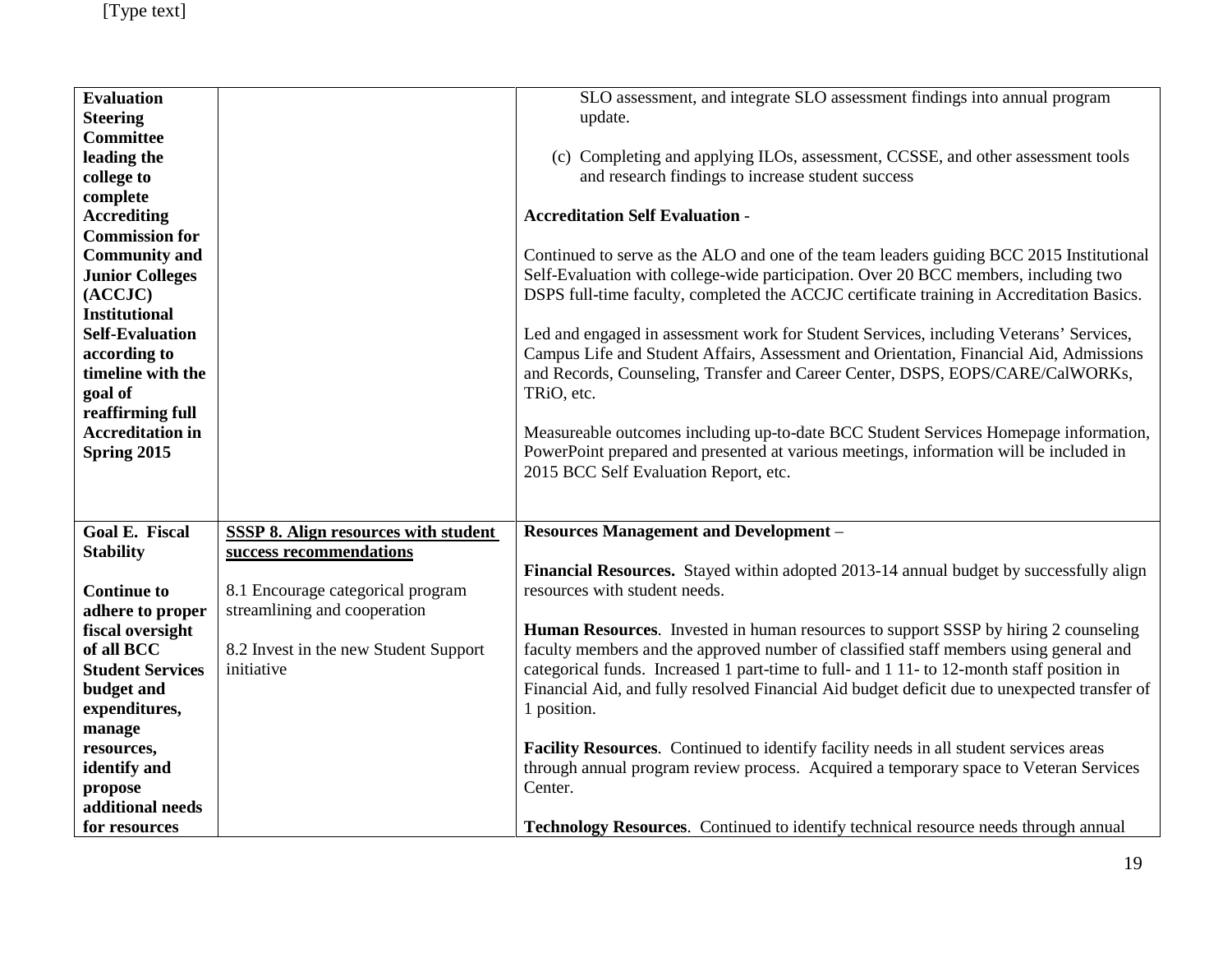| based upon              | program review process, and increase effectiveness and efficiency of student support   |
|-------------------------|----------------------------------------------------------------------------------------|
| <b>Student Services</b> | services through the use and upgrade of technology.                                    |
| annual program          |                                                                                        |
| review and              | <b>Budget and Planning Integration</b> –                                               |
| SLO <sub>s</sub> .      |                                                                                        |
|                         | Completed 2013-14 Annual Program Review (APU), summarized program needs,               |
|                         | prioritized personnel/financial/technology/facility needs within Student Services, and |
|                         | began to meet some needs.                                                              |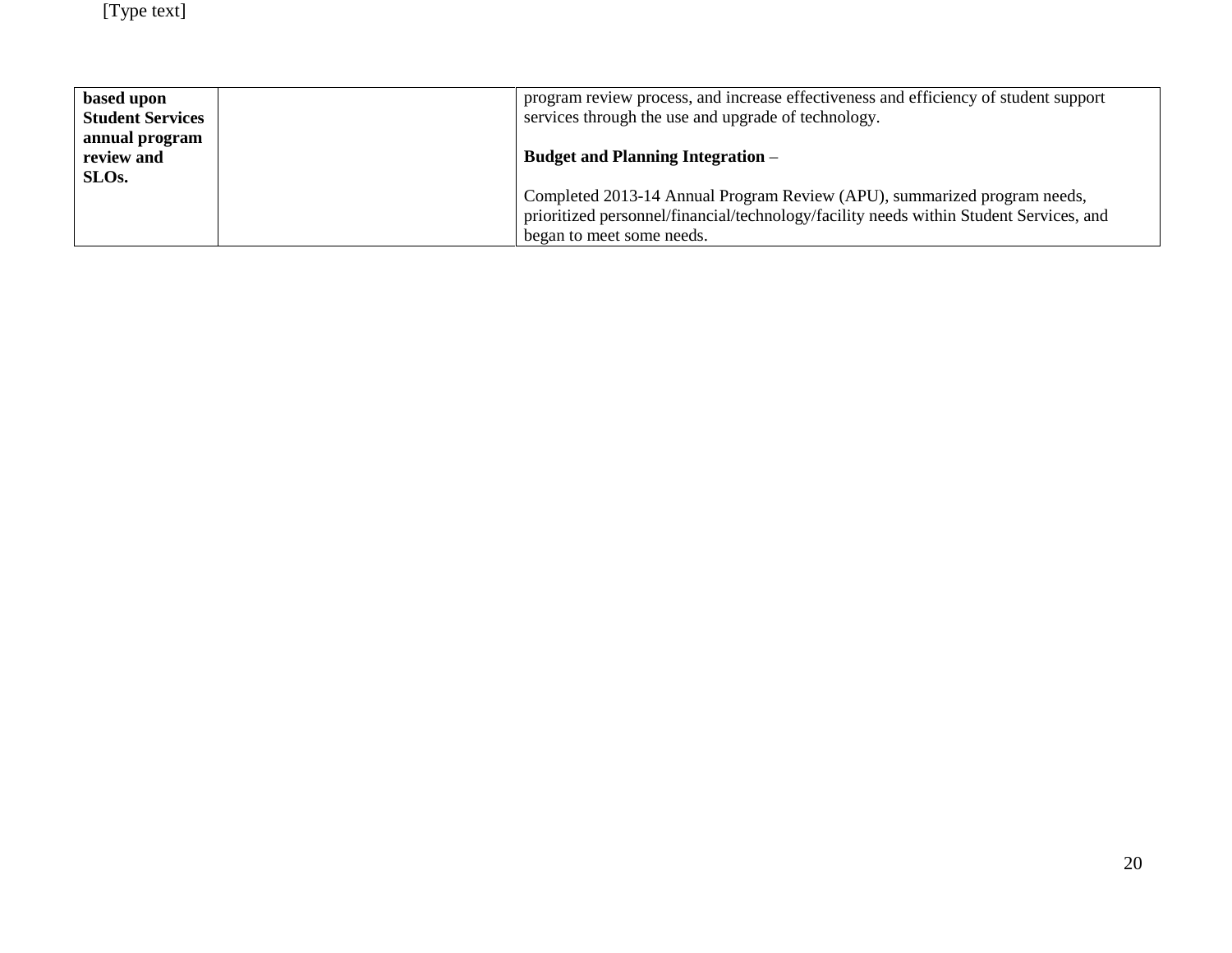# **V. EVIDENACE SUPPORTING THIS YEAR'S ACCOMPLISHEMENT**

#### Please see

#### Accreditation:

<http://www.berkeleycitycollege.edu/wp/accreditation/>

#### Articulation:

<http://www.berkeleycitycollege.edu/wp/articulation/>

Assessment and Orientation: [http://www.berkeleycitycollege.edu/wp/student\\_service\\_programs/assessment-orientation/](http://www.berkeleycitycollege.edu/wp/student_service_programs/assessment-orientation/)

#### Associated Students and Clubs:

<http://www.berkeleycitycollege.edu/wp/asbcc/>

#### Bookstore:

<http://www.bkstr.com/webapp/wcs/stores/servlet/StoreCatalogDisplay?catalogId=10001&langId=-1&demoKey=d&storeId=16453>

#### CalWORKs:

[http://www.berkeleycitycollege.edu/wp/student\\_service\\_programs/calworks/](http://www.berkeleycitycollege.edu/wp/student_service_programs/calworks/)

#### Counseling:

<http://www.berkeleycitycollege.edu/wp/counseling/>

eCounseling: <http://www.berkeleycitycollege.edu/wp/counseling/e-counseling/>

#### DSPS – PSSD:

<http://www.berkeleycitycollege.edu/wp/pssd/>

#### EOPS/CARE:

[http://www.berkeleycitycollege.edu/wp/student\\_service\\_programs/eops/](http://www.berkeleycitycollege.edu/wp/student_service_programs/eops/)

#### Financial Aid:

[http://www.berkeleycitycollege.edu/wp/financial\\_aid/](http://www.berkeleycitycollege.edu/wp/financial_aid/)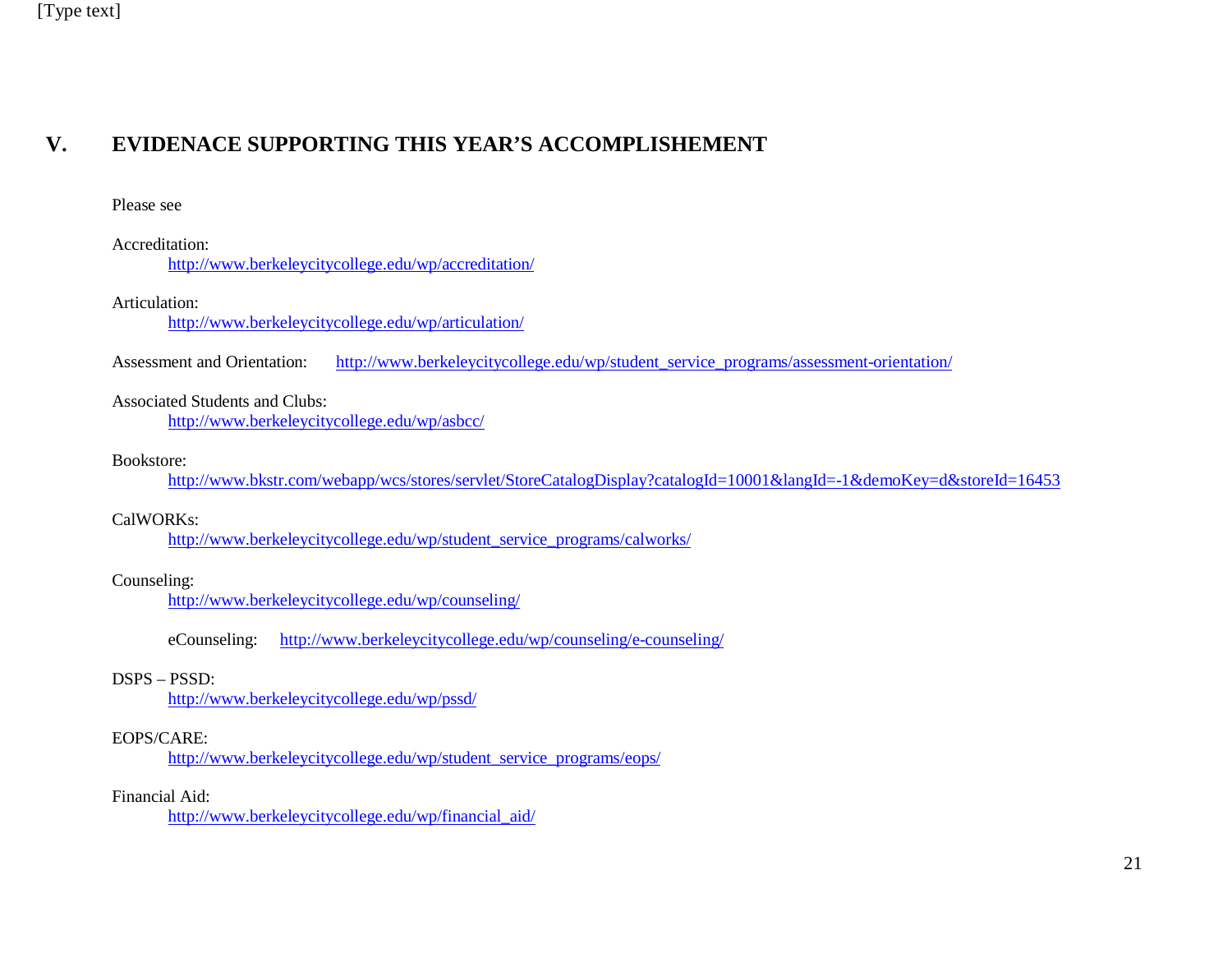Graduation:

<http://www.berkeleycitycollege.edu/wp/grad/>

Student Service Program Review Homepage:

[http://www.berkeleycitycollege.edu/wp/student\\_service\\_programs/berkeley-city-college-program-review-summary/](http://www.berkeleycitycollege.edu/wp/student_service_programs/berkeley-city-college-program-review-summary/)

Student Services SLOs and Assessment: [http://www.berkeleycitycollege.edu/wp/student\\_service\\_programs/student-services-slo](http://www.berkeleycitycollege.edu/wp/student_service_programs/student-services-slo-home/)[home/](http://www.berkeleycitycollege.edu/wp/student_service_programs/student-services-slo-home/)

Transfer and Career Services:

<http://www.berkeleycitycollege.edu/wp/transfer/>

Veteran Affairs:

<http://www.berkeleycitycollege.edu/wp/vets/>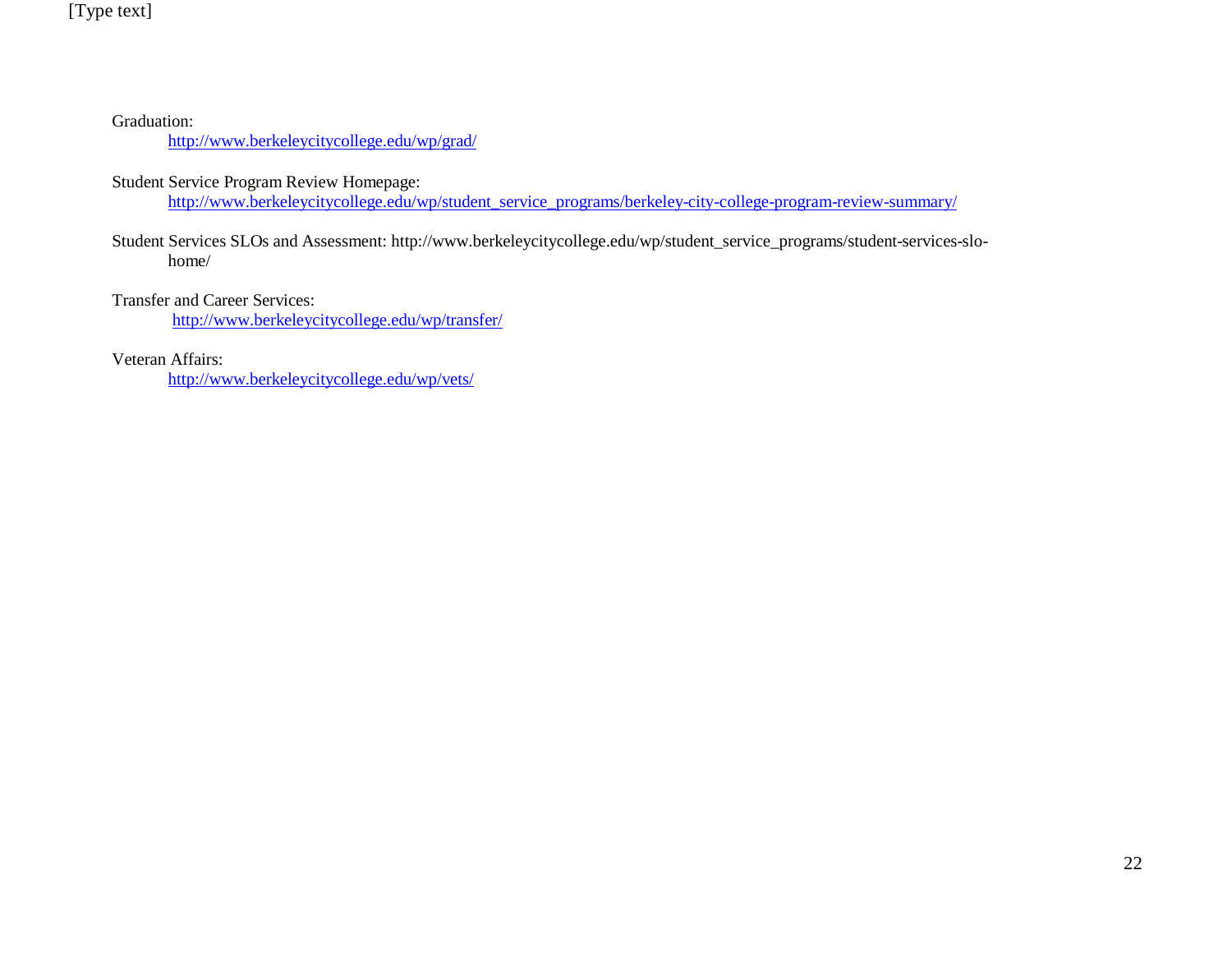# **VI. STUDENT SERVICES PROGRAM INFORMATION**

#### **EXECUTIVE SUMMARY, SUCCESS STORIES, FUTURE ACTION PLANS, AND PROGRAM NEEDS**

| <b>Program</b>                   | <b>Executive Summary</b>                                                                                                                                                                                                                                                                                                                                                                                                                                           | <b>Success Stories</b>                                                                                                                                                                                                                                                                                                                                                                                                                                                                                                                                                                                                                       | <b>Action Plan</b>                                                                                                                                                                                                                                                                                                                                                                                                                                                                                                                                                                                                            | <b>Program Needs</b>                                                                                                                                                                                                                                                                                                                                               |
|----------------------------------|--------------------------------------------------------------------------------------------------------------------------------------------------------------------------------------------------------------------------------------------------------------------------------------------------------------------------------------------------------------------------------------------------------------------------------------------------------------------|----------------------------------------------------------------------------------------------------------------------------------------------------------------------------------------------------------------------------------------------------------------------------------------------------------------------------------------------------------------------------------------------------------------------------------------------------------------------------------------------------------------------------------------------------------------------------------------------------------------------------------------------|-------------------------------------------------------------------------------------------------------------------------------------------------------------------------------------------------------------------------------------------------------------------------------------------------------------------------------------------------------------------------------------------------------------------------------------------------------------------------------------------------------------------------------------------------------------------------------------------------------------------------------|--------------------------------------------------------------------------------------------------------------------------------------------------------------------------------------------------------------------------------------------------------------------------------------------------------------------------------------------------------------------|
| <b>Admissions</b><br>and Records | The Admissions & Records<br>(A&R) offices serve as the first point of<br>access to the colleges for<br>new students and the general public.<br>Admissions and Records<br>is dedicated to student access and success<br>by providing accurate,<br>timely and exceptional customer service<br>regarding application, registration and<br>academic policies<br>while providing responsive and<br>respectful service to students,<br>faculty, staff and the community. | Admissions & Records serves<br>approximately 6,200 students during<br>peak registration with limited staff and<br>space<br>Because of the assistance from the<br>student ambassadors, students are more<br>effective and capable of managing their<br>own account.<br>Peralta District received a grant from the registration.<br>CCC Electronic Transcript Mini Grant<br>which allows the Peralta Community<br>College District to participate in the<br>electronic transcript program with<br>institutions that also process electronic<br>transcripts at http://etranscriptca.org/.<br>We now send and receive electronic<br>transcripts. | Expand services as the student<br>population grows with the prospects<br>of a new campus building to support<br>our expansion.<br>Provide mobile application and<br>enrollment service for special<br>population groups during peak<br>In the coming year Admissions $\&$<br>Records staff will collaborate<br>closely with Financial Aid Office as<br>they join the PeopleSoft System to<br>ensure that students are receiving the<br>information needed.<br>Work on streamlining and moving<br>more toward web based student<br>interaction for the Admissions &<br>Records portion of the matriculation<br>process (SSSP). | <b>Personnel</b><br>An additional staff person (1.0 Clerical<br>Assistant I) is needed to provide support<br>for the 3 FTE, increase customer service,<br>and cover the evening hours.<br><b>Technology</b><br>Two (2) desktop computers at the<br>Admissions & Records counter, one (1)<br>laptop to be used during registration and<br>two (2) updated printers. |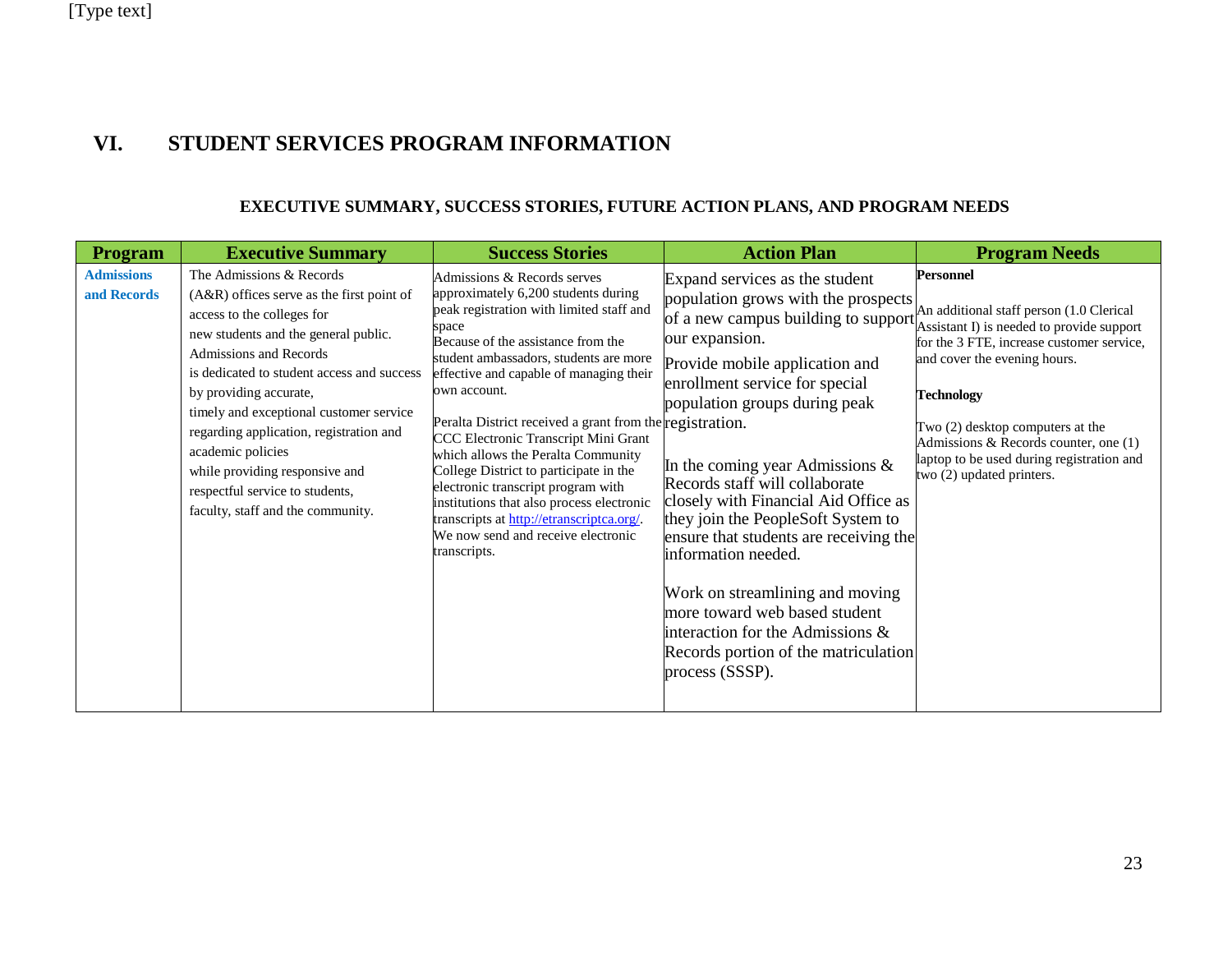| <b>Articulation</b> | The mission of BCC's Articulation                                                                                                                                                                                                                                                                                                                                                                                                                                                                                                                                                                                                                                                                                                                                                                                              | BCC's Articulation Officer is an important                                                                                                                                                                                                                                                                                                                                                                                                                                                                                                                                                                                               | Maintain the currency of the baccalaureate                                                                                                                                                                                                                                                                                                                                                                                                                                                                                                                                                                                                                                                                                   | Personnel                                                                                                                                                                      |
|---------------------|--------------------------------------------------------------------------------------------------------------------------------------------------------------------------------------------------------------------------------------------------------------------------------------------------------------------------------------------------------------------------------------------------------------------------------------------------------------------------------------------------------------------------------------------------------------------------------------------------------------------------------------------------------------------------------------------------------------------------------------------------------------------------------------------------------------------------------|------------------------------------------------------------------------------------------------------------------------------------------------------------------------------------------------------------------------------------------------------------------------------------------------------------------------------------------------------------------------------------------------------------------------------------------------------------------------------------------------------------------------------------------------------------------------------------------------------------------------------------------|------------------------------------------------------------------------------------------------------------------------------------------------------------------------------------------------------------------------------------------------------------------------------------------------------------------------------------------------------------------------------------------------------------------------------------------------------------------------------------------------------------------------------------------------------------------------------------------------------------------------------------------------------------------------------------------------------------------------------|--------------------------------------------------------------------------------------------------------------------------------------------------------------------------------|
|                     | Services is to assist students transferring<br>to four-year colleges and universities.<br>That assistance is provided through<br>articulation agreements which include<br>submitting courses for inclusion on the<br>University of California Transfer Course<br>Agreement, submission of courses for<br><b>CSU</b> General Education and<br><b>Intersegmental General Education</b><br>Transfer Courses (IGETC), requests for<br>lower division and major preparation<br>course-to-course articulation<br>agreements, and submission of courses<br>for C-ID approval to meet ADT<br>requirements. In addition the<br>Articulation Officer is responsible for<br>annually updating BCC's AA/AS<br>General Education requirements. All of<br>this is accomplished by working<br>collegially with faculty and<br>administration. | resource for all faculty (counseling and<br>instructional) and administration by providing<br>up-to-date articulation/transfer information<br>which has impact on BCC's academic<br>programs and student population.<br>The BCC articulation officer is a member<br>of the BCC curriculum committee and the<br>district Council for Instructional Planning<br>and Development, as well as state<br>articulation groups (regional, NCIAC, and<br>CIAC). The current Articulation Officer<br>also is a member of the CSU General<br><b>Education Advisory Committee and</b><br>will service as a CSU General<br><b>Education Reviewer.</b> | lists for the University of California<br>System (UC TCA) and the California State $ $ Increase human resource from .5<br>University System;<br>Maintain the annual submission of courses<br>for the Intersegmental General Education<br>Transfer Curriculum agreement with the<br>University of California System and the<br>California State University System<br>(IGETC):<br>Maintain the annual submission of course<br>for General Education Breadth for the<br>California State University System (CSU<br>GE Breadth);<br>Maintain updates in the ASSIST<br>database and in OSCAR, the official<br>repository systems for all California<br>articulation involving community<br>colleges and public four-year colleges | to 1.0 FTEF.<br>One designated IT personnel to<br>enhance the PCCD/BCC<br>Articulation web site.<br><b>Office Needs</b><br>Typical office supplies; larger<br>computer monitor |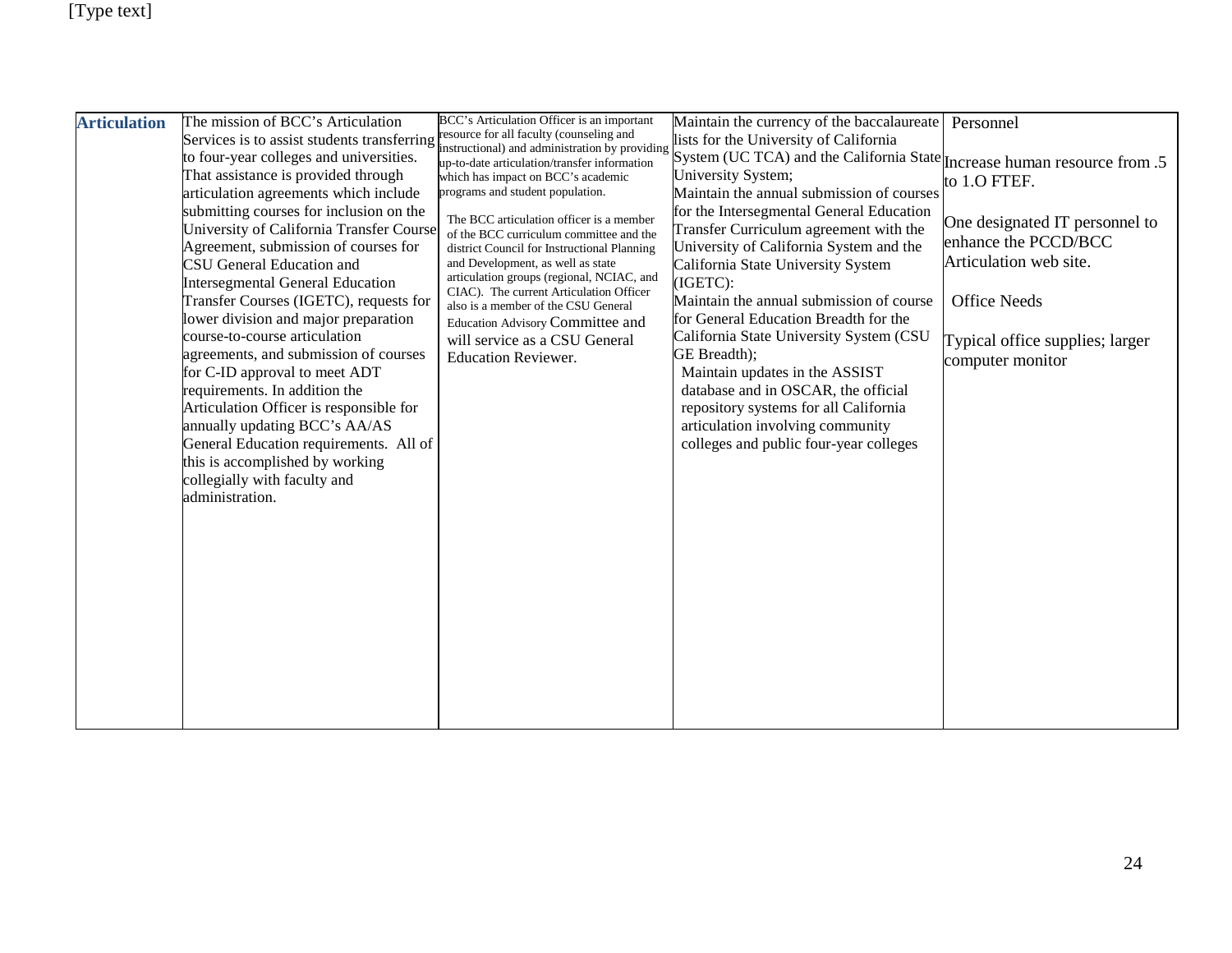|  | The Articulation Officer assists                                       | and universities;                         |  |
|--|------------------------------------------------------------------------|-------------------------------------------|--|
|  | instructional faculty with the                                         | Respond to four-year college and          |  |
|  | development of new courses and                                         | university requests for course-to-course  |  |
|  | updating existing courses for                                          | articulation and major preparation        |  |
|  | transfer. The Articulation Officer                                     | articulation agreements, as well as       |  |
|  | also assist in the development of                                      | submitting outlines for the University of |  |
|  | <b>Associate Degrees for Transfer</b>                                  | California, Letters and Science breadth   |  |
|  | (ADT) and the needed submission                                        | pattern;                                  |  |
|  | of ADT courses for C-ID approval.                                      | Review course-to-course major             |  |
|  | As part of this assistance, the                                        | preparation articulation agreements       |  |
|  | Articulation Officer often does the                                    | with those schools which BCC students     |  |
|  | research using appropriate                                             | primarily apply to for transfer and       |  |
|  | resources, e.g. internet, catalogs,                                    | consistently work to update those         |  |
|  | contacting Systems Office Personnel articulation agreements;           |                                           |  |
|  | and 4-yr Articulation Officers.                                        | Keep IGETC, CSU GE, and UCB L&S           |  |
|  |                                                                        | advising sheets current;                  |  |
|  | The Articulation Officer receives                                      | Continue to submit courses for C-ID       |  |
|  | curricula changes from the System                                      | approval to assist with the development   |  |
|  | Offices and 4-yr Articulation                                          | of the Associate Degrees for Transfer     |  |
|  | Officers. These curricula changes                                      | and to provide an additional articulation |  |
|  | must be communicated to BCC                                            | option for CSU articulation;              |  |
|  | faculty and administration, so                                         | Maintain active and involved              |  |
|  | courses can be updated to meet                                         | participation on the Berkeley City        |  |
|  | specific transfer requirements.                                        | College Curriculum Committee; the         |  |
|  | Consultation is through e-mail and                                     | district Council on Planning,             |  |
|  | individual meetings.                                                   | Instruction, and Development (CIPD);      |  |
|  |                                                                        | the district CIPD General Education       |  |
|  | BCC's A.O. is responsible for                                          | Subcommittee; the District Education      |  |
|  | submitting transferable courses to                                     | Committee; the College Education          |  |
|  | the System Offices (UC and CSU)                                        | Committee; and attend all sessions of     |  |
|  | and 4-yr institutions for their faculty the segments of the California |                                           |  |
|  | review and approval. If formal                                         | Intersegmental Council for Articulation   |  |
|  | articulation agreements are not                                        | (CIAC), including regional meetings       |  |
|  | established and maintained, it would and NCIAC meetings (as best as    |                                           |  |
|  | be more difficult for BCC students                                     | possible; and                             |  |
|  | to meet their transfer requirements.                                   | Participate and attend the CSU General    |  |
|  |                                                                        | Education Advisory Committee as an        |  |
|  |                                                                        | official member.                          |  |
|  |                                                                        |                                           |  |
|  |                                                                        |                                           |  |
|  |                                                                        |                                           |  |
|  |                                                                        |                                           |  |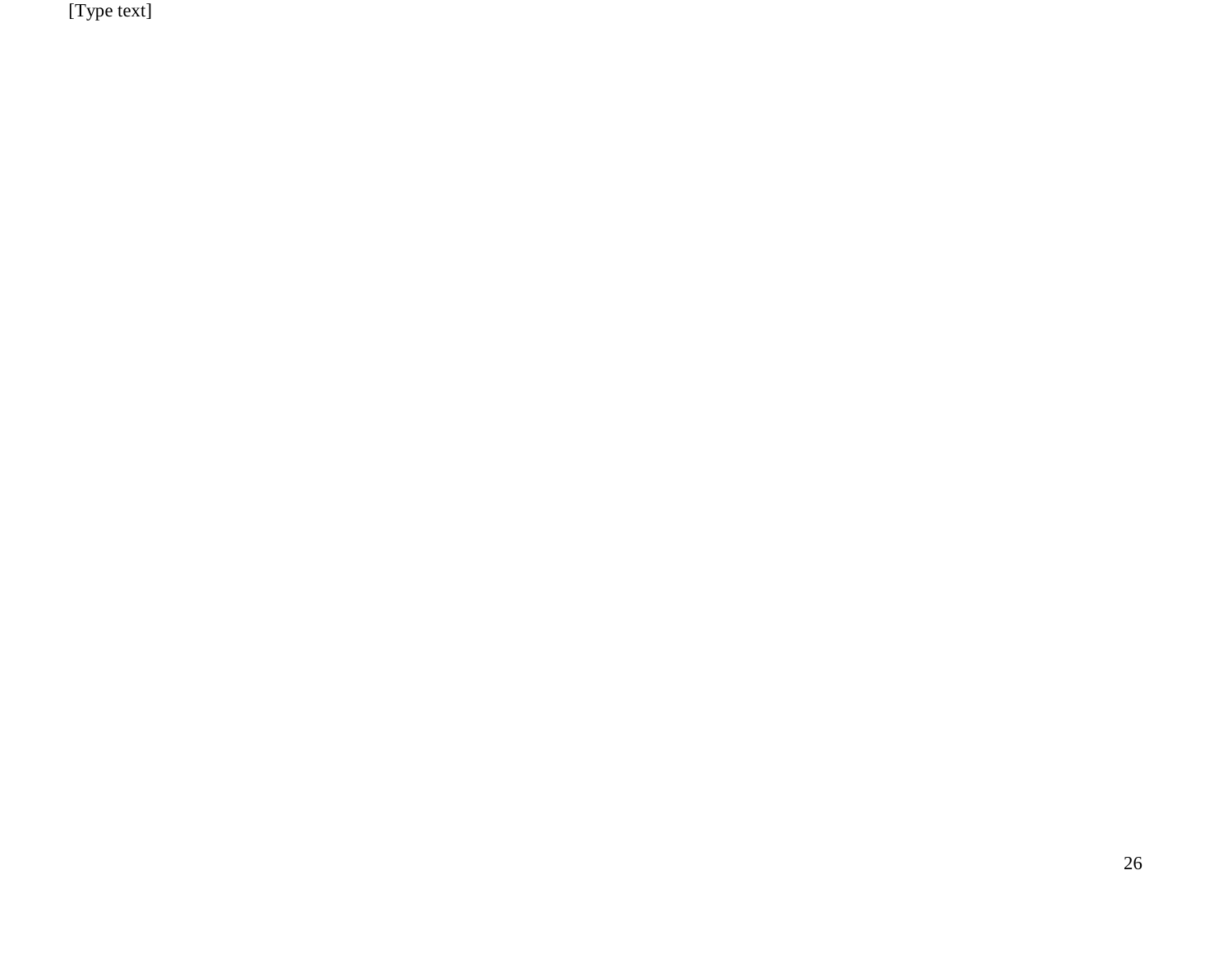| <b>Assessment</b><br>and<br>orientation | The mission of the Assessment<br>and Orientation Department is to<br>provide newly admitted and<br>returning students with an initial<br>assessment and orientation<br>experience to college that<br>empowers them to make informed<br>decisions about their academic<br>experience. The department<br>provides students with clear and<br>useful information about their<br>academic skills and the college<br>environment in order to support<br>their active efforts in choosing<br>and achieving their educational<br>goals. | Students take the Compass English<br>and Math assessment exam to be<br>placed in appropriate classes<br>according to the recommended<br>results of the exam and the number<br>of students taking advantage of<br>Orientation and Assessment.<br>The college saw an increase in the<br>fall 2011 of 3% (64.9% to 67.9%)<br>and in the fall of 2012 another<br>increase on 3% (67.9% to 71.2%).<br>There was an increase in ESL<br>testing during the term as well.<br>Moving forward in to the 2013-14<br>year there has been a steady increase<br>in students coming to the college to<br>complete their undergraduate<br>requirements, with data that shows<br>in 2013 more than 2,100 students<br>were tested and referred for<br>additional services. This increase<br>indicates a need for add additional<br>staff support to the department,<br>given that this program is at present<br>a one-person department, and the<br>workload has increased significantly<br>annual bases since 2006.<br>The strength of the Assessment<br>Department is the existing<br>orientation is strong in that it<br>covers required topics in an<br>efficient, engaging, and<br>consistent manner. The hour<br>long orientation session provide<br>students with useful information<br>about the programs, services and<br>resources at the college that<br>empowers them to make sound<br>academic decisions. | As a part of the PCCD Student<br>Success & Student Support<br>Group, the district is currently<br>working on a simplified matrix<br>that will help identify and assist<br>the colleges in complying with<br>state mandates.<br>Currently we are in the process<br>of piloting in fall 2014 an online<br>orientation for all students<br>including disabled, and distant<br>education students. Collaborating<br>with the various departments,<br>services and campus resources<br>the District SSSP Committee is<br>trying to create a well-developed<br>and comprehensive way at each<br>campus to integrate ACT<br>Compass with PeopleSoft<br>System, so that it the test results<br>are immediately sent to<br>download into the PeopleSoft<br>System and counseling will have<br>immediately access to student<br>testing scores for matriculation<br>and FTE<br>Begin a mobile enrollment<br>services to various feeder schools,<br>and special populations. Verify<br>initial college application process<br>and develop continual bi-annual<br>calendar dates for testing at each<br>high school, adult school, charter<br>and private school and CBO's. | Personnel - 1 FTE clerical<br>assistant to assist with<br>scheduling, and responding to<br>questions and demands.<br>Supplies - additional budget to<br>purchase an adequate amount of<br>assessment tools to meet an<br>increasing demand for placement<br>assessment.<br>Technology<br>Two (2) desktop computers for<br>assessment and orientation<br>Two $(2)$ printers $\&$ ink cartridges<br>Dragon software |
|-----------------------------------------|----------------------------------------------------------------------------------------------------------------------------------------------------------------------------------------------------------------------------------------------------------------------------------------------------------------------------------------------------------------------------------------------------------------------------------------------------------------------------------------------------------------------------------|------------------------------------------------------------------------------------------------------------------------------------------------------------------------------------------------------------------------------------------------------------------------------------------------------------------------------------------------------------------------------------------------------------------------------------------------------------------------------------------------------------------------------------------------------------------------------------------------------------------------------------------------------------------------------------------------------------------------------------------------------------------------------------------------------------------------------------------------------------------------------------------------------------------------------------------------------------------------------------------------------------------------------------------------------------------------------------------------------------------------------------------------------------------------------------------------------------------------------------------------------------------------------------------------------------------------------------------------------------------------------------------------------|-----------------------------------------------------------------------------------------------------------------------------------------------------------------------------------------------------------------------------------------------------------------------------------------------------------------------------------------------------------------------------------------------------------------------------------------------------------------------------------------------------------------------------------------------------------------------------------------------------------------------------------------------------------------------------------------------------------------------------------------------------------------------------------------------------------------------------------------------------------------------------------------------------------------------------------------------------------------------------------------------------------------------------------------------------------------------------------------------------------------------------------------------------------------|-------------------------------------------------------------------------------------------------------------------------------------------------------------------------------------------------------------------------------------------------------------------------------------------------------------------------------------------------------------------------------------------------------------------|
|-----------------------------------------|----------------------------------------------------------------------------------------------------------------------------------------------------------------------------------------------------------------------------------------------------------------------------------------------------------------------------------------------------------------------------------------------------------------------------------------------------------------------------------------------------------------------------------|------------------------------------------------------------------------------------------------------------------------------------------------------------------------------------------------------------------------------------------------------------------------------------------------------------------------------------------------------------------------------------------------------------------------------------------------------------------------------------------------------------------------------------------------------------------------------------------------------------------------------------------------------------------------------------------------------------------------------------------------------------------------------------------------------------------------------------------------------------------------------------------------------------------------------------------------------------------------------------------------------------------------------------------------------------------------------------------------------------------------------------------------------------------------------------------------------------------------------------------------------------------------------------------------------------------------------------------------------------------------------------------------------|-----------------------------------------------------------------------------------------------------------------------------------------------------------------------------------------------------------------------------------------------------------------------------------------------------------------------------------------------------------------------------------------------------------------------------------------------------------------------------------------------------------------------------------------------------------------------------------------------------------------------------------------------------------------------------------------------------------------------------------------------------------------------------------------------------------------------------------------------------------------------------------------------------------------------------------------------------------------------------------------------------------------------------------------------------------------------------------------------------------------------------------------------------------------|-------------------------------------------------------------------------------------------------------------------------------------------------------------------------------------------------------------------------------------------------------------------------------------------------------------------------------------------------------------------------------------------------------------------|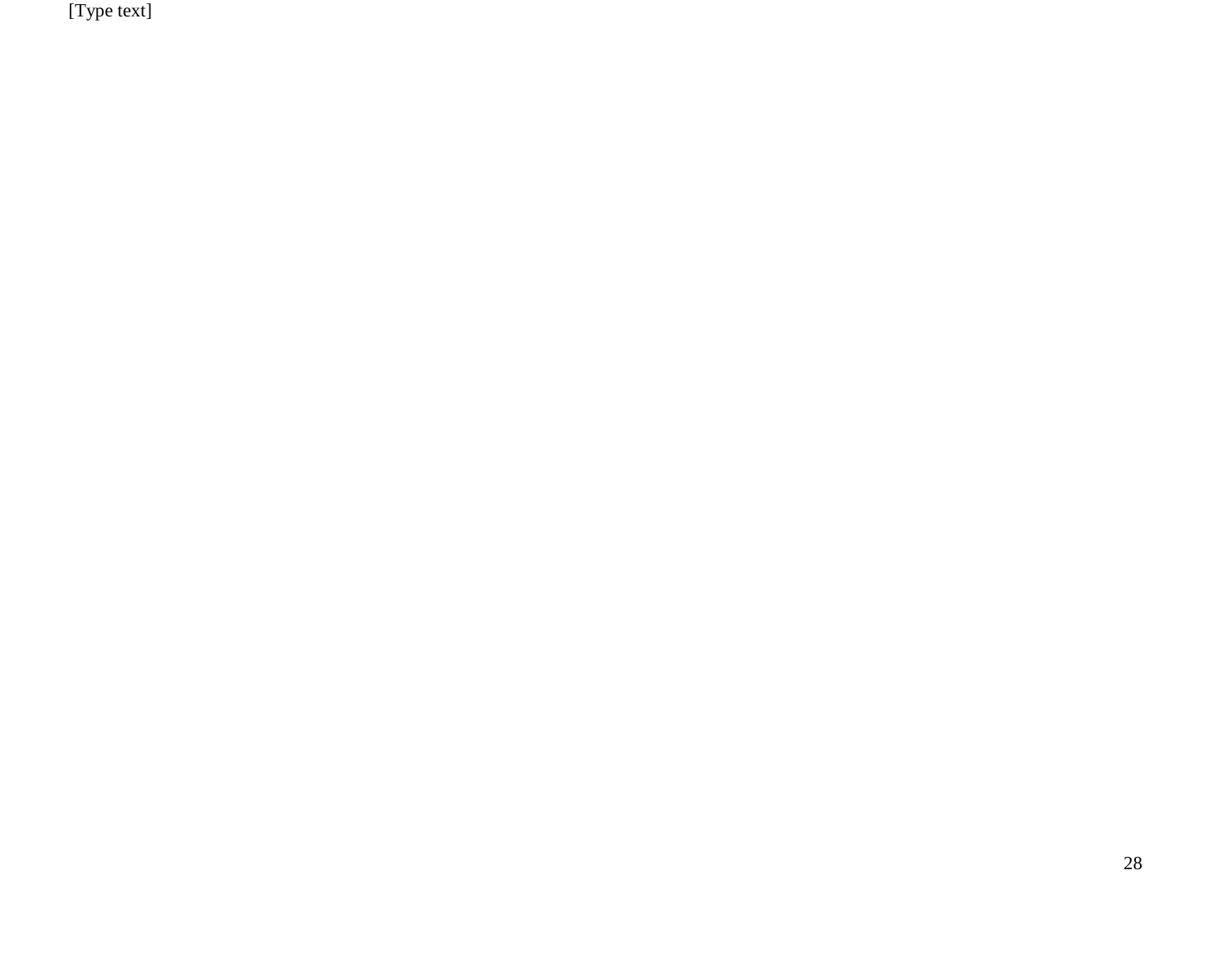| <b>Counseling</b> | The mission of the Counseling      | Spring 2012 appointments between<br>1/23-5/25 totaled 3190                                | The current ration of counselor to student is                                                | Personnel                                   |
|-------------------|------------------------------------|-------------------------------------------------------------------------------------------|----------------------------------------------------------------------------------------------|---------------------------------------------|
|                   | Department is to engage students   | Summer 2012 appointments between                                                          | approximately 1:2000. An acceptable ration                                                   |                                             |
|                   | in a process of personal growth    | 5/28-7/27 totaled 2024                                                                    | would be 1:900. The numbers speak for                                                        | The counseling department will be hiring    |
|                   | and empowerment. We offer          | Fall 2012 appointments between 8/20-<br>12/14 totaled 3167                                | themselves.                                                                                  | two contract counselors to start January    |
|                   | academic, personal and career      | Intersession drop in between 12/17-                                                       |                                                                                              | 2014. Additionally, plans are being         |
|                   | counseling that fosters increased  | 1/20/2013 totaled 2133                                                                    |                                                                                              | discussed to bring on more adjunct faculty. |
|                   | self-esteem and lifelong learning. | Survey results from 2011 were                                                             | We have hired three contract counselors with                                                 |                                             |
|                   |                                    | favorable indicating a highly                                                             | the last 18 months which inches us closer to                                                 |                                             |
|                   |                                    | comfortable relationship between                                                          | an acceptable counselor student ration.                                                      | 1.0 Staff Assistant will be hired to assist |
|                   |                                    | counseling staff and students. Data                                                       |                                                                                              | with administrative needs.                  |
|                   |                                    | from student surveys indicate that<br>students view the counseling sessions as            | Increased full and part time faculty                                                         |                                             |
|                   |                                    | highly informative. A second round of                                                     | will allow for more comprehensive                                                            | <b>Technology</b>                           |
|                   |                                    | surveys was distributed fall 2013.                                                        | counseling services and participation in the                                                 |                                             |
|                   |                                    | The counseling staff is small but                                                         | development of creative programs                                                             | Ten (10) panic buttons                      |
|                   |                                    | extremely committed to providing                                                          |                                                                                              |                                             |
|                   |                                    | quality services to students. Bilingual                                                   | Ratio of full time counselors to student<br>population. Ratio of full time counselors to     |                                             |
|                   |                                    | speakers in Cantonese, Vietnamese and<br>Spanish. Multicultural staff.                    | student body population.                                                                     |                                             |
|                   |                                    | Experienced career counselor. Proven                                                      | Shortage of office space; currently, there is                                                | <b>Facilities</b>                           |
|                   |                                    | positive and effective relationship with                                                  | not enough office space to bring on new                                                      |                                             |
|                   |                                    | student body. Cooperative and<br>collaborative relationship with                          | hires and/or to house adjunct counselors.                                                    |                                             |
|                   |                                    | instructional faculty.                                                                    |                                                                                              | Office space to accommodate staff           |
|                   |                                    |                                                                                           | Office space; we do not have enough offices                                                  | and storage.                                |
|                   |                                    | Counselors will seek to add a department                                                  | to accommodate our staff.                                                                    |                                             |
|                   |                                    | and prepare jointly for the new semester.                                                 | meeting during flex days in order to strategize Storage space is also a problem. There is no |                                             |
|                   |                                    |                                                                                           | space to house case management files such<br>as PACE files. The current space to store       |                                             |
|                   |                                    | Counselors will endeavor to collaborate with                                              | transcripts, copies, hard copies in general is                                               |                                             |
|                   |                                    | instruction to implement academic advising<br>that will occur in various forms to include | bursting at the seams and is highly                                                          |                                             |
|                   |                                    | efficient referral, information interviews,                                               | disorganized.                                                                                |                                             |
|                   |                                    | career fairs, etc.                                                                        |                                                                                              |                                             |
|                   |                                    |                                                                                           | Counselors will be developing more<br>informative videos for student viewing                 |                                             |
|                   |                                    | More counseling classes have been added to<br>the schedule which will provide in depth    | while waiting in the reception area. It is                                                   |                                             |
|                   |                                    | information and services to students which                                                | hoped that such information will reduce the                                                  |                                             |
|                   |                                    |                                                                                           | also will negate in many instances the need to need for students to wait long periods of     |                                             |
|                   |                                    | see a counselor.                                                                          | time for simplistic information.                                                             |                                             |
|                   |                                    |                                                                                           |                                                                                              |                                             |
|                   |                                    |                                                                                           | Counselors will attend instructional                                                         |                                             |
|                   |                                    |                                                                                           | departmental meetings and vice versa to<br>stay abreast of program nuances, changes,         |                                             |
|                   |                                    |                                                                                           | important information, etc.                                                                  |                                             |
|                   |                                    |                                                                                           |                                                                                              |                                             |
|                   |                                    |                                                                                           |                                                                                              |                                             |
|                   |                                    |                                                                                           |                                                                                              |                                             |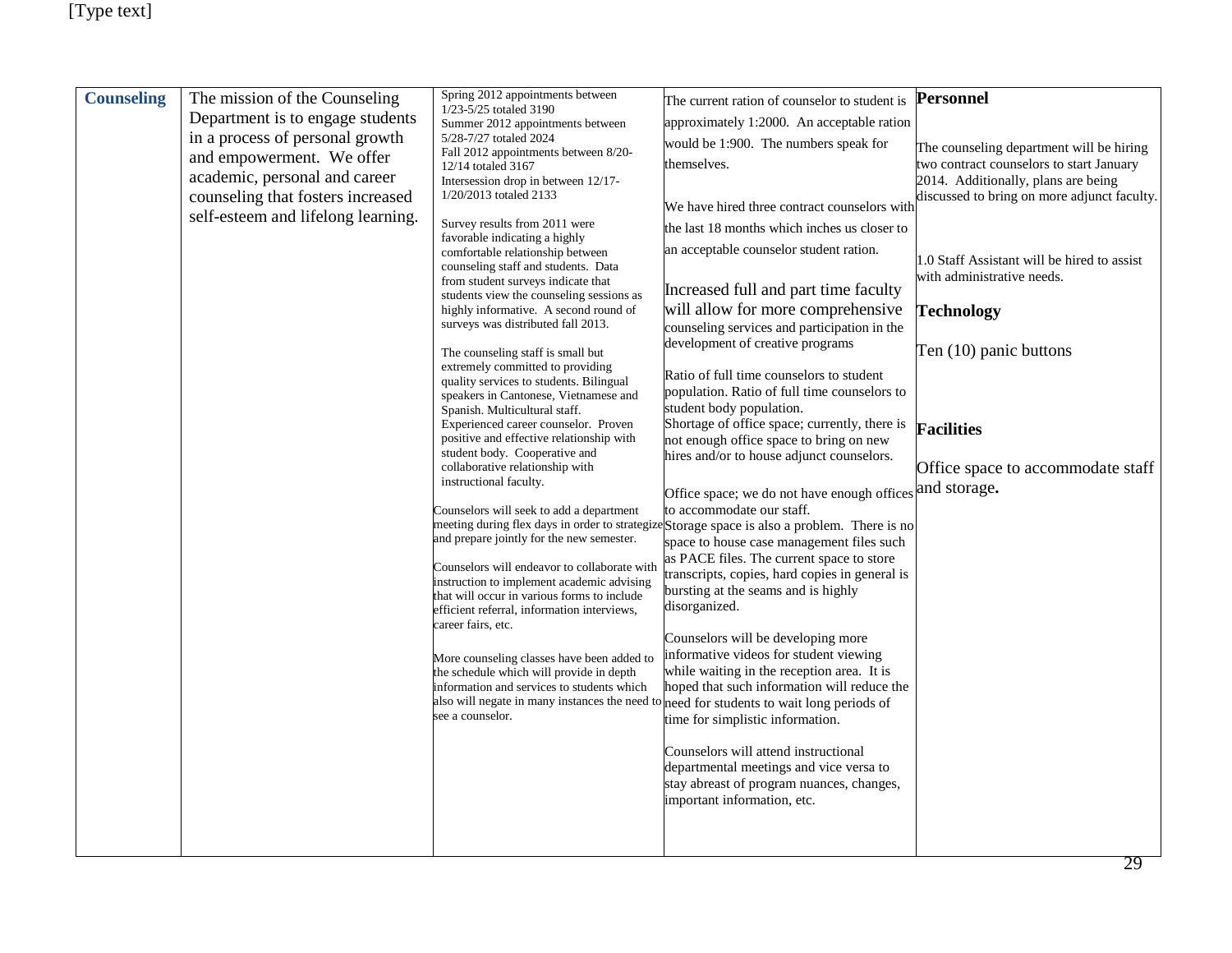| <b>DSPS</b> | The mission of Disabled Students<br>Programs and Services (DSPS) is<br>to provide services, specialized<br>instruction, and educational<br>accommodations to students with<br>disabilities so that they can<br>participate as fully and benefit as<br>equitably from the college<br>experience as their non-disabled<br>peers. DSPS seeks to work with<br>the entire campus community in<br>order to provide reasonable<br>accommodations for students<br>with disabilities, and to be in<br>compliance with the Americans<br>with Disabilities Act and the<br>Rehabilitation Act of 1973,<br>Section 504. | DSPS student success rates for<br>are equal to or higher than<br>non-DSPS students.<br>According to the PCCD<br>Office of Institutional<br>Research, the Fall 2012 to<br>Spring 2013 persistence<br>rate was 84%, a rate higher<br>than those of BCC's sister<br>campuses for the same time<br>period.<br>In May of 2013, DSPS had its<br>annual Advisory Committee<br>meeting. Some of the<br>feedback from the members<br>included DSPS doing more<br>outreach to those community<br>groups or agencies which<br>support people with<br>disabilities, and finding ways<br>to improve the program's<br>technology to support DSPS<br>students. | Serve students with<br>disabilities in-person or online by<br>enhancing and updating the DSPS<br>website, to include updated DSPS<br>student and BCC faculty<br>handbooks.<br>Provide DSPS students with<br>disability related and academic<br>counseling to assist with<br>accessing the programs and<br>services available at BCC;<br>Strengthen the network between<br>DSPS and local agencies that<br>serve people with disabilities:<br>DOR, Center for Accessible<br>Technology, and UC Berkeley's<br>College Internship Program.<br>Designate an assistive technology<br>(AT) lab to serve the increasing<br>demand by DSPS students who<br>use such technologies to access<br>and complete their coursework;<br>Train students in the use of<br>assistive technologies to improve<br>their academic success.<br>. This position would be vital to<br>addressing ongoing office<br>coverage and other staffing issues. | <b>Personnel</b><br>1.0 Coordinator/Counselor<br>(hiring in progress)<br>1.0 Staff Assistant (back fill)<br>1.0 Instructional Assistant for<br>test accommodations and other<br>duties<br>1.0 Instructional Assistant to<br>support an Assistive Technology<br>$(AT)$ lab<br><b>Facilities</b><br>Larger space for the Alternate<br>Media Office<br>Identified space for an Assistive<br><b>Technology Lab</b><br>Dedicated space for<br>accommodated testing.<br><b>Technology</b><br>Software<br>JAWS version 14 (a screen<br>reader for blind students)<br>ZoomText version 10 (screen<br>magnification for low-vision<br>students)<br>MAGic version (screen |
|-------------|------------------------------------------------------------------------------------------------------------------------------------------------------------------------------------------------------------------------------------------------------------------------------------------------------------------------------------------------------------------------------------------------------------------------------------------------------------------------------------------------------------------------------------------------------------------------------------------------------------|-------------------------------------------------------------------------------------------------------------------------------------------------------------------------------------------------------------------------------------------------------------------------------------------------------------------------------------------------------------------------------------------------------------------------------------------------------------------------------------------------------------------------------------------------------------------------------------------------------------------------------------------------|-------------------------------------------------------------------------------------------------------------------------------------------------------------------------------------------------------------------------------------------------------------------------------------------------------------------------------------------------------------------------------------------------------------------------------------------------------------------------------------------------------------------------------------------------------------------------------------------------------------------------------------------------------------------------------------------------------------------------------------------------------------------------------------------------------------------------------------------------------------------------------------------------------------------------------|-----------------------------------------------------------------------------------------------------------------------------------------------------------------------------------------------------------------------------------------------------------------------------------------------------------------------------------------------------------------------------------------------------------------------------------------------------------------------------------------------------------------------------------------------------------------------------------------------------------------------------------------------------------------|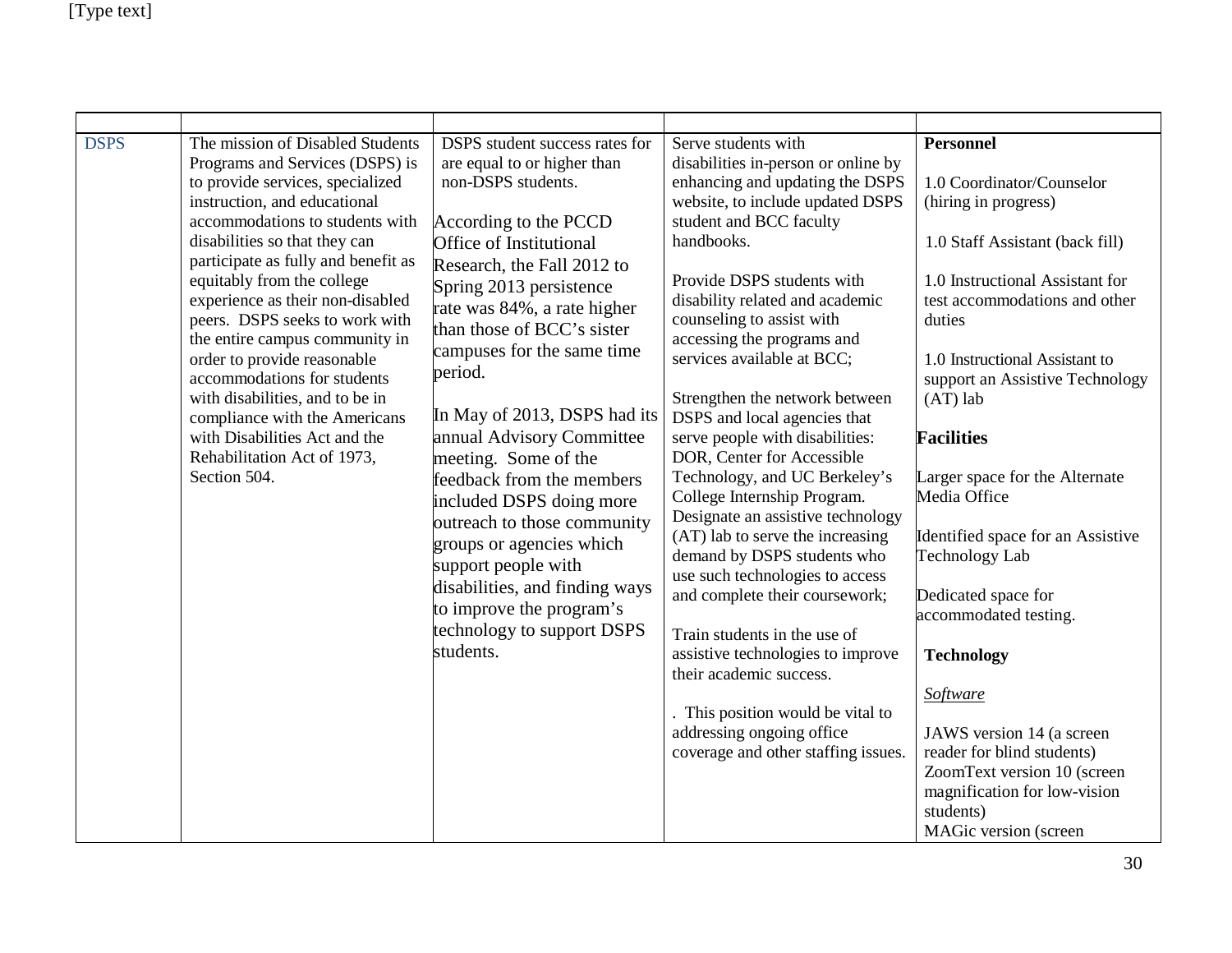|  | The lack of physical space for test<br>accommodations, alt media<br>operations, and for student use of<br>assistive technologies is a big<br>challenge for the program.<br>Another weakness is the lack of<br>resources needed for personnel, | Dragon NaturallySpeaking<br>version 12 Product Suite<br>(speech-to-text tool for students<br>with LD or physical upper<br>extremity limitations)<br>OmniPage version 18 (DSPS<br>staff) |
|--|-----------------------------------------------------------------------------------------------------------------------------------------------------------------------------------------------------------------------------------------------|-----------------------------------------------------------------------------------------------------------------------------------------------------------------------------------------|
|  | equipment, and for updating<br>assistive technologies. These<br>weaknesses may eventually affect                                                                                                                                              | MS Office 2010 (DSPS staff and<br>students)<br><b>ABBYY Fine Reader (DSPS</b>                                                                                                           |
|  | the, retention, persistence, and the<br>success of DSPS students.                                                                                                                                                                             | staff)<br>Adobe Acrobat Pro version 11                                                                                                                                                  |
|  | With additional funding there is                                                                                                                                                                                                              | (DSPS staff)<br>Adobe Illustrator CS6 (DSPS                                                                                                                                             |
|  | an opportunity for DSPS to<br>develop special classes (and<br>generate FTEs).full-time staff                                                                                                                                                  | staff)<br>Duxbury version 11 (DSPS staff<br>and students)                                                                                                                               |
|  | assistant to support major<br>functions of the program's                                                                                                                                                                                      | Scientific Notebook version 5.5<br>(DSPS staff)                                                                                                                                         |
|  | administration. This position was<br>vacated via staff retirement, but<br>has yet to be restored                                                                                                                                              | MathType version 6.8 (DSPS<br>staff)                                                                                                                                                    |
|  |                                                                                                                                                                                                                                               | Hardware / Equipment                                                                                                                                                                    |
|  |                                                                                                                                                                                                                                               | Full-duplex high-speed scanner<br>[Canon DR9080] (DSPS staff)<br>Full-duplex laser color printer<br>[HP Color Laser Jet CP5525]<br>(DSPS staff)                                         |
|  |                                                                                                                                                                                                                                               | Braille Embosser [for text]<br>(DSPS staff and students)<br>**Braille Embosser [for                                                                                                     |
|  |                                                                                                                                                                                                                                               | graphics] (DSPS staff and<br>students)<br>PIAF [tactile imaging device]                                                                                                                 |
|  |                                                                                                                                                                                                                                               | (DSPS staff and students)<br>CCTV (image magnifier for                                                                                                                                  |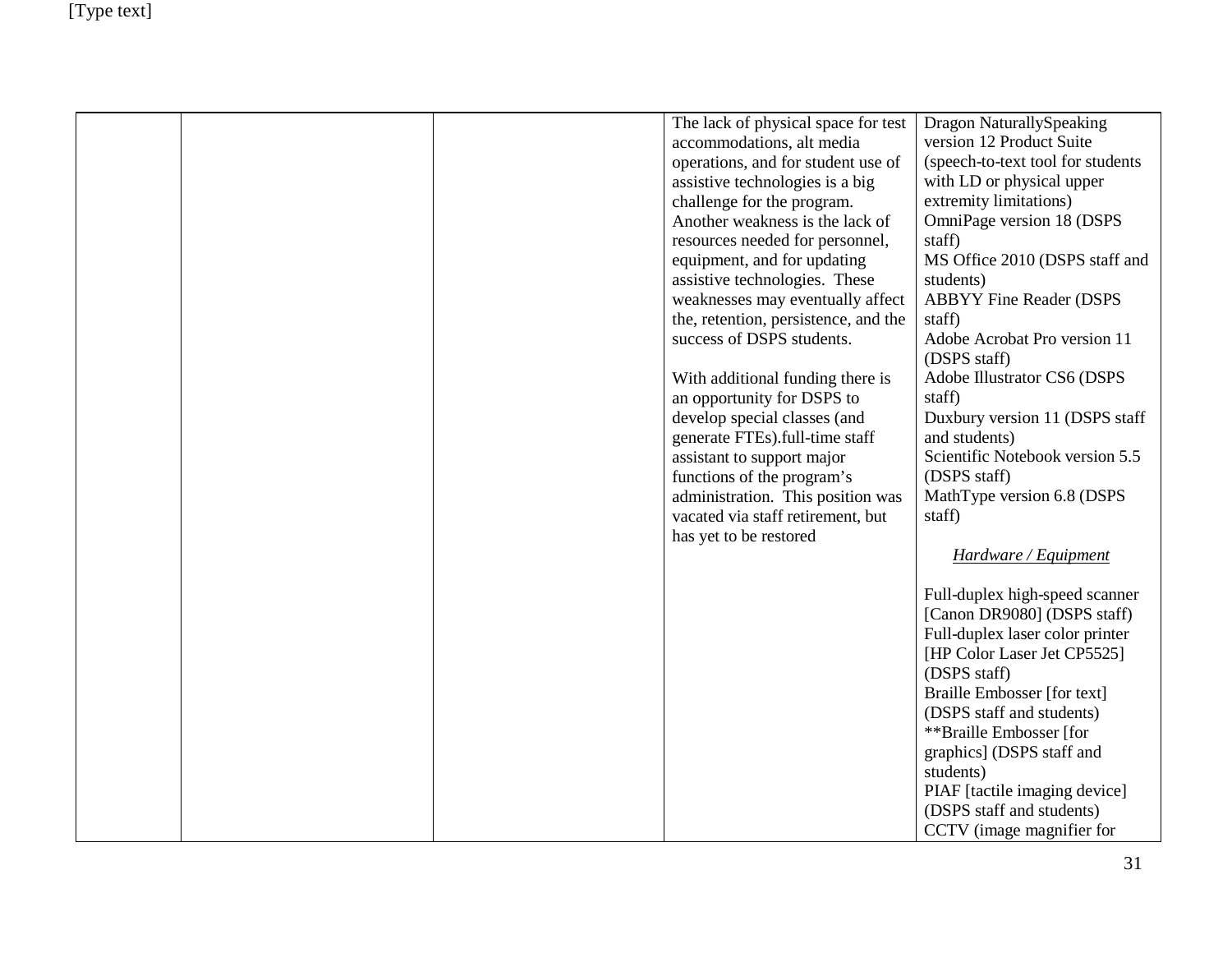|  |  | students with low-vision)<br>Braille embosser (Braille printer) |
|--|--|-----------------------------------------------------------------|
|  |  |                                                                 |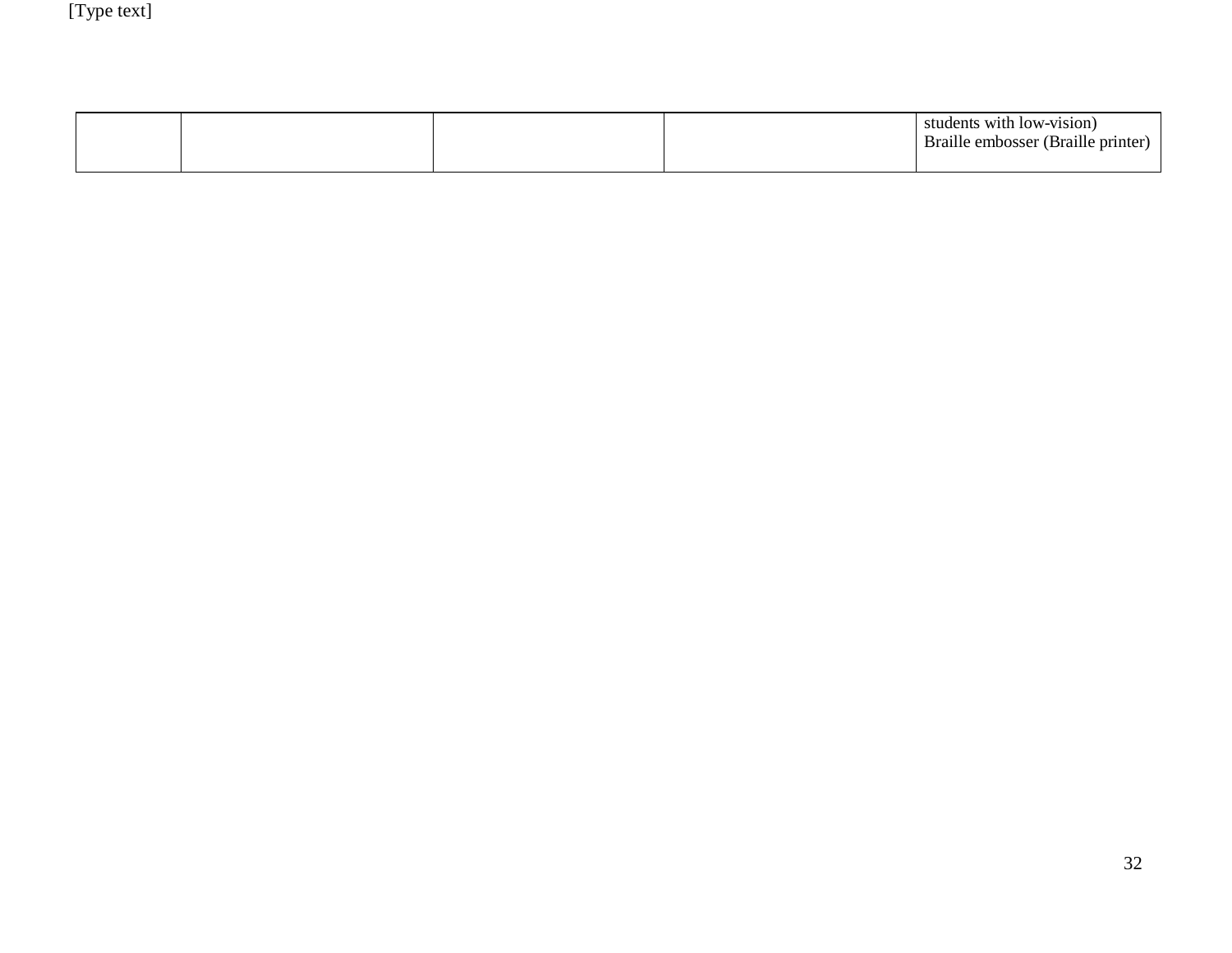| <b>EOPS/</b> | The mission of the Extended                                                                                              | EOPS has served an average of 300 students                                          | Budget cuts to the EOPS/CARE programs over the last four                                                                                                    | Personnel                                      |
|--------------|--------------------------------------------------------------------------------------------------------------------------|-------------------------------------------------------------------------------------|-------------------------------------------------------------------------------------------------------------------------------------------------------------|------------------------------------------------|
| <b>CARE</b>  | Opportunity Programs and Services at                                                                                     | over the last three years, while State                                              | years reduced services and program provided to students in<br>the following areas: book voucher amount,                                                     |                                                |
|              | Berkeley City College is to provide                                                                                      | allocations funded only an average of 110                                           | outreach/recruitment services, counseling, transportation                                                                                                   | 1.0 Counselor funded by EOPS/CARE              |
|              | financial and academic support to                                                                                        | students. CARE program served an average<br>30 students during the same period.     | grant and educational supplies for students. These services<br>and programs have major impact of students' academic                                         | effective Spring 2014                          |
|              | students whose educational and                                                                                           |                                                                                     | success and program retention rates.                                                                                                                        | 1.0 EOPS Clerical Assistant effective Fall     |
|              | socioeconomic backgrounds may                                                                                            | EOPS students constitute 13% of BCC's full-                                         | Academic achievement- currently BCC EOPS/CARE success and<br>etention rates are slightly lowered than EOPS programs at the                                  | 2013                                           |
|              | prevent them from successfully                                                                                           | time population and 5% of all matriculating<br>student population.                  | ister colleges. Counseling and tutoring services are needed to<br>increase efforts to ensure students successful completion of their                        | .5 Classified Outreach Specialist              |
|              | attending college. EOPS provides                                                                                         |                                                                                     | courses and utilization of tutorial and mentor services.                                                                                                    | Two peer tutors to provide extended basic      |
|              | students with services including                                                                                         | In the last three years, an average of 20                                           | CARE students experience great delay from the county to provide                                                                                             | Math and English tutorial services             |
|              | orientation, early registration,                                                                                         | EOPS/CARE students received Associated<br>Degrees and Certificates.                 | current "Notice of Action" forms for each semester. This leads to<br>delay in providing service at timely manner.                                           |                                                |
|              | specialized counseling, academic                                                                                         |                                                                                     | Extensive follow-up is needed to ensure EOPS/CARE students                                                                                                  | Federal work study student to assist with data |
|              | planning, career guidance, academic                                                                                      | Between the academic years 2011-2013, an                                            | comply with the EOPS program requirements and regulations.                                                                                                  | collection                                     |
|              | progress monitoring, basic skills                                                                                        | average of 11 EOPS/CARE students<br>transferred to the University of California     | Some EOPS/CARE students do not regularly check their Peralta                                                                                                |                                                |
|              | instruction, tutoring, book grants,                                                                                      | system, and about 9 EOPS/CARE students                                              | mail account or do not have access to a computer/internet at<br>nome, making correspondence difficult, such as counseling                                   | Technology                                     |
|              | transfer assistance, and special cultural                                                                                | transferred to the California State University                                      | ppointments reminders.                                                                                                                                      | Laptop for maintaining program documents       |
|              | awareness activities.                                                                                                    | system and 3 transferred to Private and out-<br>of-state colleges and universities. | Need additional staff to assist with development of programs such<br>as, mentoring, single parent groups, African American and Latino                       | when traveling                                 |
|              | The mission of Cooperative Agencies                                                                                      |                                                                                     | Male Retention Group, and EOPS/CARE campus engagement                                                                                                       |                                                |
|              | Resources for Education (CARE), a                                                                                        | Over the last three years an average of 7                                           | group.                                                                                                                                                      | Bar-code scanner and data storage software for |
|              | supplemental program to EOPS, is to                                                                                      | EOPS/CARE students received scholarships                                            | Students have expressed great need for the computer lab to remain <b>book-loan program</b><br>pen after standard business hours (8:00am - 5:00pm). However, |                                                |
|              | provide financial assistance to students who from BCC, Peralta District, and local<br>are single heads of household with | community.                                                                          | the limited staffing and lack of funding restricts the number of<br>hours the EOPS/CARE computer lab can be open to serve                                   |                                                |
|              | dependent children. CARE students receive                                                                                |                                                                                     | students, especially during evening.                                                                                                                        | Fax Machine                                    |
|              | supplemental counseling and advisement                                                                                   |                                                                                     | Establish dates and times for monthly Staff meetings.                                                                                                       |                                                |
|              | services; assistance with child care and                                                                                 |                                                                                     | Organize a follow-up of Peralta EOPS Student Success Strategies<br>Forum (PESSSF) to share best-practices across the sister colleges,                       | <b>Facilities</b>                              |
|              | transportation, textbooks and school                                                                                     |                                                                                     | establish a more comprehensive communication system, and<br>develop programs to engage EOPS/CARE students in campus                                         | Additional storage room to store old           |
|              | supplies; programs, workshops, activities or                                                                             |                                                                                     | programs.                                                                                                                                                   | student files, outdated textbooks from         |
|              | classes to enhance personal development<br>parenting or study skills; group support;                                     |                                                                                     | Continuous collaboration with                                                                                                                               | the EOPS/CARE Book Loan program,               |
|              | peer networking; and information and                                                                                     |                                                                                     | Assessment/Orientation, Financial Aid and                                                                                                                   | large supplies and equipment.                  |
|              | referrals to campus and community based                                                                                  |                                                                                     | Admission and Record departments, will assist<br>with informing students of SB1456 requirements.                                                            |                                                |
|              | human services programs.                                                                                                 |                                                                                     |                                                                                                                                                             |                                                |
|              |                                                                                                                          |                                                                                     | Increase collaboration with In-and-Out-reach,<br>Student Ambassador, Student Activities and                                                                 |                                                |
|              |                                                                                                                          |                                                                                     | Campus Life for recruitment efficiency.                                                                                                                     |                                                |
|              |                                                                                                                          |                                                                                     |                                                                                                                                                             |                                                |
|              |                                                                                                                          |                                                                                     | Implement use of online<br>scheduling/appointment system.                                                                                                   |                                                |
|              |                                                                                                                          |                                                                                     |                                                                                                                                                             |                                                |
|              |                                                                                                                          |                                                                                     |                                                                                                                                                             |                                                |
|              |                                                                                                                          |                                                                                     |                                                                                                                                                             |                                                |
|              |                                                                                                                          |                                                                                     |                                                                                                                                                             |                                                |
|              |                                                                                                                          |                                                                                     |                                                                                                                                                             |                                                |
|              |                                                                                                                          |                                                                                     |                                                                                                                                                             |                                                |
|              |                                                                                                                          |                                                                                     |                                                                                                                                                             |                                                |
|              |                                                                                                                          |                                                                                     |                                                                                                                                                             |                                                |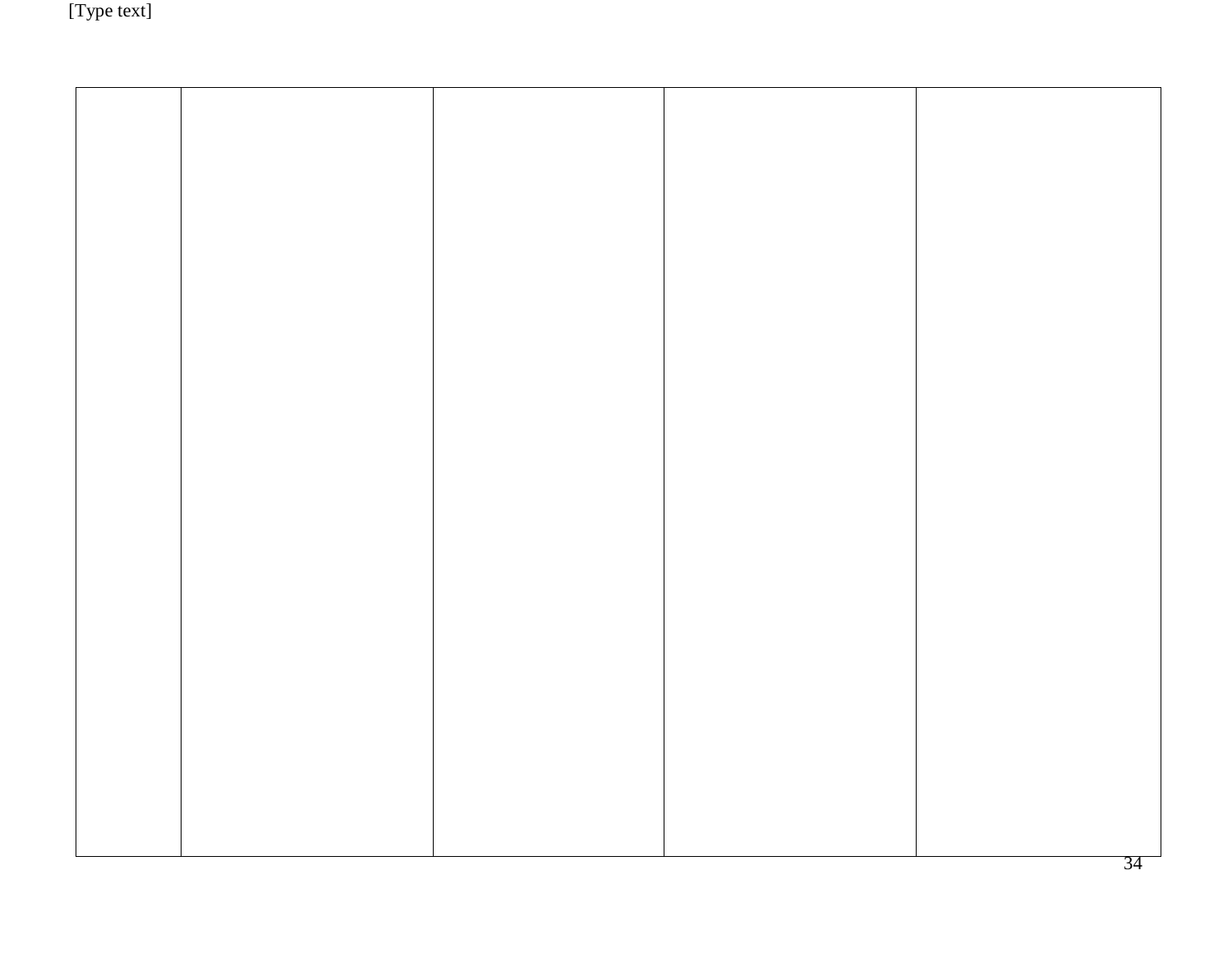| <b>Financial</b> | <b>Students are Very Important</b>                                          | Strength of the Financial Aid                                | We currently use two separate computer software <b>Personnel</b><br>systems to complete financial aid files. This                                                              |                                                                             |
|------------------|-----------------------------------------------------------------------------|--------------------------------------------------------------|--------------------------------------------------------------------------------------------------------------------------------------------------------------------------------|-----------------------------------------------------------------------------|
| Aid              | People (V.I.P.): Berkeley City<br><b>College Student Financial Services</b> | Department is our separate<br>behind-the-scene space devoted | requires manually printing out documents and<br>hands-on reviewing of students' files.                                                                                         | Convert the part-time, 30 hour, 11 month                                    |
|                  | conducts its business per the                                               | to processing our paperwork and                              | addition, students must visit our front counter to Clerical Assistant II to full-time.                                                                                         |                                                                             |
|                  | philosophy that each student who                                            | handling the intricate details                               | find out the status of their file instead of being One Full-time, Placement Assistant<br>able to access the information through their Long-term part-time hourly staff-180 day |                                                                             |
|                  | comes through our front door is a                                           | involved with obtaining our                                  | Passport account. The lack of an automaticemployment time                                                                                                                      |                                                                             |
|                  | V.I.P. and we aim to treat each                                             | funds from the federal and state                             | system such as automatic phone calls, electronic<br>imaging system cost impacts on both staff and                                                                              |                                                                             |
|                  | student in a respectful, caring, and                                        | agencies and meeting our                                     | students since it slows down the process. We                                                                                                                                   |                                                                             |
|                  | efficient manner. Our service                                               | reporting requirements to these                              | need a bigger office space, supplies and file Technology<br>storage, computer room for FA workshops and                                                                        |                                                                             |
|                  | reflects the mission of the college,                                        | same funding sources. By being                               | better front counter set up area.                                                                                                                                              | Electronic Imaging: computers and/or                                        |
|                  | in that we are committed to our                                             | able to focus on the paperwork                               |                                                                                                                                                                                | specialized hardware/software to capture                                    |
|                  | students' success by providing                                              | and data entry/receiving                                     | The district is in the process of acquiring nev                                                                                                                                | (copy), store, process, manipulate, and                                     |
|                  | those who meet federal, state, and                                          | operations with no student                                   | software that is compatible with our curren<br>PeopleSoft/Prompt system in order to automat                                                                                    | distribute flat information' documents,                                     |
|                  | institutional requirements the                                              |                                                              | interference/distractions, this part our processing procedures. Our campus is locate                                                                                           | (transcripts, Student Educational Plan<br>(SEP), and educational supporting |
|                  | financial means to help defray their of our operation has become            |                                                              | in the heart of the City of Berkeley and is easily<br>accessed by several different types of publicdocumentation) through digitization.                                        |                                                                             |
|                  | educational costs. By playing a                                             | much more efficient, and less                                | transportation. Our location affords students                                                                                                                                  | aNew system: new financial aid system that                                  |
|                  | vital role in our students' retention prone to errors than ever before.     |                                                              | high level of ease to access our campus, enables students to check their FA status<br>especially students with disabilities.                                                   |                                                                             |
|                  | and completion, we are likewise                                             | Being more efficient, we are                                 |                                                                                                                                                                                | from their student accounts on Passport.<br>Automatic phone messages remind |
|                  | supporting our students'<br>transformation to become                        | better able to serve our V.I.P.                              | Our limitations are in the areas of space. The students about important financial aid                                                                                          |                                                                             |
|                  |                                                                             | Compared to the 2011-12                                      | current physical front desk set-up does not                                                                                                                                    | updates.                                                                    |
|                  | productive, valuable, contributing<br>members of our rich, thriving,        | academic year, the total number                              | address the issue of students standing in line.<br>During peak enrollment we experience                                                                                        |                                                                             |
|                  | multi-cultural community.                                                   | of Pell grant recipients and the                             | 'bottleneck'' phenomenon due to the proximity to                                                                                                                               |                                                                             |
|                  |                                                                             | total Pell awarded amount                                    | the Cashiers Office and Admission. The students<br>have no room to line up for services and when                                                                               | <b>Facilities</b>                                                           |
|                  |                                                                             | increased in the 2012-13                                     | they do the lines become enmeshed. Our staff                                                                                                                                   | A storage area, a quality filing                                            |
|                  |                                                                             | academic year                                                | must consistently manage the line to ensure that<br>they do not get tangled, create a fire hazard, an                                                                          | system, the FA front counter to be                                          |
|                  |                                                                             |                                                              | allow access for wheelchairs. Front counter se                                                                                                                                 | located outside the FA office, a                                            |
|                  |                                                                             | For the 2012-2013 academic                                   | up station is another area that limits our                                                                                                                                     | computer room to conduct the                                                |
|                  |                                                                             | year, we had a total of 1,576                                | efficiency. There is distance from the financial<br>aid counter to the main financial aid office. Our                                                                          | Financial Aid workshops.                                                    |
|                  |                                                                             | processed students; so far we                                | staff need to spend longer time to locate students                                                                                                                             |                                                                             |
|                  |                                                                             | have 1,101 processed                                         | financial aid files and to discuss financial aid<br>issues with specialists if needed also we need to                                                                          |                                                                             |
|                  |                                                                             | students. This suggests that                                 | have more temporary staff to cover the front                                                                                                                                   |                                                                             |
|                  |                                                                             | by the end of the current                                    | counter to serve our students in a faster and                                                                                                                                  |                                                                             |
|                  |                                                                             | semester we will have more                                   | inefficiency ways during the peak enrollment<br>time.                                                                                                                          |                                                                             |
|                  |                                                                             | processed students because                                   |                                                                                                                                                                                |                                                                             |
|                  |                                                                             | we are continuously working                                  |                                                                                                                                                                                |                                                                             |
|                  |                                                                             | on disbursing student awards.                                |                                                                                                                                                                                |                                                                             |
|                  |                                                                             |                                                              |                                                                                                                                                                                |                                                                             |
|                  |                                                                             |                                                              |                                                                                                                                                                                |                                                                             |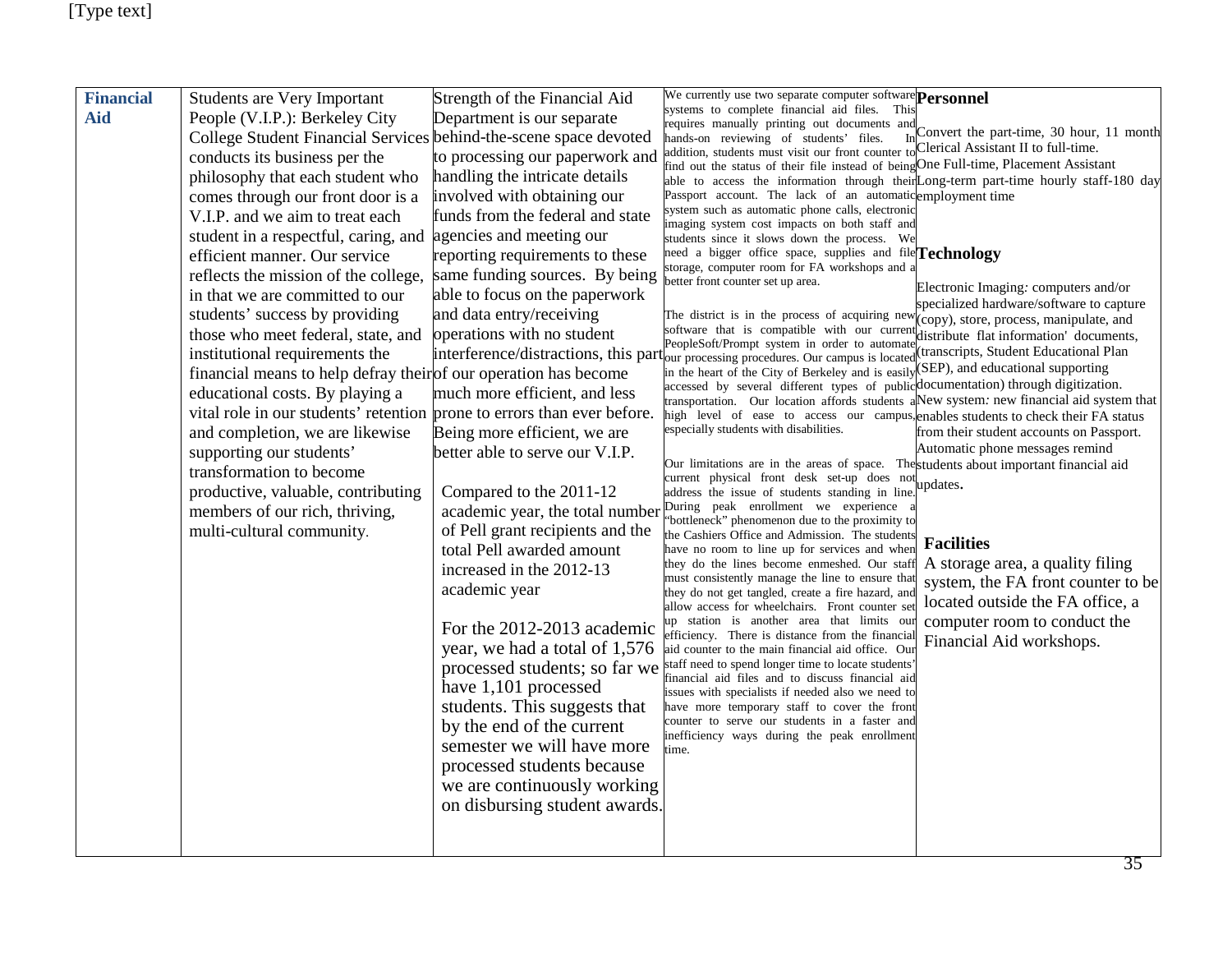|                                  | The process of applying for<br>Federal and State financial<br>assistance in theory should be<br>fairly easy for college students in<br>general. However, the process is<br>perceived confusing and<br>complicated for many Berkeley<br>City College (BCC) students who<br>are from a disadvantaged<br>background and who are not<br>familiar with important<br>information for Financial Aid<br>application, e.g., filing income<br>tax return on time. | Compared to the 2011-12<br>academic year, the total<br>number of Pell grant recipients<br>and the total Pell awarded<br>amount increased in the 2012-<br>13 academic year | policies and procedures for<br>processing of student financial aid<br>files in accordance with Peralta<br>District policies.<br>Create an outreach program by<br>offering financial aid workshops<br>to increase the awareness of<br>eligibility for financial aid in<br>order to increase the amount of<br>recipients who receive the<br><b>BOGFW</b> and Pell Grants.<br>Distribute the SLO surveys on the<br>months of October, November,<br>December, and January.<br>Increase financial aid recipients<br>by implementing a financial aid<br>appointment system to facilitate<br>faster completion of student files<br>which would result in quicker<br>disbursements for students. | A storage area, a quality filing<br>system, the FA front counter to<br>be located outside the FA office,<br>a computer room to conduct the<br>Financial Aid workshops.<br>Three additional<br>Equipment:<br>monitors, three phone lines, one<br>laptop, and three small printers.<br>High Technology:<br>Electronic Imaging:<br>computers and/or specialized<br>hardware/software to capture<br>(copy), store, process,<br>manipulate, and distribute 'flat<br>information' documents,<br>(transcripts, Student Educational<br>Plan (SEP), and educational<br>supporting documentation)<br>through digitization.<br>New system: new financial aid<br>system that enables students to<br>check their FA status from their<br>student account.<br>Automatic phone messages: to<br>remind students about important<br>financial aid updates. |
|----------------------------------|---------------------------------------------------------------------------------------------------------------------------------------------------------------------------------------------------------------------------------------------------------------------------------------------------------------------------------------------------------------------------------------------------------------------------------------------------------|---------------------------------------------------------------------------------------------------------------------------------------------------------------------------|------------------------------------------------------------------------------------------------------------------------------------------------------------------------------------------------------------------------------------------------------------------------------------------------------------------------------------------------------------------------------------------------------------------------------------------------------------------------------------------------------------------------------------------------------------------------------------------------------------------------------------------------------------------------------------------|-------------------------------------------------------------------------------------------------------------------------------------------------------------------------------------------------------------------------------------------------------------------------------------------------------------------------------------------------------------------------------------------------------------------------------------------------------------------------------------------------------------------------------------------------------------------------------------------------------------------------------------------------------------------------------------------------------------------------------------------------------------------------------------------------------------------------------------------|
| <b>Health</b><br><b>Services</b> | The mission of Health Services in<br>the Peralta Community College<br>District is to further the equality<br>of the educational opportunity<br>and success for all students by                                                                                                                                                                                                                                                                          | <b>BCC</b><br>-received on-site personal<br>counseling two days a week                                                                                                    | To begin to offer health services<br>to BCC students similar to the<br>existing services on other<br>campuses, BCC will continue to<br>identify partners, apply grants,                                                                                                                                                                                                                                                                                                                                                                                                                                                                                                                  | Adequate personnel, space, and<br>facility will have to be identified<br>and developed to offer health<br>services on campus.                                                                                                                                                                                                                                                                                                                                                                                                                                                                                                                                                                                                                                                                                                             |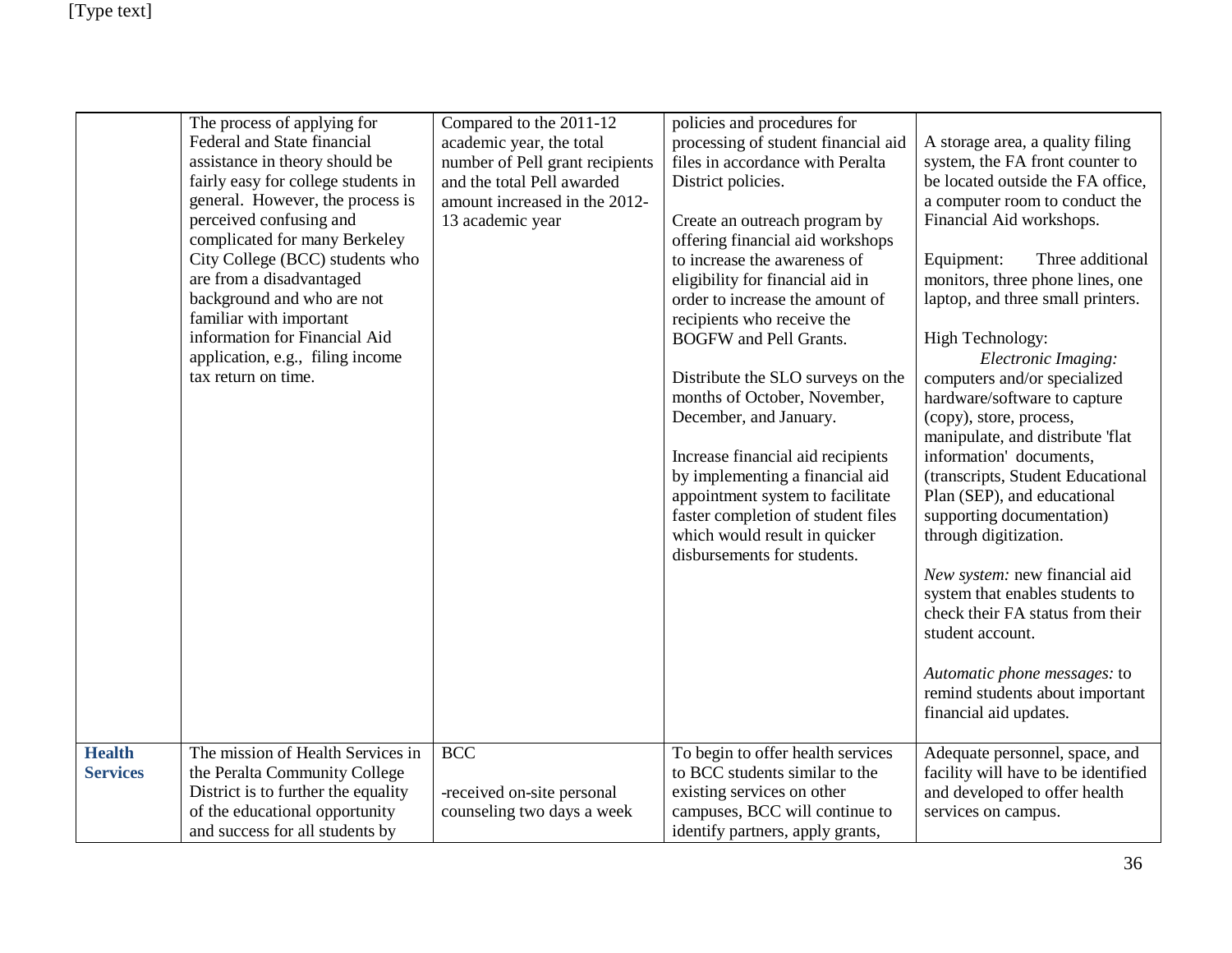|                                                                 | providing access to health<br>services which promote the<br>physical, emotional, social and<br>spiritual well-being of its<br>students.<br>Health Services is a centralized<br>service.<br>There has no comprehensive<br>health services delivered at BCC.<br>Students are been referred to<br>health services located at Laney.                                                                                                                                                                                                                                                                                                                                                                                                                                                               | -received on-site HIV testing<br>2-hour, monthly services<br>-received a 16-month metal<br>health service grant, hired on-<br>site grant supervisor, and<br>developed a plan to provide<br>peer advisor training<br>-is developing a contract to<br>offer 4-hour weekly health<br>services designed for the<br>youth.                                                                                                                          | and work with on-campus<br>instruction program: Public<br><b>Health Services</b>                                                                                                                                                                                                                                                                                                      |                                                                                                                                                                                        |
|-----------------------------------------------------------------|------------------------------------------------------------------------------------------------------------------------------------------------------------------------------------------------------------------------------------------------------------------------------------------------------------------------------------------------------------------------------------------------------------------------------------------------------------------------------------------------------------------------------------------------------------------------------------------------------------------------------------------------------------------------------------------------------------------------------------------------------------------------------------------------|------------------------------------------------------------------------------------------------------------------------------------------------------------------------------------------------------------------------------------------------------------------------------------------------------------------------------------------------------------------------------------------------------------------------------------------------|---------------------------------------------------------------------------------------------------------------------------------------------------------------------------------------------------------------------------------------------------------------------------------------------------------------------------------------------------------------------------------------|----------------------------------------------------------------------------------------------------------------------------------------------------------------------------------------|
| In-and<br><b>Outreach/S</b><br>tudent<br><b>Ambassado</b><br>rs | The mission of Community<br>Outreach/In-reach Services is to<br>have a presence on campus at<br>BCC, and as well in the local<br>community, including schools<br>and community organizations.<br>The main goal for the on campus<br>presence is to assist prospective<br>and current BCC students in<br>receiving necessary information<br>through Passport, website, and in-<br>person. The involvement in the<br>community is one of ensuring that<br>persons of all ages and<br>backgrounds have a clear<br>understanding of all the growth<br>and learning possibilities that<br>exist at Berkeley City College.<br>Furthermore the goal of the<br>Student Ambassador Program is<br>to create an atmosphere where<br>students feel that the college is a<br>place they can readily turn to | Redirect the focus from<br>outreach to in-reach to support<br>access, equity, and success.<br>Playing a vital role in assisting<br>students with entry services,<br>e.g., admissions and records,<br>especially during peak<br>registration period.<br>Connecting BCC with the<br>local communities.<br>Receiving positive feedback<br>from SLO assessment from the<br>users and student ambassadors<br>about the services and<br>experiences. | Establishing a comprehensive<br>community outreach/in-reach<br>program to all feeder locations.<br>Establishing a set data base for<br>community outreach/in-reach<br>locations and populations within<br>these locations.<br>Creating a data file tracking the<br>impact of outreach/in-reach<br>activities<br>Develop and implement an<br>intensive Student Ambassador<br>Training. | <b>Personnel</b><br>One .5 FTE clerical assistant to<br>support record and document<br>processing<br><b>Budget</b><br>A regular and steady operating<br>budget for Student Ambassadors |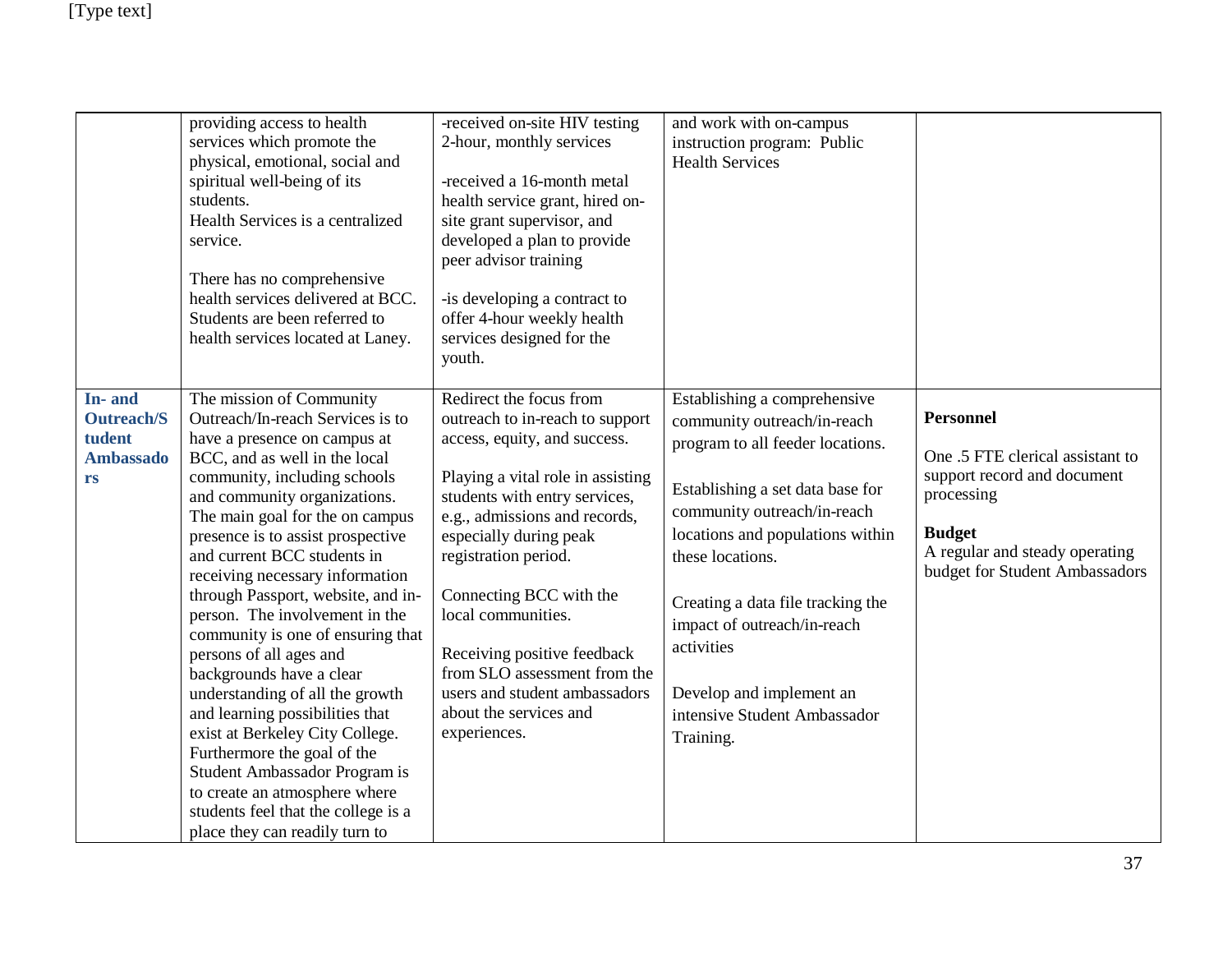|                                     | satisfy their growth and learning<br>needs.                                                                                                                                                                                                                                                                                                                                                                                         |                                                                                                                                                                                                                                                                                                                                                                                                                                                                                                                                                                                  |                                                                                                                                                                                                                                                                                                                                            |                                                                                                                                                                                                                                                                                                                                                                                                                                |
|-------------------------------------|-------------------------------------------------------------------------------------------------------------------------------------------------------------------------------------------------------------------------------------------------------------------------------------------------------------------------------------------------------------------------------------------------------------------------------------|----------------------------------------------------------------------------------------------------------------------------------------------------------------------------------------------------------------------------------------------------------------------------------------------------------------------------------------------------------------------------------------------------------------------------------------------------------------------------------------------------------------------------------------------------------------------------------|--------------------------------------------------------------------------------------------------------------------------------------------------------------------------------------------------------------------------------------------------------------------------------------------------------------------------------------------|--------------------------------------------------------------------------------------------------------------------------------------------------------------------------------------------------------------------------------------------------------------------------------------------------------------------------------------------------------------------------------------------------------------------------------|
| <b>Student</b><br><b>Activities</b> | The Mission of the Office of<br>Student Activities is to provide and<br>support quality student life services<br>with an appreciation for diversity by Campus Activities and conduct<br>empowering students to achieve<br>their academic, career, and personal<br>goals through the promotion of<br>opportunities and experiences<br>beyond the classroom that<br>encourage learning and student<br>success student life on campus. | A full-time director was hired in<br>August of 2013 to supervise and<br>advise the ASBCC, ICC,<br>Out, In-reach. A full-time<br>clerical assistant was also hired<br>in October of 2013 to provide<br>support to the Office of Campus<br>Life.<br><b>BCC</b> Outreach and Student<br>Ambassador Program has been<br>cited nationwide, and by the<br><b>ACCJC</b> Accrediting Team, as an<br>exemplary program.<br>In recent years, both the number<br>of student ambassadors and the<br>number of the community events<br>and K-12 schools have been<br>increased significantly. | <b>Action Plan for Continuous</b><br>Improvement<br><b>Additional Planned Educational</b><br>Activities Towards FTES, Student<br>Success, Persistence, and<br>Completion<br>Meet District FTES Target for<br>AY2013-2014 of 18,830<br><b>Increase Student Success</b><br><b>Increase Persistence</b><br><b>Increase College Completion</b> | <b>Personnel</b><br>.5 Outreach Specialist<br>.5 Clerical Assistant<br>20 Student Ambassadors/Student<br>Workers<br><b>Facilities</b><br>To better acclimate students at the<br>South Campus, a Student Lounge/<br>ICC Meeting area is<br>needed to expand Campus Life<br>services to all students.<br>There is a need to provide the<br>campus with BCC swag. A swag<br>store is needed to store and sell<br>BCC merchandise. |
|                                     |                                                                                                                                                                                                                                                                                                                                                                                                                                     |                                                                                                                                                                                                                                                                                                                                                                                                                                                                                                                                                                                  |                                                                                                                                                                                                                                                                                                                                            |                                                                                                                                                                                                                                                                                                                                                                                                                                |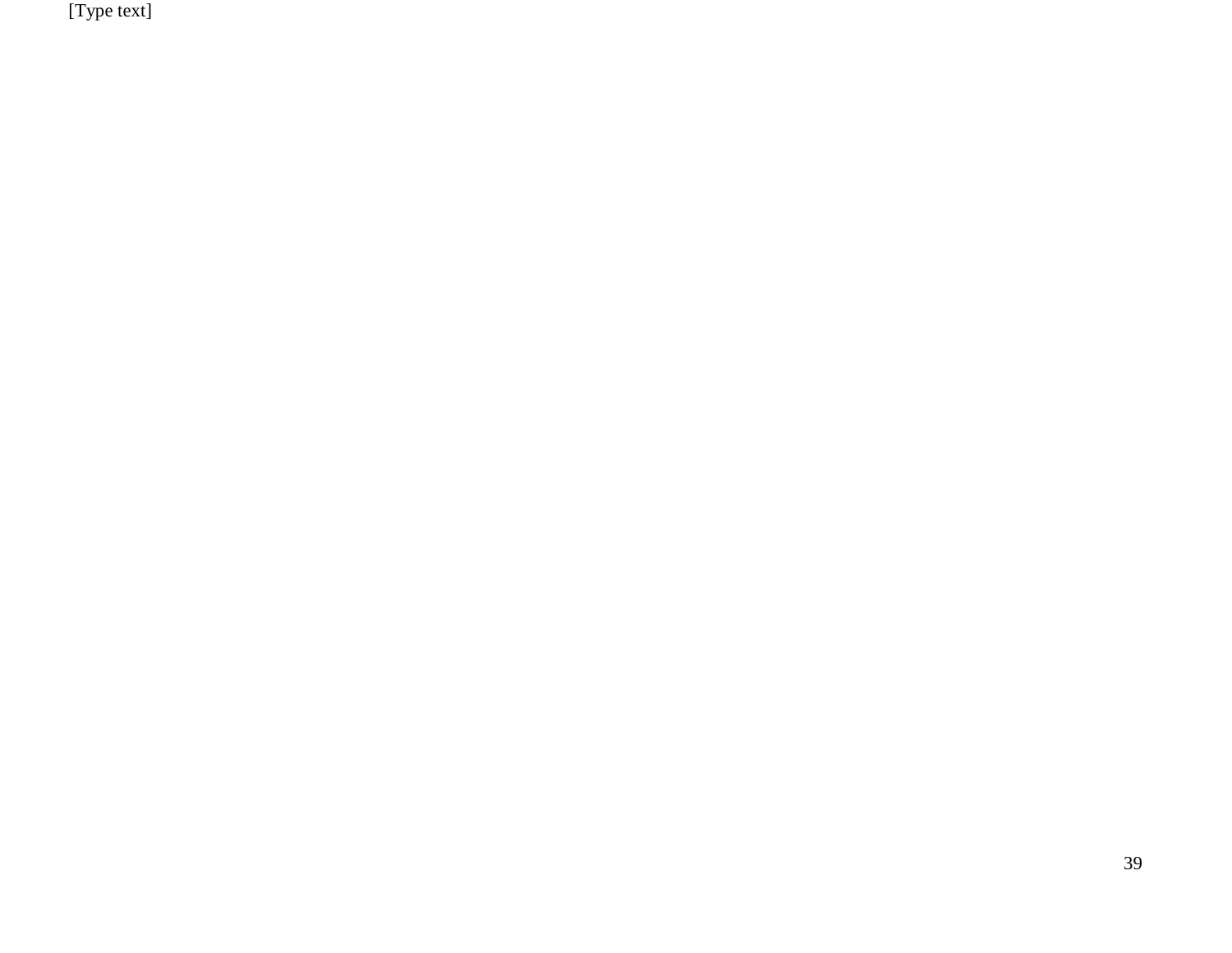|                   | The mission and purpose of the TCIC                                                 | The center serves on average 15-                                                | Advance Student Access, Success                                                           | <b>Personnel</b>                                           |
|-------------------|-------------------------------------------------------------------------------------|---------------------------------------------------------------------------------|-------------------------------------------------------------------------------------------|------------------------------------------------------------|
| <b>Transfer</b>   | is to facilitate a student's transition to                                          | 20 students daily, including                                                    | & Equity: track and document                                                              |                                                            |
| and Career        | work following the completion of a                                                  | contact via phone and email as<br>well as students seen on drop-in              | increased number of                                                                       | 1.0 FTE career specialist                                  |
| <b>Informatio</b> | Certificate or Associate of Arts Degree<br>by providing information about the       | and by appointment.                                                             | underrepresented students using                                                           |                                                            |
| <b>Center</b>     | diversity of work opportunities                                                     | Approximately 1900 students                                                     | the Transfer & Career Information                                                         |                                                            |
|                   | available. The Center also helps                                                    | served annually.                                                                | Center to identify                                                                        | <b>Facilities</b>                                          |
|                   | students in the process of transferring                                             |                                                                                 | career and academic goals.                                                                |                                                            |
|                   | to bachelor's degree program by                                                     | BCC had the highest acceptance rate                                             | Engage Our Communities & Partners:                                                        | Double the current size to<br>accommodate both transfer    |
|                   | providing print and on-line resources                                               | (63%) of California community<br>college applicants admitted to UC              | expand number of four year college and                                                    | and career services.                                       |
|                   | to assist students to identify a career, a<br>major, and a transfer college, and by | Berkeley in 2013-14; this figure far                                            | university representatives visiting campus,                                               |                                                            |
|                   | providing resources and activities to                                               | surpassed the statewide admission                                               | and increase number of internship and<br>scholarship opportunities for BCC students.      | <b>Technology</b>                                          |
|                   | complete the transfer process. A                                                    | average of 24%. Six Veteran                                                     |                                                                                           |                                                            |
|                   | primary mandate of the Center (Title 5                                              | students transferred to UCs (5 to UC<br>Berkeley, 1 to UC San Diego) and 1      | Create a Culture of Innovation &                                                          | Data tracking software, 1                                  |
|                   | regulations for Transfer Centers) is to                                             | to Stanford; and 6 to CSUs; a 50%                                               | Collaboration: in-house advisory committee                                                | additional desktop unit                                    |
|                   | support underrepresented students to                                                | increase of Veteran transfers from the                                          | coordinates efforts related to transfer and<br>career information.                        |                                                            |
|                   | identify strategies and resources<br>necessary to realize their transfer and        | previous academic year. Ten TRiO<br>(8% of participants) transferred,           |                                                                                           | Software for an on-line job board                          |
|                   | career goal.                                                                        | including 2 to UC Berkeley, 1 to                                                | Develop Resources to Advance & Sustain                                                    |                                                            |
|                   |                                                                                     | Mills College, 5 to SFSU, and 2 to                                              | Mission: specifically related to transfer and                                             | <b>Fiscal</b>                                              |
|                   |                                                                                     | CSU East Bay.                                                                   | workforce development, access CTE funding<br>to provide more career related services, and |                                                            |
|                   |                                                                                     | There is a 30 minute video of the                                               | to create an expanded on-line presence.                                                   | Annual licensing fees for                                  |
|                   |                                                                                     | Transfer Basics workshop posted on the                                          |                                                                                           | development tools,<br>career<br>handouts,<br>online<br>and |
|                   |                                                                                     | center website that the MMart                                                   | Expand access to the center-more focused                                                  | membership.                                                |
|                   |                                                                                     | department produced, and is enabled for outreach and collaboration with faculty |                                                                                           |                                                            |
|                   |                                                                                     | closed captioning. This is a good<br>capacity-building step, and represents     | members and other student service<br>departments                                          |                                                            |
|                   |                                                                                     | significant collaboration between several                                       |                                                                                           |                                                            |
|                   |                                                                                     | members of the campus community.                                                | Develop and expand partnerships on and off                                                |                                                            |
|                   |                                                                                     |                                                                                 | campus, design and offer more workshops,<br>and will work with center advisory board to   |                                                            |
|                   |                                                                                     |                                                                                 | strengthen these efforts.                                                                 |                                                            |
|                   |                                                                                     |                                                                                 |                                                                                           |                                                            |
|                   |                                                                                     |                                                                                 | Expand services to include not only career                                                |                                                            |
|                   |                                                                                     |                                                                                 | information but employment services as<br>well.                                           |                                                            |
|                   |                                                                                     |                                                                                 |                                                                                           |                                                            |
|                   |                                                                                     |                                                                                 |                                                                                           |                                                            |
|                   |                                                                                     |                                                                                 |                                                                                           |                                                            |
|                   |                                                                                     |                                                                                 |                                                                                           |                                                            |
|                   |                                                                                     |                                                                                 |                                                                                           |                                                            |
|                   |                                                                                     |                                                                                 |                                                                                           |                                                            |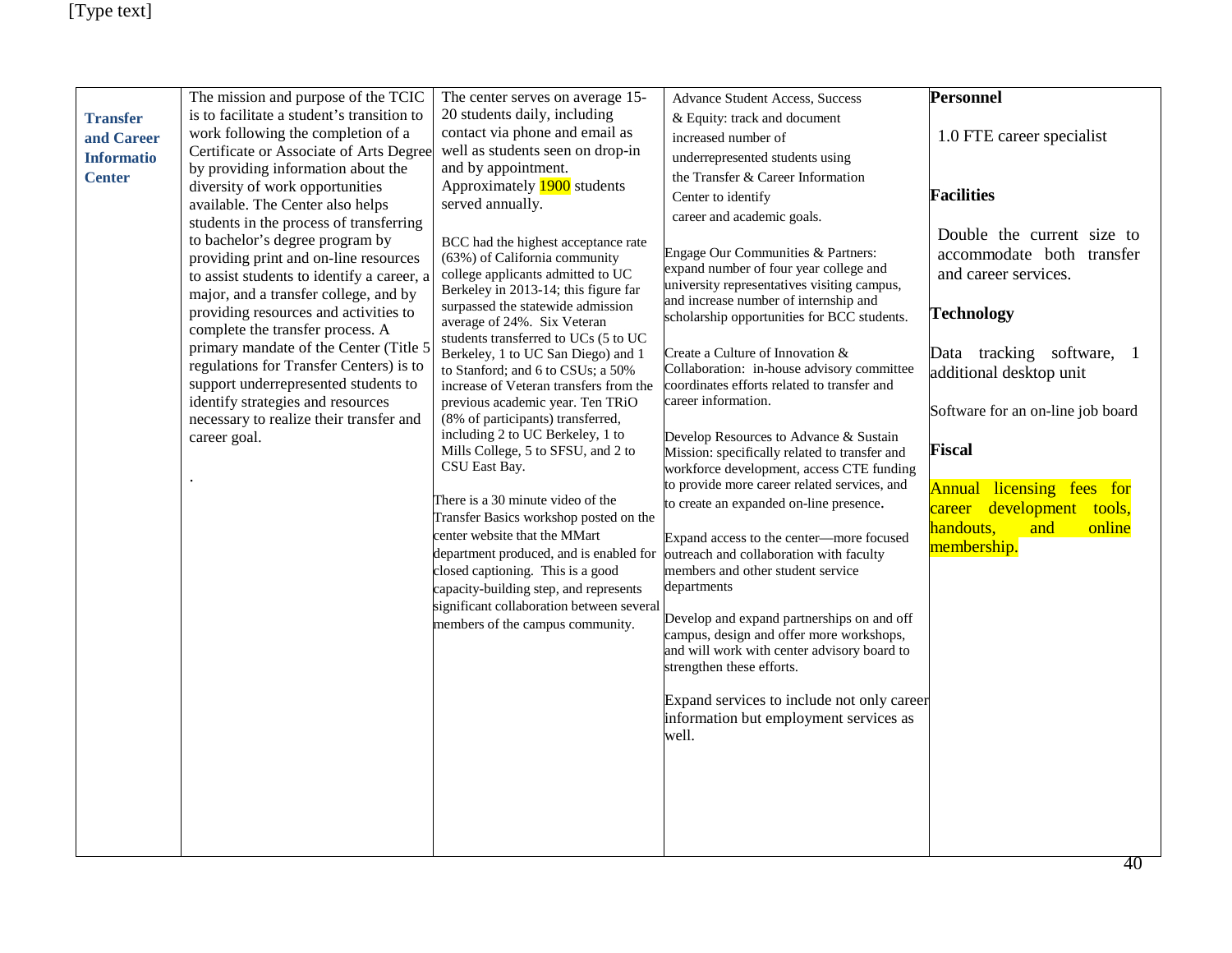| <b>TRiO</b> | The mission of the Berkeley City                             |                                                                     | of all participants served by the                  |                                                                   |
|-------------|--------------------------------------------------------------|---------------------------------------------------------------------|----------------------------------------------------|-------------------------------------------------------------------|
|             | College TRiO-SSS Program is to In a welcoming environment,   |                                                                     | <b>SSS</b>                                         | <b>Personnel</b>                                                  |
|             | provide educational                                          | the program offers                                                  | project will persist from one                      |                                                                   |
|             | support services to traditionally                            | participants a variety of                                           | academic year                                      | 1.0 Director                                                      |
|             | underrepresented students who<br>are first generation        | support services such as<br>academic, career and personal           | to the beginning of the next<br>academic year or   | 2.0 FTE Counselor                                                 |
|             | low-income and/or disabled.                                  | counseling,<br>tutoring, mentoring,                                 | graduate and/or transfer from a 2-<br>year to a 4- | 1.0 Staff Assistant                                               |
|             | The focus of the program is to<br>assist students as they    | supplemental instruction,<br>financial aid advising, college        | year institution during the<br>academic year.      | 4 peer tutors/advisors                                            |
|             | work toward obtaining an<br>associate degree and/or transfer | visits,<br>and educational, social and                              |                                                    | <b>Facilities</b>                                                 |
|             | to a four-year<br>college/university.                        | cultural enrichment<br>activities.                                  |                                                    | Office Space for Staff                                            |
|             |                                                              | On-line 24/7 tutoring is available<br>in a wide array of subjects.  |                                                    | Homework/Tutorial Services Lab                                    |
|             |                                                              | One-on-one peer tutoring in math<br>and English provided to program |                                                    | <b>Technology</b>                                                 |
|             |                                                              | participants.                                                       |                                                    | Three (3) desktop computers and<br>three $(3)$ printers for staff |
|             |                                                              | The program<br>Workshops                                            |                                                    | Five (5) homework lab / on-line                                   |
|             |                                                              |                                                                     |                                                    | tutoring desktops                                                 |
|             |                                                              |                                                                     |                                                    | One $(1)$ printer                                                 |
|             |                                                              |                                                                     |                                                    | <b>BLUMEN</b><br>collection<br>data<br>software                   |
|             |                                                              |                                                                     |                                                    | Tutor<br>on-line<br>Net<br>tutorial<br>software                   |
|             |                                                              |                                                                     |                                                    | <b>Fiscal</b>                                                     |
|             |                                                              |                                                                     |                                                    | Designated funding                                                |